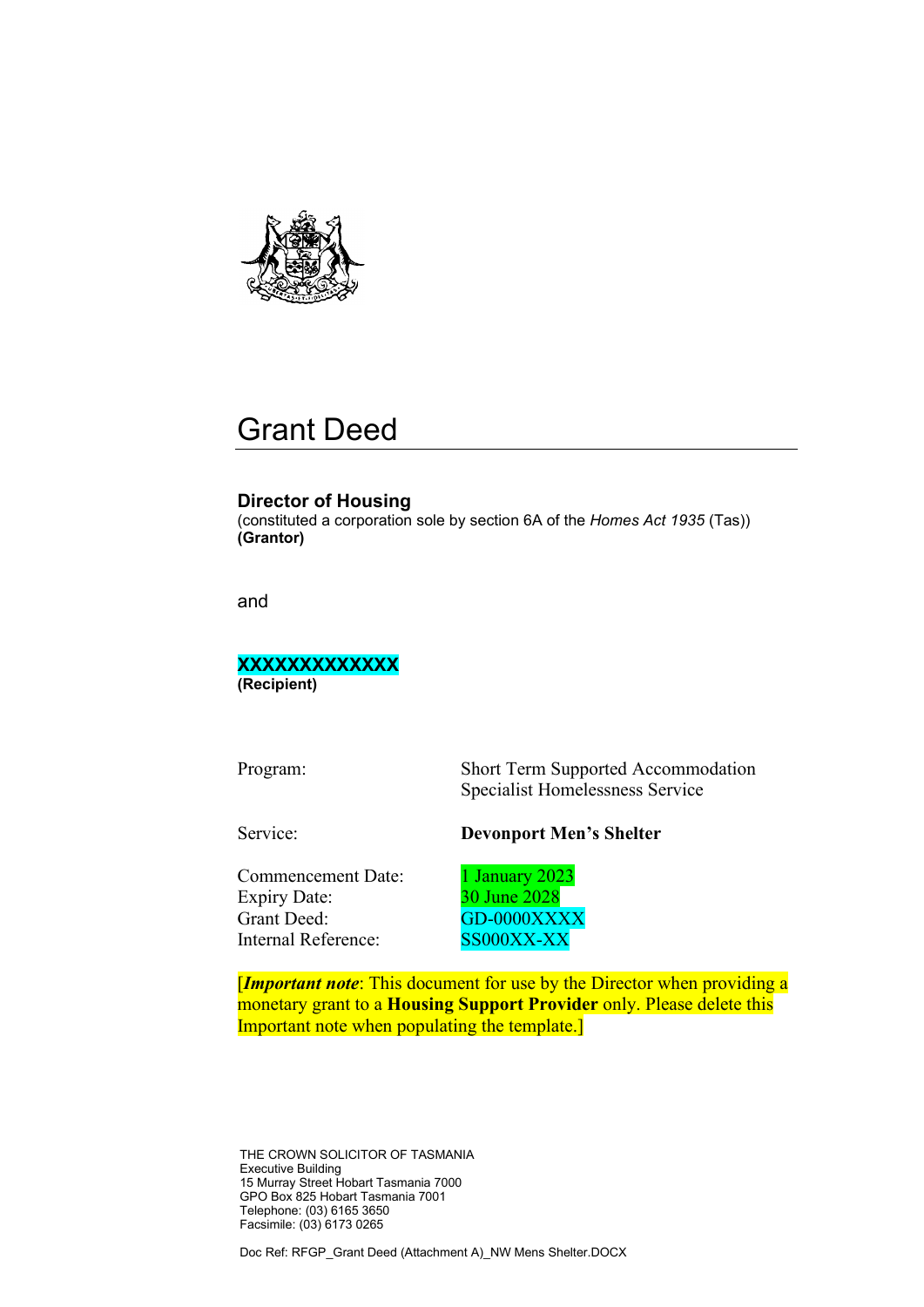# **Contents**

|             | <b>Part A: Details and recitals</b>                   | 1              |  |  |
|-------------|-------------------------------------------------------|----------------|--|--|
|             | <b>Part B: Information Table</b>                      | $\overline{2}$ |  |  |
|             | <b>Part C: Operative provisions</b>                   |                |  |  |
| 1           | Definitions and interpretation                        | 6              |  |  |
| 1.1         | <b>Definitions</b>                                    | 6              |  |  |
| 1.2         | Interpretation                                        | 9              |  |  |
| 1.3         | Headings                                              | 10             |  |  |
| 1.4         | No rule of construction applies to disadvantage party | 10             |  |  |
| 1.5         | <b>Information Table</b>                              | 10             |  |  |
| 1.6         | Inconsistency                                         | 11             |  |  |
| $\mathbf 2$ | <b>Grant Amount</b>                                   | 11             |  |  |
| 2.1         | Agreement to provide Grant                            | 11             |  |  |
| 2.2         | Acknowledgements                                      | 11             |  |  |
| 2.3         | Indexation                                            | 11             |  |  |
| 3           | <b>Payment of Grant to Recipient</b>                  | 11             |  |  |
| 3.1         | Method and timing of Grant Payment                    | 11             |  |  |
| 3.2         | <b>Conditions affecting Grant Payment</b>             | 12             |  |  |
| 3.3         | <b>Grant Account</b>                                  | 12             |  |  |
| 4           | <b>Further term</b>                                   | 13             |  |  |
| 5           | <b>Retention of Unexpended Grant</b>                  | 13             |  |  |
| 5.1         | Sum of Unexpended Grant                               | 13             |  |  |
| 5.2         | Sum of Unexpended Grant exceeds set limits            | 13             |  |  |
| 5.3         | Grantor to determine return of Unexpended Grant       | 13             |  |  |
| 5.4         | Unexpended Grant not approved for retention           | 13             |  |  |
| 5.5         | Recipient ceases to provide Approved Purpose          | 13             |  |  |
| 6           | <b>Repayment of Grant by Recipient</b>                | 14             |  |  |
| 6.1         | Repayment for incorrect use of Grant                  | 14             |  |  |
| 6.2         | Repayment of Grant - other circumstances              | 14             |  |  |
| 6.3         | Recipient must comply with notice                     | 14             |  |  |
| 6.4         | Interpretation                                        | 14             |  |  |
|             | Part D: Recipient's general obligations               | 14             |  |  |
| 7           | <b>Application of Grant and related matters</b>       | 14             |  |  |
| 7.1         | Application of Grant for Approved Purpose             | 14             |  |  |
| 7.2         | <b>Agreed Plan</b>                                    | 15             |  |  |
| 7.3         | <b>Approved Location</b>                              | 15             |  |  |
| 7.4         | <b>Eligible Persons</b>                               | 15             |  |  |
| 7.5         | <b>Agreed Budget</b>                                  | 15             |  |  |
| 7.6         | <b>Child Safe Organisation</b>                        | 15             |  |  |
| 7.7         | Restrictions on use of Grant                          | 15             |  |  |
| 7.8         | No Conflict                                           | 16             |  |  |
| 7.9         | <b>Commencement of Approved Purpose</b>               | 16             |  |  |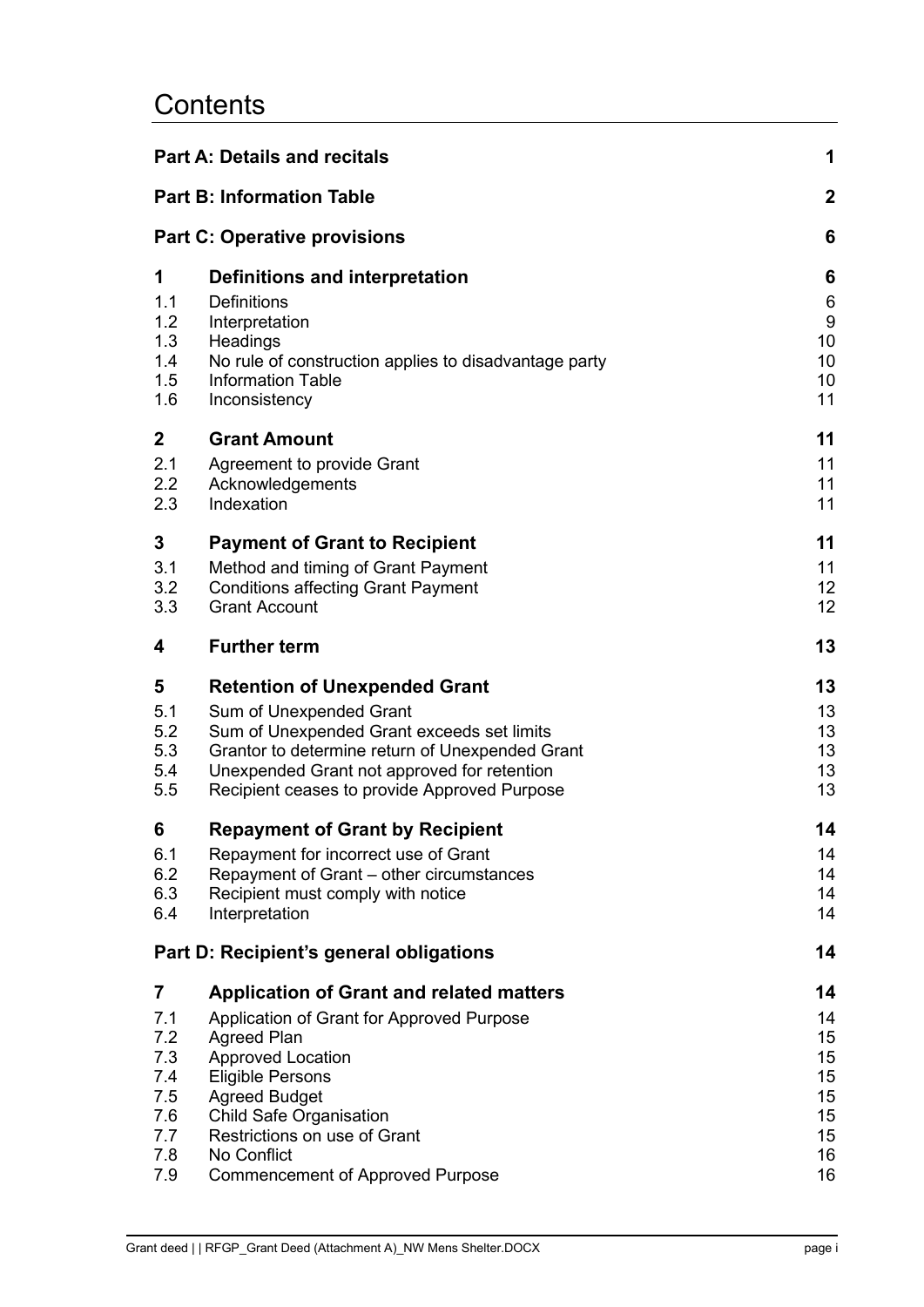| 19<br>19                                                    |
|-------------------------------------------------------------|
| 19<br>20                                                    |
| 20<br>20<br>20<br>21<br>21                                  |
| 21<br>21<br>22                                              |
| 22                                                          |
| 22                                                          |
| 23                                                          |
| 23<br>23<br>23                                              |
| 23<br>23<br>23<br>24<br>24<br>24<br>24                      |
| 25<br>25<br>26<br>26                                        |
| 27                                                          |
| 27<br>27<br>28<br>28                                        |
| Default Events, termination, scope reduction and suspension |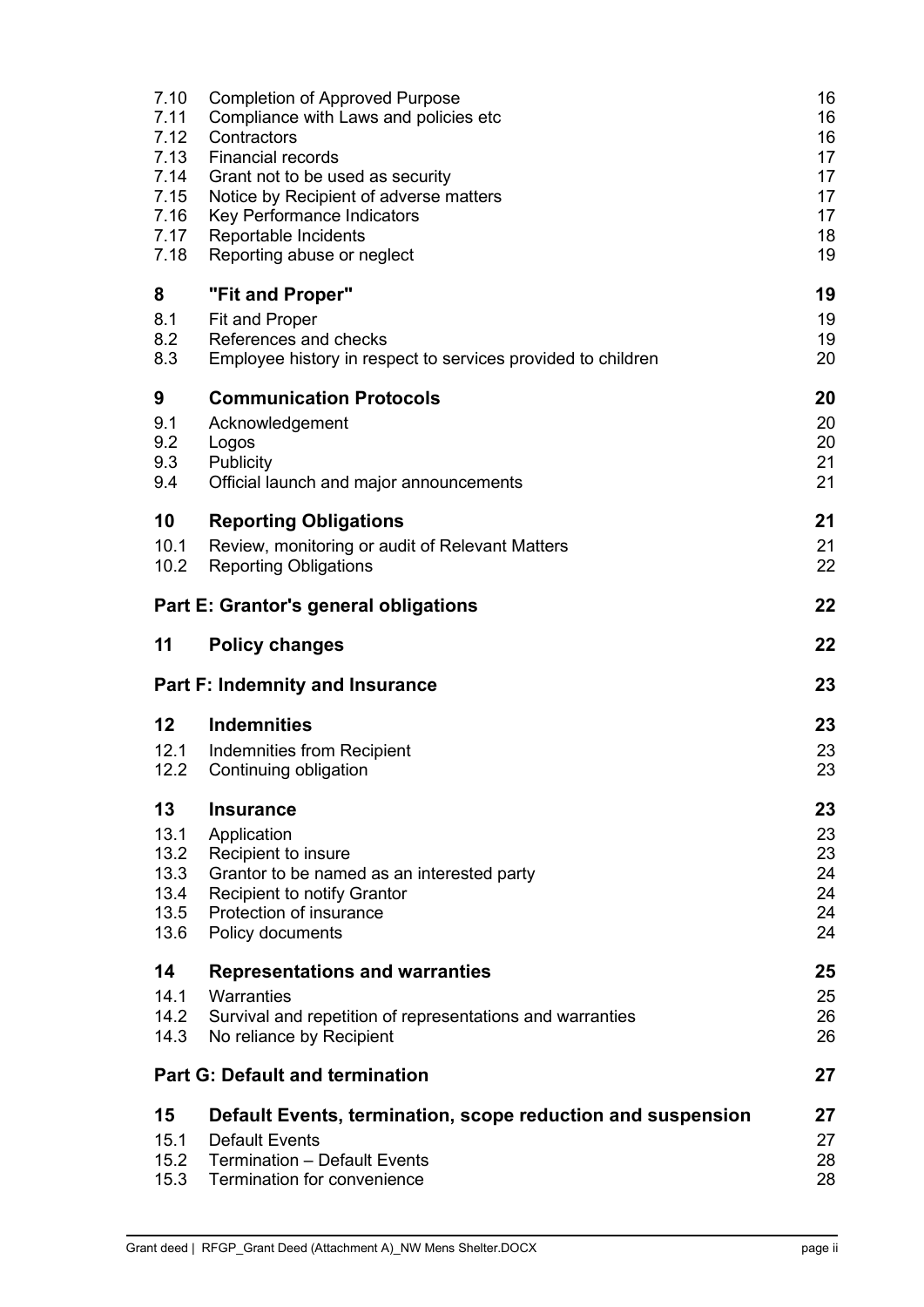| Reduction in scope of Approved Purpose<br>Suspension of payment of Grant (or instalment of Grant)<br>Grantor may terminate immediately on termination of Head Lease                                                                                                                                                                                                                                                   | 29<br>29<br>30                                                                                                 |
|-----------------------------------------------------------------------------------------------------------------------------------------------------------------------------------------------------------------------------------------------------------------------------------------------------------------------------------------------------------------------------------------------------------------------|----------------------------------------------------------------------------------------------------------------|
| Arrangements at the end of Term of on early termination                                                                                                                                                                                                                                                                                                                                                               | 30                                                                                                             |
| <b>Part H: Miscellaneous provisions</b>                                                                                                                                                                                                                                                                                                                                                                               | 30                                                                                                             |
| <b>Confidential Material and Information</b><br><b>Personal Information Protection Act</b><br>Confidentiality of Eligible Person records<br>Publishing Information<br>Recipient must not Disclose Confidential Material<br><b>Employee Compliance</b>                                                                                                                                                                 | 30<br>30<br>30<br>31<br>31<br>31                                                                               |
| <b>Intellectual Property</b>                                                                                                                                                                                                                                                                                                                                                                                          | 31                                                                                                             |
| <b>Special terms and conditions</b>                                                                                                                                                                                                                                                                                                                                                                                   | 32                                                                                                             |
| <b>GST</b>                                                                                                                                                                                                                                                                                                                                                                                                            | 32                                                                                                             |
| <b>Dispute resolution</b><br>Application<br>Negotiation<br>Status of negotiations<br>Further action<br>Continuation of performance<br>Injunctive and other discretionary relief                                                                                                                                                                                                                                       | 32<br>32<br>32<br>33<br>33<br>33<br>33                                                                         |
| <b>Notices</b>                                                                                                                                                                                                                                                                                                                                                                                                        | 33                                                                                                             |
| Notice requirements<br>Method and address for delivery<br>Time of receipt<br>Other modes or places of service                                                                                                                                                                                                                                                                                                         | 33<br>34<br>34<br>34                                                                                           |
| <b>Miscellaneous</b>                                                                                                                                                                                                                                                                                                                                                                                                  | 34                                                                                                             |
| Dispute jurisdiction<br>Entire agreements clause<br>Liability<br><b>Benefit</b><br>Compliance with obligations<br>23.7 Severance<br>Counterparts<br>23.9 Further assurance<br>23.10 Business Days<br>23.11 No partnership or agency<br>23.12 Legal costs<br>23.13 Amendment<br>23.14 Waiver<br>23.15 Successors and assigns<br>23.16 Rights cumulative<br>23.17 Set-off<br>23.18 No assignment<br>23.19 Determination | 34<br>35<br>35<br>35<br>35<br>35<br>35<br>35<br>36<br>36<br>36<br>36<br>36<br>36<br>36<br>36<br>37<br>37<br>37 |
|                                                                                                                                                                                                                                                                                                                                                                                                                       | Governing law                                                                                                  |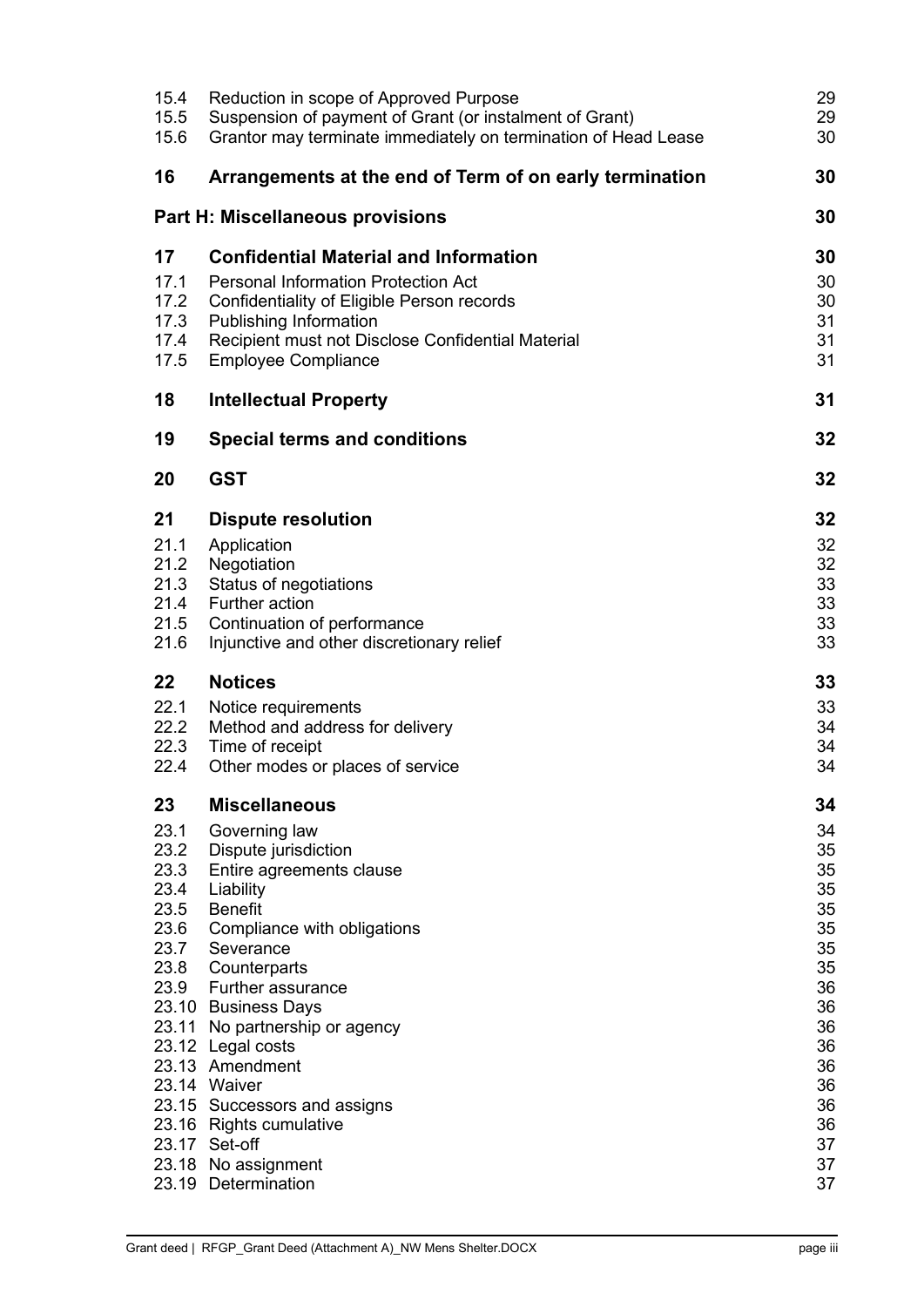|                | 23.20 Consent and approvals                     | 37 |
|----------------|-------------------------------------------------|----|
|                | 23.21 Doctrine of merger                        | 37 |
|                | 23.22 Surviving provisions and termination      | 37 |
| <b>Signing</b> |                                                 | 39 |
|                | <b>Attachment 1: Agreed Plan</b>                | 41 |
|                | <b>Attachment 2: Agreed Budget</b>              | 42 |
|                | <b>Attachment 3: Program Policy</b>             | 43 |
|                | <b>Attachment 4: Child Safe Principles</b>      | 51 |
|                | <b>Attachment 5: Key Performance Indicators</b> | 52 |
|                | <b>Attachment 6: Reporting Obligations</b>      | 53 |
|                | <b>Attachment 7: Reportable Incident Form</b>   | 55 |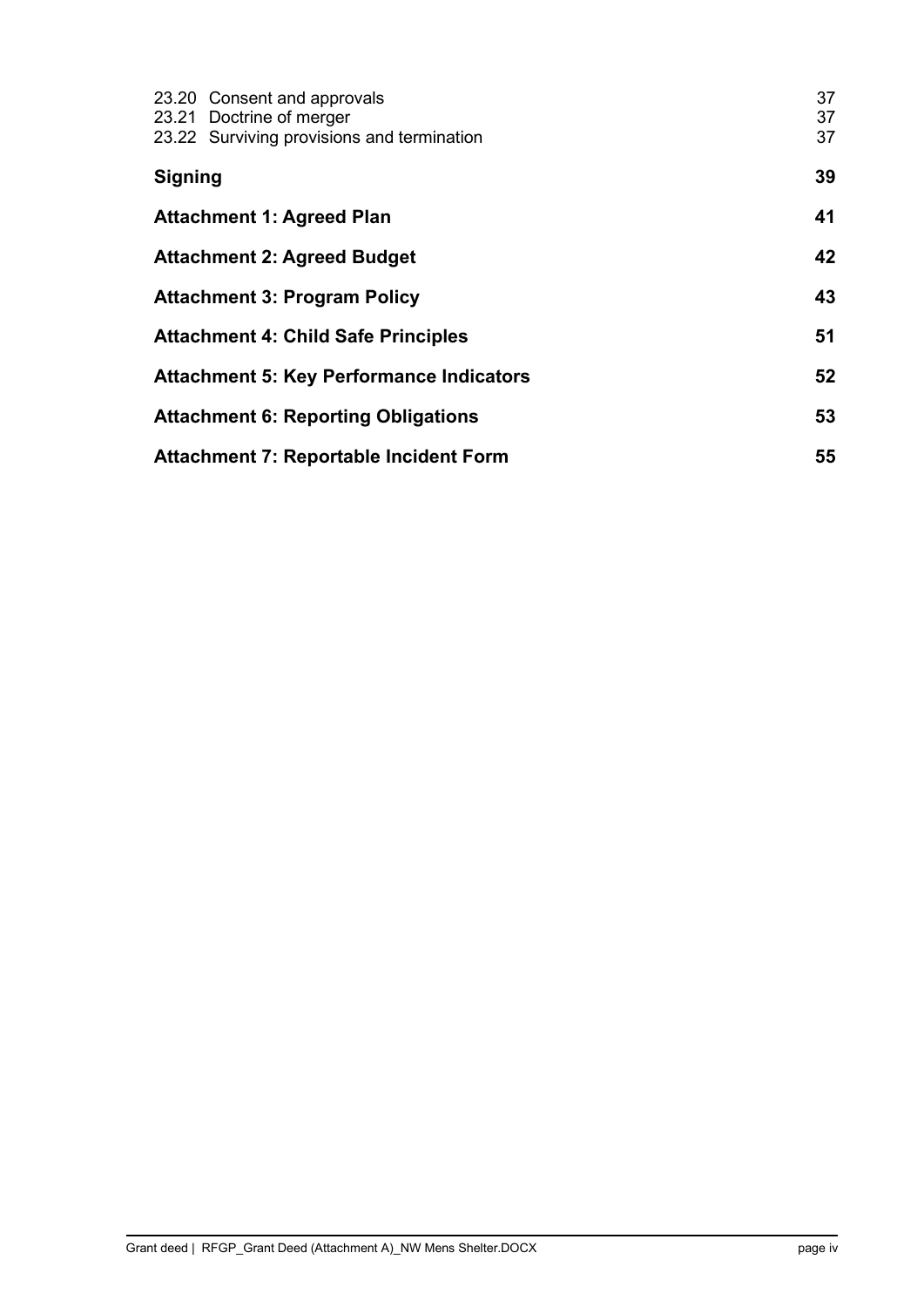# Grant Deed

## <span id="page-5-0"></span>Part A: Details and recitals

## **Parties:**

| Name                                      | <b>Director of Housing</b><br>(constituted a corporation sole by section 6A of the <i>Homes Act 1935</i><br>$(Tas)$ )                                                                  |
|-------------------------------------------|----------------------------------------------------------------------------------------------------------------------------------------------------------------------------------------|
| Short form name                           | Grantor                                                                                                                                                                                |
| Notice details                            | C/- Housing Tasmania, Level 5, 22 Elizabeth Street, Hobart 7000<br>Telephone: (03) 6166 3662<br>Email: peter.white@communities.tas.gov.au<br>Attention: Deputy Secretary - Peter White |
| Name<br>Short form name<br>Notice details | The entity named in Item 1<br>Recipient<br>Refer Item 1                                                                                                                                |

### **Recitals:**

- A. In accordance with Part IVC of the Act, in particular section 18F, the Grantor, may grant, from the funds of the Grantor, money to a housing support provider, if the Grantor is satisfied that the housing support provider intends to use the money:
	- (a) to sell or lease dwelling-houses to persons, or to provide residential accommodation to persons, some or all of whom are Eligible Persons; or
	- (b) to provide housing support services as defined by section 3 of the Act.
- B. The Recipient is a 'housing support provider' as defined by section 3 of the Act.
- C. The Grantor, acting under the powers conferred by the Act has agreed to grant the Recipient a monetary grant in accordance with this Deed and the Act.
- D. The Recipient has agreed to accept a monetary grant in accordance with this Deed and the Act.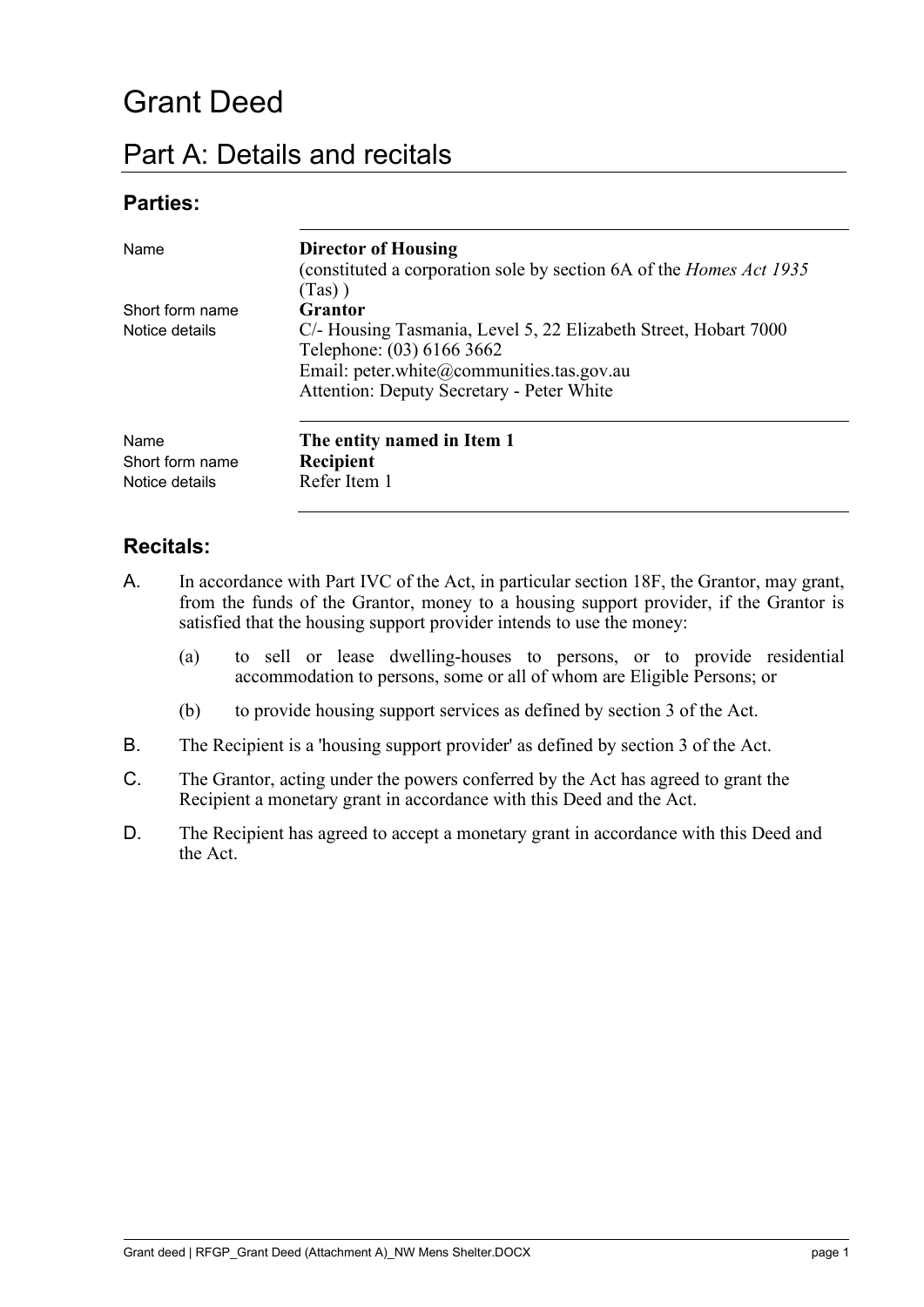# <span id="page-6-0"></span>Part B: Information Table

| Item 1<br>Page 1: | <b>Recipient's details</b>                 |
|-------------------|--------------------------------------------|
| Name:             | [##insert name##]                          |
| ACN/ARBN/ABN:     | $\lceil # \nceil$                          |
| Notice details:   | $[$ ##insert address##]                    |
|                   | Telephone: $[(\# \#)\# \# \# \# \# \# \#]$ |
|                   | Email: $[#]$                               |
|                   | Attention: [##insert name or position##]   |
|                   |                                            |

#### <span id="page-6-1"></span>**Item 2 (clause [1.1\)](#page-10-3): Approved Purpose for which the Grant is provided**

To operate a Men's Shelter as short term supported accommodation at the Approved Location(s) in Item 7, in accordance with the Agreed Plan.

#### <span id="page-6-2"></span>**Item 3 (clause [1.1\)](#page-10-3): Grant Amount**

⊤

The total amount of the Grant Amount payable by the Grantor, consisting of set up in the Financial Year 2022-2023 and full operation from Financial Year 2022-2023 is set out in the table below.

Indexation will commence in the Financial Year 2024-2025 and the notification of the indexation factor will be made in accordance with clause [2.3.](#page-15-7)

| <b>Approved Purpose</b>              | <b>Set Up</b><br>Grant | <b>Indexation</b> | <b>Total Set Up</b><br><b>Funds</b><br>(ex GST) | <b>GST</b> | <b>Total Set Up</b><br><b>Funds</b> |
|--------------------------------------|------------------------|-------------------|-------------------------------------------------|------------|-------------------------------------|
| Devonport Men's<br>Shelter - 2022-23 | \$355 000              | N/A               | \$355 000                                       | \$35 500   | \$390 500                           |
| <b>TOTAL</b>                         | \$355 000              | N/A               | \$355 000                                       | \$35 500   | \$390 500                           |

### **Grant Funding Table – 2023-24**

| <b>Approved Purpose</b>                                                                 | Annual<br>Grant | Indexation | Total<br>Annual<br><b>Funds</b><br>(ex GST) | <b>GST</b>      |           |  |
|-----------------------------------------------------------------------------------------|-----------------|------------|---------------------------------------------|-----------------|-----------|--|
| Devonport Men's<br>Shelter - 2023-24                                                    | \$710 000       | N/A        | \$710 000                                   | \$71 000        | \$781 000 |  |
| <b>TOTAL</b>                                                                            | \$710 000       | N/A        | \$710 000                                   | <b>\$71 000</b> | \$781 000 |  |
| [Drafting Note: actual funding period dependent on completion of the site and may vary] |                 |            |                                             |                 |           |  |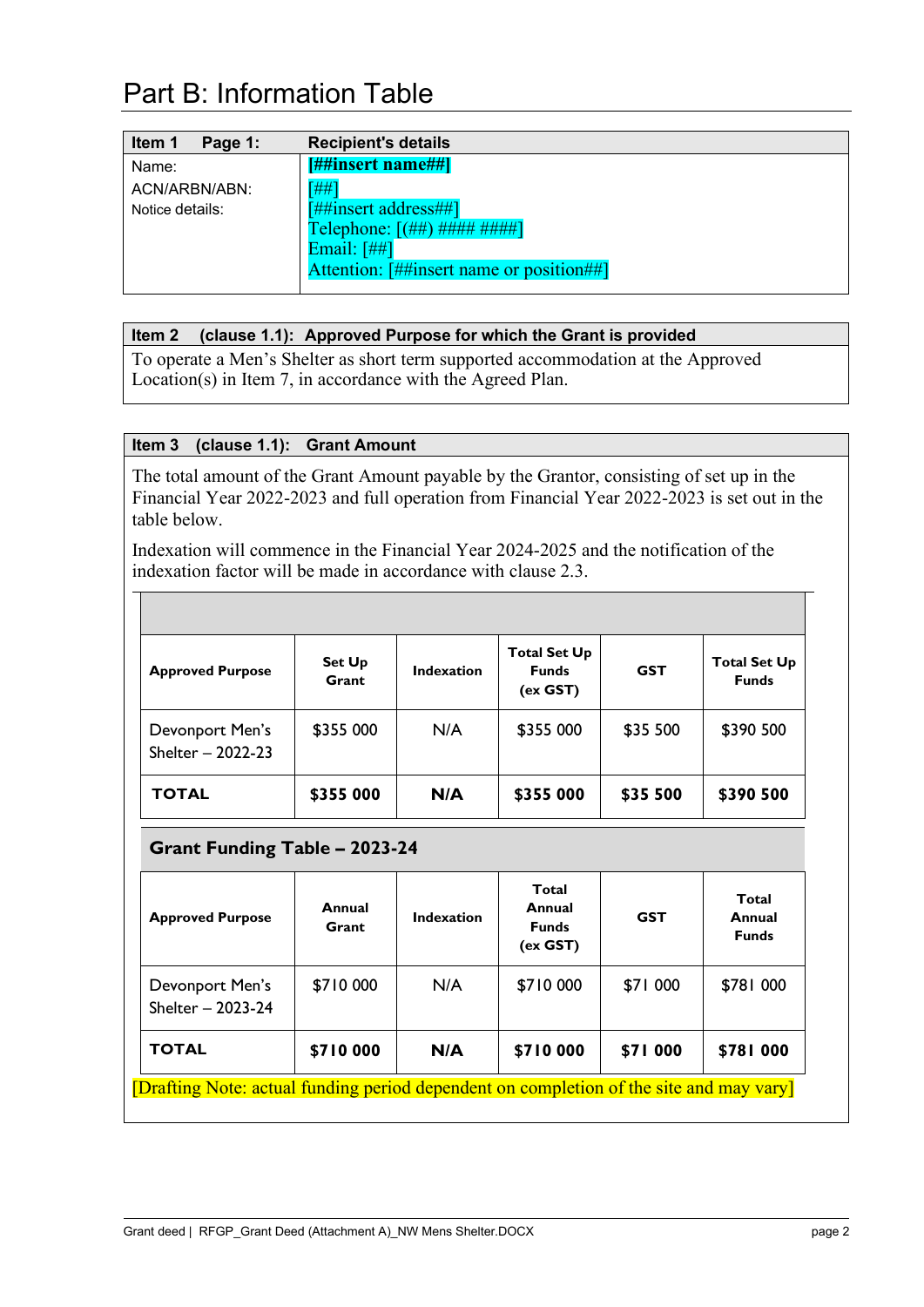<span id="page-7-2"></span>**Item 4 (clause [3.1\)](#page-15-8): Payment method and timing of Grant**

Payment by instalments as set out is the table below:

| 2022-2023 Payment        | <b>Amount of Funding Paid</b>            |  |  |
|--------------------------|------------------------------------------|--|--|
| I January                | 50%                                      |  |  |
| I April                  | 50%                                      |  |  |
| 2023-2024 Payment        | <b>Amount of Funding Paid</b>            |  |  |
| <b>Quarter Beginning</b> | <b>Percentage of Annual Funding Paid</b> |  |  |
| I July                   | 40%                                      |  |  |
| October                  | 20%                                      |  |  |
| I January                | 20%                                      |  |  |

[Drafting Note: actual payment dates dependent on completion of site and may vary]

Subject to clause [20,](#page-36-5) the Grantor will, within five Business Days of the beginning of each quarter as identified in the table above, pay the percentage of the Grant Amount due to the Recipient by electronic transfer to the account notified to the Grantor in writing.

#### <span id="page-7-3"></span>**Item 5 (clause [3.2\(a\)\)](#page-16-2): Conditions precedent to payment of Grant**

The payment of the Grant by the Grantor to the Recipient is subject to the following conditions precedent:

(a) (**Insurance**): The Recipient must provide a copy of the insurance contracts required by clause [13.2\(a\)](#page-27-7) and [13.2\(b\)](#page-28-4) and evidence of the currency of those insurance contracts.

(b) (**Special conditions**): Any other conditions precedent set out in [Item 19,](#page-8-0) if any.

#### <span id="page-7-4"></span>**Item 6 (clause [3.3\)](#page-16-3): Grant Account**

Not Applicable.

#### <span id="page-7-0"></span>**Item 7 (clause [7.2\)](#page-19-6): Agreed Plan for carrying out Approved Purpose**

See Attachment: Agreed Plan.

#### <span id="page-7-1"></span>**Item 8 (clause [7.3\)](#page-19-7): Approved Location**

The premises owned by the Recipient and situated at 58 North Fenton Street, Devonport, Tasmania, 7310

The premises set out in the Head Lease entered between the Grantor and the Recipient dated [##insert date##].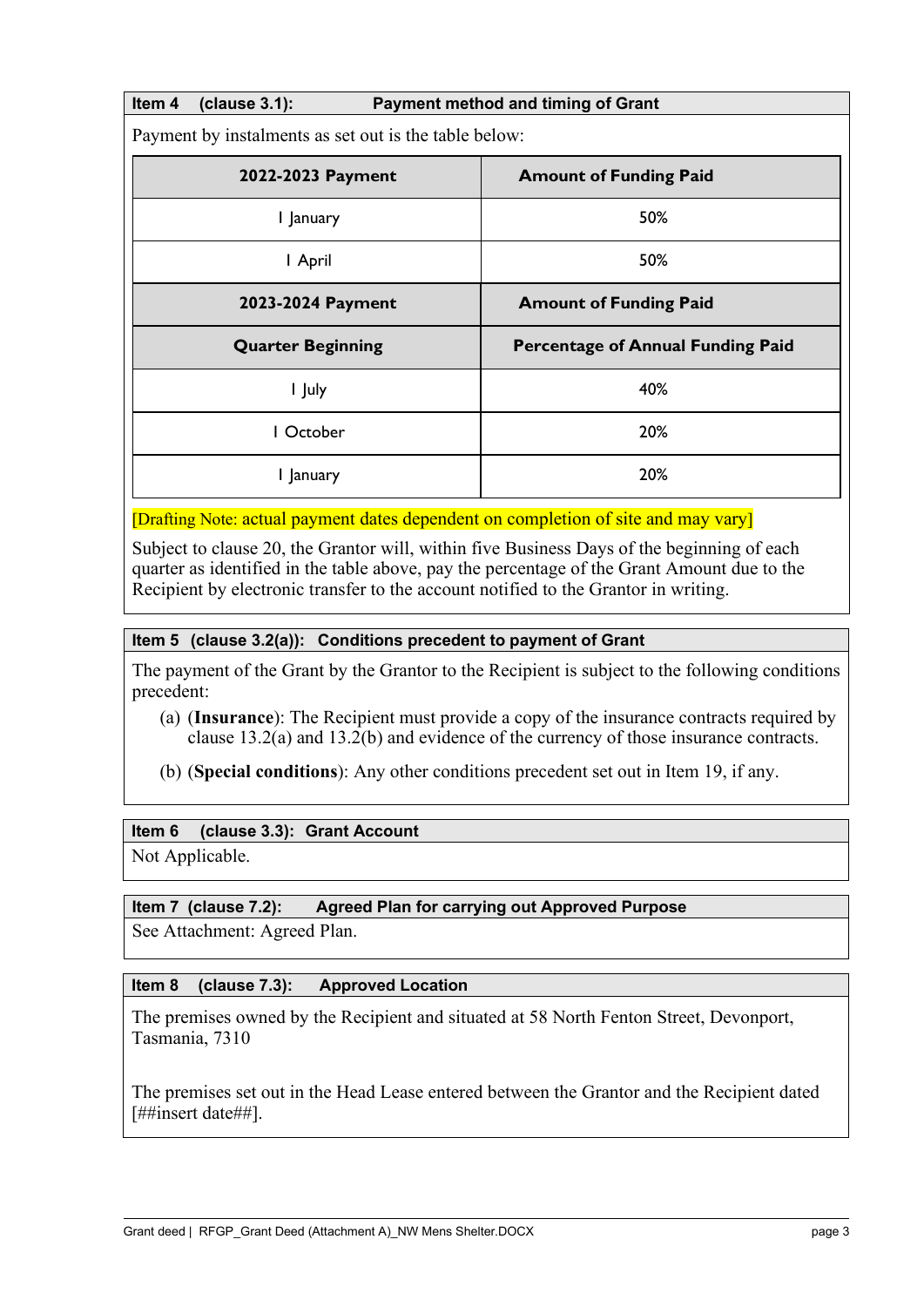#### <span id="page-8-3"></span>**Item 9 (clause [7.4\)](#page-19-8): Eligible Persons**

Men aged 18 years and over, with or without up to four accompanying child/ren aged under 18, who are homeless or at risk of homelessness.

#### <span id="page-8-1"></span>**Item 10 (clause [7.5\)](#page-19-9): Agreed Budget for carrying out Approved Purpose**

See Attachment: Agreed Budget.

#### <span id="page-8-2"></span>**Item 11 (clause [7.9\)](#page-20-5): Commencement Date**

1 January 2023

[Drafting Note: Commencement Date to be finalised subject to completion of construction works for the location. The successful Proponent will work with the Department to establish the service in the 3 months prior to occupancy of the site.

#### <span id="page-8-4"></span>**Item 12 (clause [7.10\)](#page-20-6): Expiry Date**

30 June 2028

#### <span id="page-8-6"></span>**Item 13 (clause [7.10\)](#page-20-6): Term**

Subject to the other terms of this Deed, the period of 5 years from the Commencement Date until the Expiry Date.

#### <span id="page-8-7"></span>**Item 14 (clause [7.10\)](#page-20-6): Further Term**

One further term of 5 years commencing on 1 July 2028 and expiring on 30 June 3033.

#### <span id="page-8-5"></span>**Item 15 (clause [1.1\)](#page-10-3): Head Lease**

[##insert details or 'Not Applicable'##]

#### <span id="page-8-9"></span>**Item 16 (clause [1.1\)](#page-10-3): Key Performance Indicators**

Applicable

#### <span id="page-8-8"></span>**Item 17 (clause [1.1\)](#page-10-3): Child Safe Organisation**

Applicable - refer to Attachment: Child Safe Organisation

#### <span id="page-8-10"></span>**Item 18 (clause [13\)](#page-27-8): Insurance**

Applicable

[13.2\(a\)](#page-27-7) – Public Liability Insurance Cover - \$20,000,000 per claim

[13.2\(b\)-](#page-28-4) Professional Indemnity Insurance Cover - \$10,000,000 per claim

#### <span id="page-8-0"></span>**Item 19 (clause 19): Special terms and conditions**

The following special terms and conditions apply to this Deed:

#### *Additional Definitions and Interpretation*

The following definitions apply to this Grant Deed:

**Men** means those Approved Consumers who are male aged 18 years old and above (with or without up to four accompanying child/ren) who are homeless or at risk of homelessness.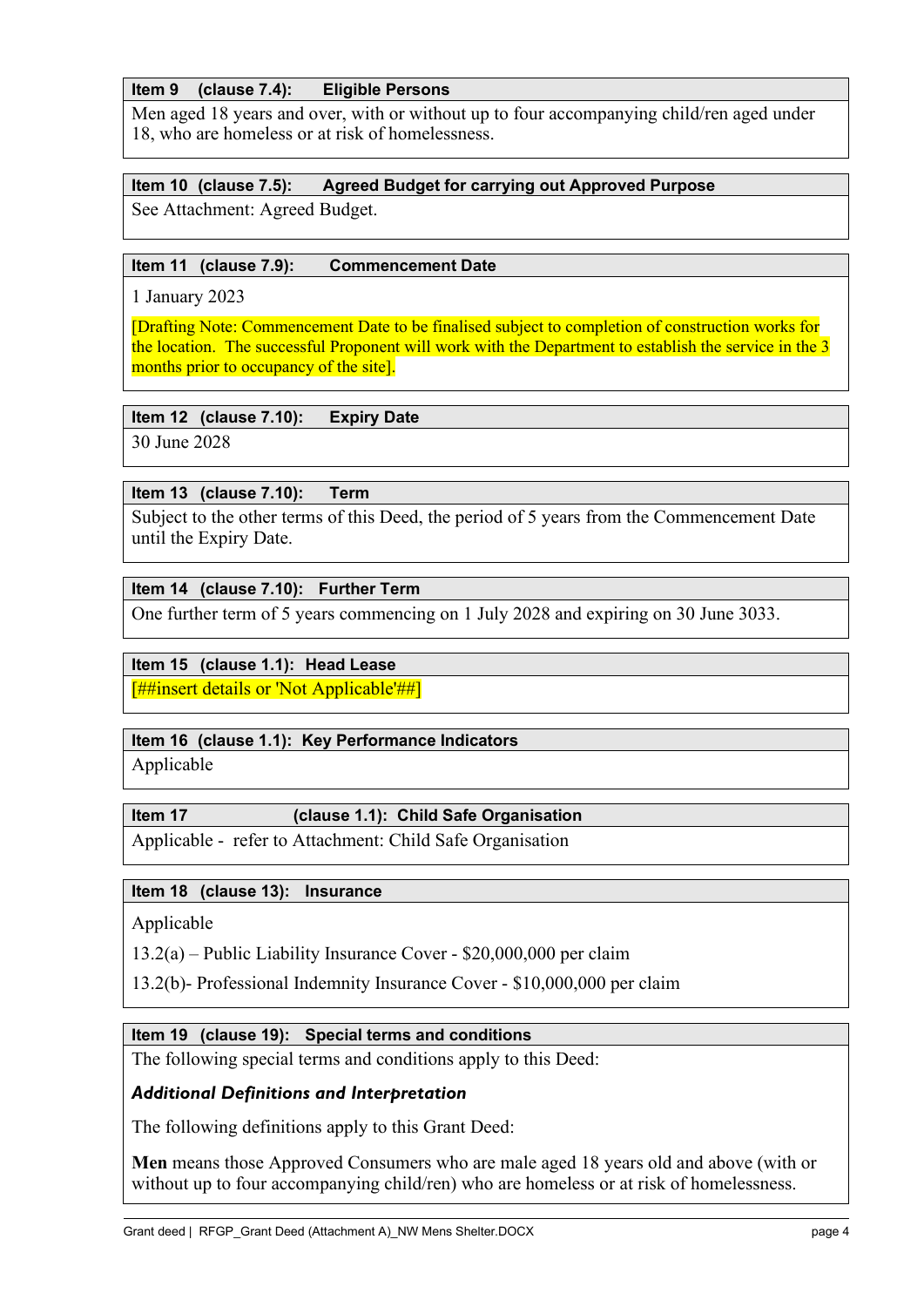**Men's Shelter** means a premises that is managed for the purpose of accommodating and supporting eligible Men as set out in the Policy for Short Term Supported Accommodation.

**Policies** means, as the context requires, each or any combination of the following:

(a) Policy for Short Term Supported Accommdation

**Policy for Short Term Supported Accommodations** means the Department's policy direction for operating short term supported accommodation for homeless adults in Tasmania, as set out in Schedule 6, which policy may be amended from time to time in accordance with Item 15 *Special Condition: Policies*.

**Resident** means an Approved Consumer accommodated at the Approved Location, and as the context requires, may refer to all Residents collectively or each Resident individually.

**Specialist Housing Information Platform for Tasmania (SHIP-TAS)** means the information system developed and owned by the Department to be used by specialist homelessness services in Tasmania for client intake, assessments, brokerage, private rent assistance, housing applications, referrals, and reporting.

#### *Special condition: Delivery of Approved Purpose*

Without limiting clause [4.6,](#page-20-7) the Approved Purpose must be delivered in accordance with the following:

- (a) *[Residential Tenancy Act 1997 \(Tas\)](https://www.legislation.tas.gov.au/view/html/inforce/current/act-1997-082?query=((PrintType%3D%22act.reprint%22+AND+Amending%3C%3E%22pure%22+AND+PitValid%3D%40pointInTime(20210715000000))+OR+(PrintType%3D%22act.reprint%22+AND+Amending%3D%22pure%22+AND+PitValid%3D%40pointInTime(20210715000000))+OR+(PrintType%3D%22reprint%22+AND+Amending%3C%3E%22pure%22+AND+PitValid%3D%40pointInTime(20210715000000))+OR+(PrintType%3D%22reprint%22+AND+Amending%3D%22pure%22+AND+PitValid%3D%40pointInTime(20210715000000)))+AND+Title%3D(%22Residential%22+AND+%22Tenancy%22+AND+%22Act%22+AND+%221997%22)&dQuery=Document+Types%3D%22%3Cspan+class%3D%27dq-highlight%27%3EActs%3C%2Fspan%3E%2C+%3Cspan+class%3D%27dq-highlight%27%3EAmending+Acts%3C%2Fspan%3E%2C+%3Cspan+class%3D%27dq-highlight%27%3ESRs%3C%2Fspan%3E%2C+%3Cspan+class%3D%27dq-highlight%27%3EAmending+SRs%3C%2Fspan%3E%22%2C+Search+In%3D%22%3Cspan+class%3D%27dq-highlight%27%3ETitle%3C%2Fspan%3E%22%2C+All+Words%3D%22%3Cspan+class%3D%27dq-highlight%27%3EResidential+Tenancy+Act+1997%3C%2Fspan%3E%22%2C+Point+In+Time%3D%22%3Cspan+class%3D%27dq-highlight%27%3E15%2F07%2F2021%3C%2Fspan%3E%22)*
- (b) *[Homes Act 1935 \(Tas\)](https://www.legislation.tas.gov.au/view/html/inforce/current/act-1935-098?query=((PrintType%3D%22act.reprint%22+AND+Amending%3C%3E%22pure%22+AND+PitValid%3D%40pointInTime(20210715000000))+OR+(PrintType%3D%22act.reprint%22+AND+Amending%3D%22pure%22+AND+PitValid%3D%40pointInTime(20210715000000))+OR+(PrintType%3D%22reprint%22+AND+Amending%3C%3E%22pure%22+AND+PitValid%3D%40pointInTime(20210715000000))+OR+(PrintType%3D%22reprint%22+AND+Amending%3D%22pure%22+AND+PitValid%3D%40pointInTime(20210715000000)))+AND+Title%3D(%22oHomes%22+AND+%22Act%22+AND+%221935%22)&dQuery=Document+Types%3D%22%3Cspan+class%3D%27dq-highlight%27%3EActs%3C%2Fspan%3E%2C+%3Cspan+class%3D%27dq-highlight%27%3EAmending+Acts%3C%2Fspan%3E%2C+%3Cspan+class%3D%27dq-highlight%27%3ERepealed+Acts%3C%2Fspan%3E%2C+%3Cspan+class%3D%27dq-highlight%27%3ERepealed+Amending+Acts%3C%2Fspan%3E%2C+%3Cspan+class%3D%27dq-highlight%27%3ESRs%3C%2Fspan%3E%2C+%3Cspan+class%3D%27dq-highlight%27%3EAmending+SRs%3C%2Fspan%3E%22%2C+Search+In%3D%22%3Cspan+class%3D%27dq-highlight%27%3ETitle%3C%2Fspan%3E%22%2C+All+Words%3D%22%3Cspan+class%3D%27dq-highlight%27%3EHomes+Act+1935%3C%2Fspan%3E%22%2C+Point+In+Time%3D%22%3Cspan+class%3D%27dq-highlight%27%3E15%2F07%2F2021%3C%2Fspan%3E%22)*
- (c) *[Children, Young Persons and their Families Act 1997 \(Tas\)](https://www.legislation.tas.gov.au/view/html/inforce/current/act-1997-028)* including mandatory reporting
- (d) *[Disability Services Act 2011 \(Tas\)](https://www.legislation.tas.gov.au/view/html/inforce/current/act-2011-027?query=((PrintType%3D%22act.reprint%22+AND+Amending%3C%3E%22pure%22+AND+PitValid%3D%40pointInTime(20210715000000))+OR+(PrintType%3D%22act.reprint%22+AND+Amending%3D%22pure%22+AND+PitValid%3D%40pointInTime(20210715000000))+OR+(PrintType%3D%22reprint%22+AND+Amending%3C%3E%22pure%22+AND+PitValid%3D%40pointInTime(20210715000000))+OR+(PrintType%3D%22reprint%22+AND+Amending%3D%22pure%22+AND+PitValid%3D%40pointInTime(20210715000000)))+AND+Title%3D(%22oThe%22+AND+%22Tasmanian%22+AND+%22Disability%22+AND+%22Services%22+AND+%22Act%22+AND+%222011%22)&dQuery=Document+Types%3D%22%3Cspan+class%3D%27dq-highlight%27%3EActs%3C%2Fspan%3E%2C+%3Cspan+class%3D%27dq-highlight%27%3EAmending+Acts%3C%2Fspan%3E%2C+%3Cspan+class%3D%27dq-highlight%27%3ERepealed+Acts%3C%2Fspan%3E%2C+%3Cspan+class%3D%27dq-highlight%27%3ERepealed+Amending+Acts%3C%2Fspan%3E%2C+%3Cspan+class%3D%27dq-highlight%27%3ESRs%3C%2Fspan%3E%2C+%3Cspan+class%3D%27dq-highlight%27%3EAmending+SRs%3C%2Fspan%3E%2C+%3Cspan+class%3D%27dq-highlight%27%3ERepealed+SRs%3C%2Fspan%3E%2C+%3Cspan+class%3D%27dq-highlight%27%3ERepealed+Amending+SRs%3C%2Fspan%3E%22%2C+Search+In%3D%22%3Cspan+class%3D%27dq-highlight%27%3ETitle%3C%2Fspan%3E%22%2C+All+Words%3D%22%3Cspan+class%3D%27dq-highlight%27%3EDisability+Services+Act%3C%2Fspan%3E%22%2C+Point+In+Time%3D%22%3Cspan+class%3D%27dq-highlight%27%3E15%2F07%2F2021%3C%2Fspan%3E%22)*
- (e) *[Child Safe Organisations Bill 2020 \(Draft Bill\)](https://www.justice.tas.gov.au/__data/assets/pdf_file/0009/597069/Child-Safe-Organisations-Bill-2020-Consultation-Version.PDF)*
- (f) *[Youth Justice Act 1997 \(Tas\)](https://www.legislation.tas.gov.au/view/html/inforce/current/act-1997-081)*
- (g) *[Anti-Discrimination Act](https://www.legislation.tas.gov.au/view/html/inforce/current/act-1998-046?query=((PrintType%3D%22act.reprint%22+AND+Amending%3C%3E%22pure%22+AND+PitValid%3D%40pointInTime(20210515000000))+OR+(PrintType%3D%22act.reprint%22+AND+Amending%3D%22pure%22+AND+PitValid%3D%40pointInTime(20210515000000))+OR+(PrintType%3D%22reprint%22+AND+Amending%3C%3E%22pure%22+AND+PitValid%3D%40pointInTime(20210515000000))+OR+(PrintType%3D%22reprint%22+AND+Amending%3D%22pure%22+AND+PitValid%3D%40pointInTime(20210515000000)))+AND+Title%3D(%22Anti-Discrimination%22+AND+%22Act%22+AND+%221998%22)&dQuery=Document+Types%3D%22%3Cspan+class%3D%27dq-highlight%27%3EActs%3C%2Fspan%3E%2C+%3Cspan+class%3D%27dq-highlight%27%3EAmending+Acts%3C%2Fspan%3E%2C+%3Cspan+class%3D%27dq-highlight%27%3ESRs%3C%2Fspan%3E%2C+%3Cspan+class%3D%27dq-highlight%27%3EAmending+SRs%3C%2Fspan%3E%22%2C+Search+In%3D%22%3Cspan+class%3D%27dq-highlight%27%3ETitle%3C%2Fspan%3E%22%2C+All+Words%3D%22%3Cspan+class%3D%27dq-highlight%27%3EAnti-Discrimination+Act+1998%3C%2Fspan%3E%22%2C+Point+In+Time%3D%22%3Cspan+class%3D%27dq-highlight%27%3E15%2F05%2F2021%3C%2Fspan%3E%22) 1998 (Tas)*
- *(h) [Current Directions](https://www.coronavirus.tas.gov.au/resources#Current-Directions)* by the Tasmanian Government about public health orders, emergency directions and COVID-Safe plans

### *Special condition: Affordability*

Charges for accommodation provided by the Recipient must be affordable based on tenant's income and will not exceed 30 per cent of income for rent and not exceed 85 per cent of income for rent and board.

### *Special condition: Ministerial enquiries*

The Recipient must as requested by the Grantor, provide to the Grantor:

- (a) appropriate and timely responses
- (b) within timeframes identified by the Grantor
- (c) in a form and substance satisfactory to the Grantor from time to time

in order to assist the Grantor with responding to any ministerial enquires in respect of this Deed.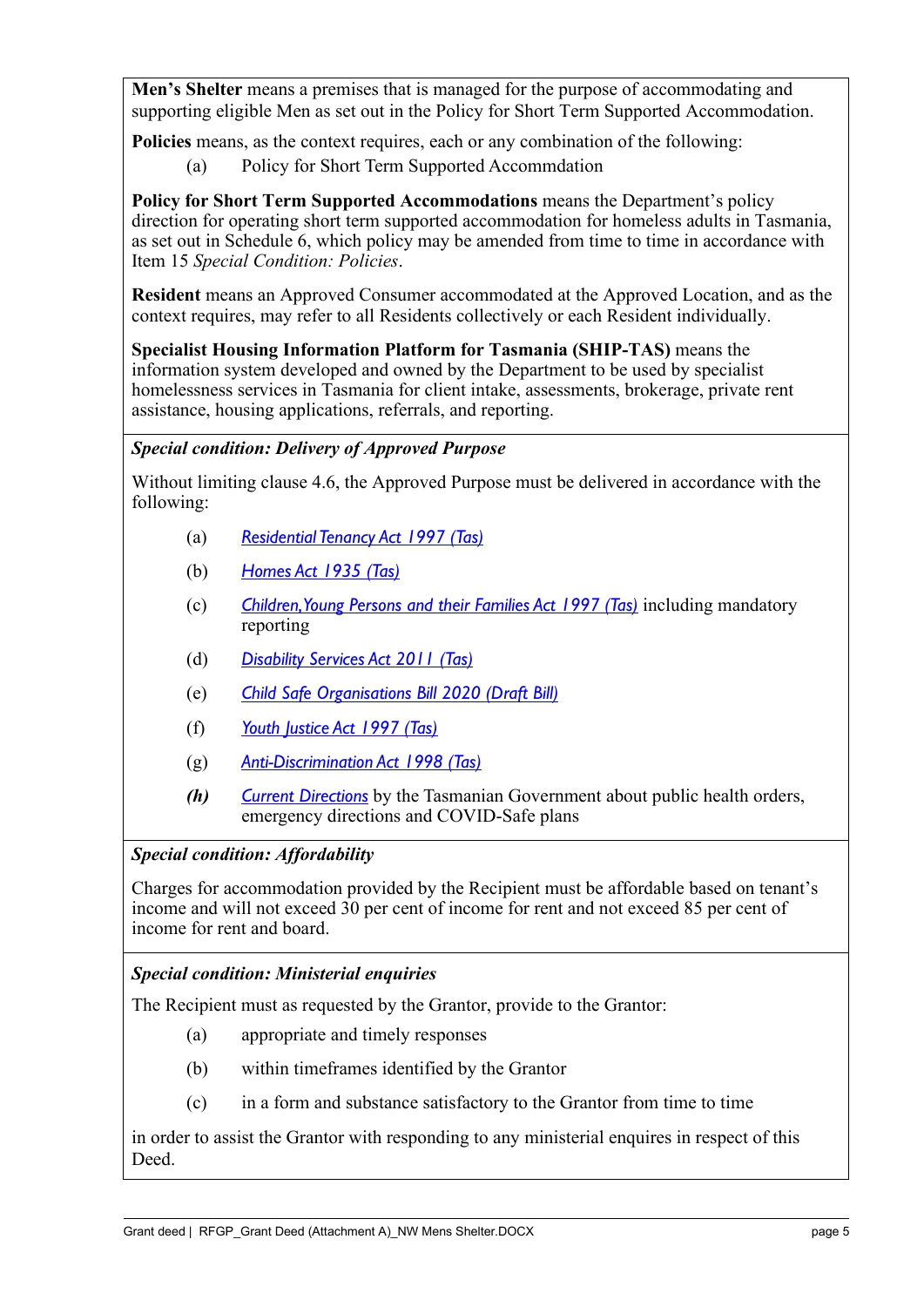<span id="page-10-0"></span>The parties agree as follows:

## <span id="page-10-1"></span>**1 Definitions and interpretation**

#### <span id="page-10-3"></span><span id="page-10-2"></span>**1.1 Definitions**

In this Deed, unless the context otherwise requires:

**Act** means the *Homes Act 1935* (Tas).

**Agreed Budget** means the budget in [Item 10.](#page-8-1)

**Agreed Plan** means the plan in [Item 7.](#page-7-0)

**Approved Location** means the location in [Item 8.](#page-7-1)

**Approved Purpose** means the purpose for which the Grant is provided in [Item 2.](#page-6-1)

#### **Authorised Officer** means:

- (a) if the Grantor is the Director, the Crown or a Minister of the Crown, each of the Secretary of the department responsible for the administration of this Deed, an Acting Secretary of that department, a Deputy Secretary of that department, and a nominee of any of them; or
- (b) for any other party, a person authorised in writing by that party.

**Business Day** means a day that is not a Saturday, a Sunday, Easter Tuesday or a statutory holiday (as defined in the *Statutory Holidays Act 2000* (Tas)) generally observed in Hobart.

**Child Safe Organisation** means an organisation that puts the best interest of children and young people first and embodies the National Principles for Child Safe Organisations as endorsed by all Australian governments in February 2019. The National Principals for Child Safe Organisations is attached in 'Attachment: Child Safe Principles'.

**Commencement Date** means the date in [Item 11.](#page-8-2)

**Confidential Information** means all Material and other Reports, information or records that:

- (a) are by their nature confidential;
- (b) are designated by the Grantor as being confidential;
- (c) the Recipient knows or ought to know are confidential,

but does not include information which:

- (d) is or becomes public knowledge, other than by breach of this Deed or by any unlawful means;
- (e) is in the possession of the Recipient without restriction in relation to disclosure before the date of receipt from the Grantor; or
- (f) has been independently developed or acquired by the receiving Party.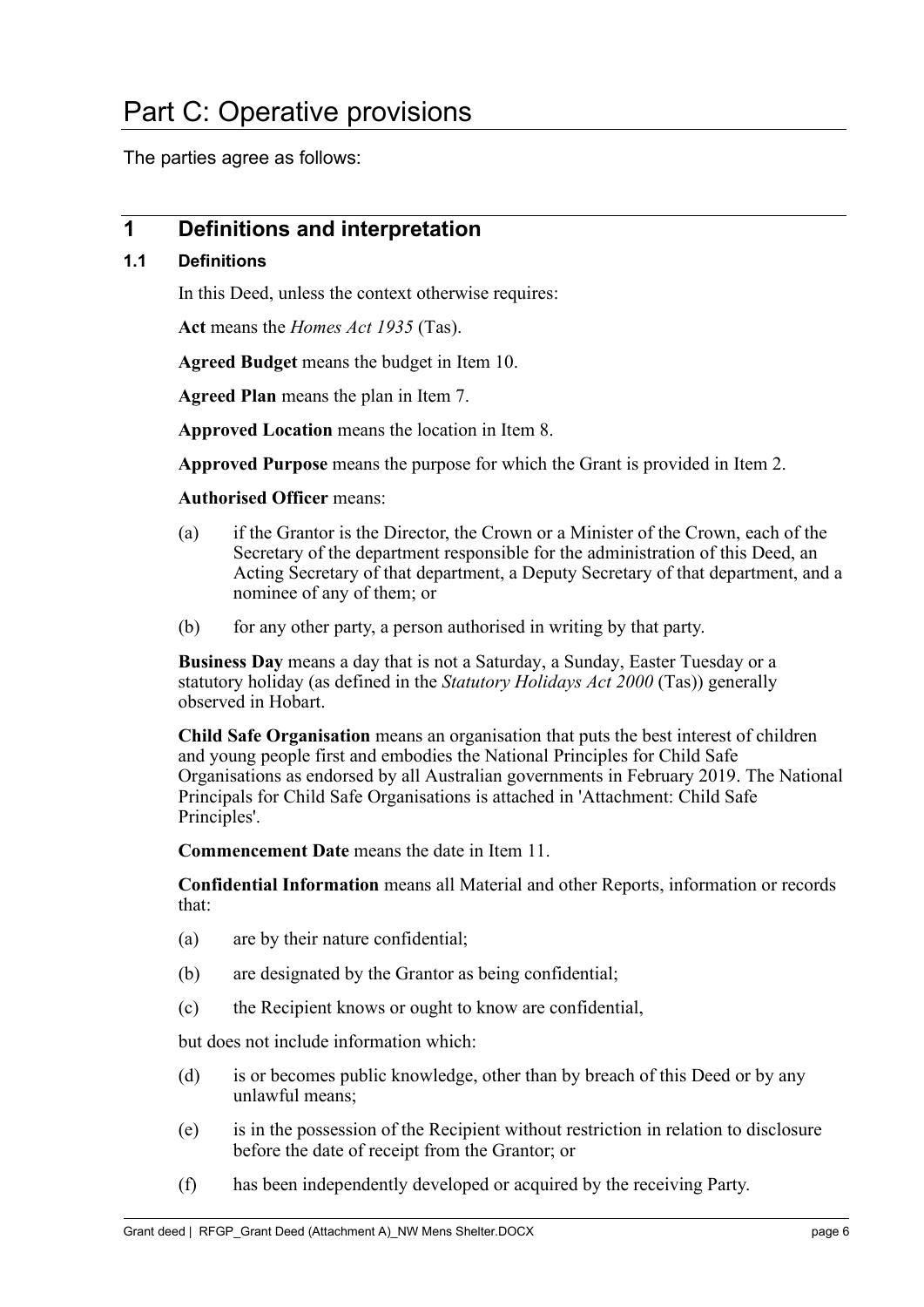**Conflict** means any matter, circumstance, interest or activity involving or affecting the Recipient, or any of its Personnel, that conflicts with, may conflict with, or otherwise impairs, the Recipient undertaking the Approved Purpose fairly and independently in accordance with this Deed.

**this Deed** means this deed and includes all its annexures, appendices, attachments and schedules (if any).

**Default Event** means each of the events in clause [15.1.](#page-31-3)

**Defined Event** means each of the events specified in clause [15.1\(b\).](#page-31-4)

**Details** means the details and recitals set out above.

**Eligible Person** has the meaning in section 3 of the Act and who meets the criteria set out in [Item 9.](#page-8-3)

**Expiry Date** means the date in [Item 12.](#page-8-4)

**Financial Year** means:

- (a) each period of 12 months during the Term ending on 30 June;
- (b) if the period from the Commencement Date to 30 June referred to in paragraph (a) is not 12 months, the period commencing on and including the Commencement Date and ending on 30 June next occurring after the Commencement Date; and
- (c) if the Term ends on a date that is not the end of a period referred to in paragraph (a), the period from the end of the last Financial Year for the purposes of paragraph (a) and ending on the date on which the Term ends.

**Government Body** includes a body politic, a government (federal, state or local), a governmental, judicial or administrative body, a tribunal, a commission, a department or agency of any government, and a statutory authority or instrumentality.

**Grant** means the grant paid, or to be paid by the Grantor to the Recipient in accordance with clause [2.1.](#page-15-9)

**Grant Account** has the meaning in clause [3.3.](#page-16-3)

**Grant Amount** means the amount in [Item 3.](#page-6-2)

**Grantor** means the person or entity named as Grantor in the Details and where the context requires, includes the employees, authorized contractors and agents of that person.

**GST** means any goods and services tax or similar tax imposed by the Commonwealth of Australia (but excluding any penalty, fine, interest or similar payment).

**GST Laws** means applicable Laws relating to GST.

**Head Lease** means, if applicable, the head lease set out in [Item 15.](#page-8-5)

**Household** means all members of an Eligible Person's household including the Eligible Person and any other person residing in the dwelling on the Approved Location on an ongoing basis (including on a full time or pro rata basis).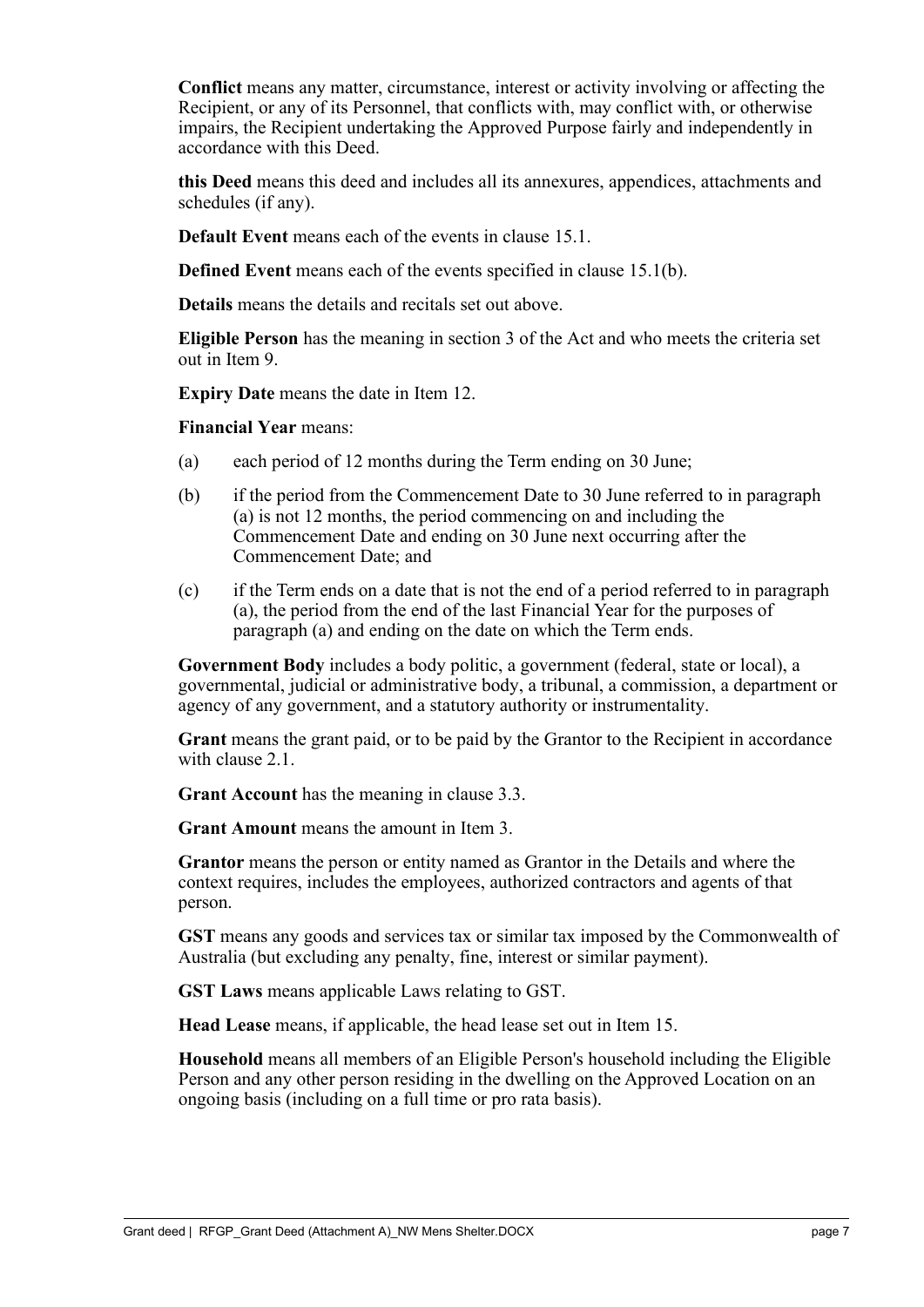#### **Housing Support Services** means:

- (a) housing support services as defined in section 3 of the Act; and
- (b) housing support services as set out in the Program Policy.

**Information Table** means the table titled 'Information Table' (if any) included in this Deed.

**Item** means an item in the Information Table.

**Key Performance Indicators** means the performance indicators and targets set out in 'Attachment: Key Performance Indicators' to be used to measure the performance by the Housing Support Provider of its obligations under this Deed.

**Law** means:

- (a) principles of law or equity established by decisions of courts;
- (b) legislation and subordinate legislation; and
- (c) requirements, approvals (including conditions) and guidelines of any Government Body that have force of law.

**Material** means all material brought, or required to be brought, into existence as part of or for the purposes of performing the Approved Purpose, including documents, information and data stored by any means and including any records relating to the delivery of Approved Purpose.

**month** means calendar month.

**PPSA Security Interest** has the meaning given to the term 'security interest' in the *Personal Property Securities Act 2009* (Cwlth).

**Personnel** means any person who is an officer, employee, volunteer, approved subcontractor, approved agent, advisor, of the Recipient.

**Program Policy** means the Grantor's policy direction for providing Housing Support Services as set out in 'Attachment: Program Policy' which policy may be amended from time to time in accordance with clause [11.](#page-26-3)

**Quality and Safety Framework** means the Quality and Safety Framework for Tasmania's DHHS Funded Community Sector.

**Recipient** means the person named above as the Recipient and, where the context requires, includes the officers and employees of the Recipient.

**Relevant Matter** means any matter or thing related to any of the following:

- (a) the performance by the Recipient of its obligations under this Deed;
- (b) the receipt, use or expenditure of the Grant;
- (c) the carrying out of the Approved Purpose (including the effectiveness of the Recipient's carrying out of the Approved Purpose);
- (d) information to assist the Grantor with responding to ministerial enquires in respect of this Deed;
- (e) any report provided, or to be provided, by the Recipient to the Grantor in accordance with this Deed;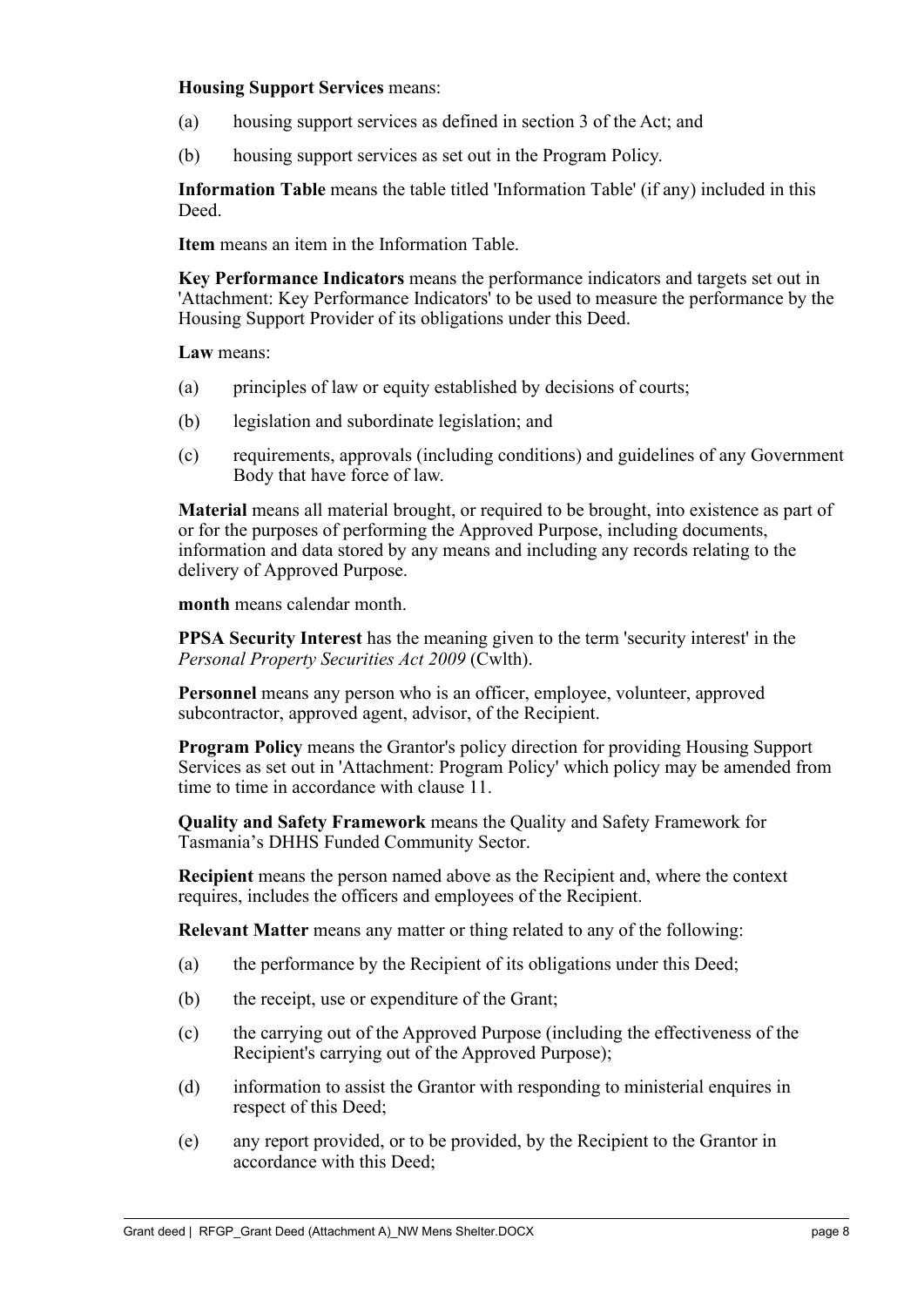- (f) any information provided by the Recipient to the Grantor in connection with any application for the Grant;
- (g) any breach of this Deed by the Recipient;
- (h) the occurrence, or possible occurrence, of any Default Event.

**Reporting Obligations** means the reporting obligations set out in 'Attachment: Reporting Obligations'.

**Right** includes a right, a power, a remedy, a discretion or an authority.

**Security Interest** means:

- (a) a PPSA Security Interest;
- (b) any mortgage, charge, bill of sale, pledge, deposit, lien, hypothecation, arrangement for the retention of title and any other interest or power given by way of security for any debt, monetary liability or other obligation and includes any agreement to grant or create any of the foregoing.

#### **Term** means:

- (a) the period set out in [Item 13;](#page-8-6) and
- (b) if applicable, includes any further term granted in accordance with clause [4.](#page-17-7)

**Unexpended Grant** means that portion of the Grant (if any) not expended pursuant to this Deed after all obligations relating to the Approved Purpose have been met or accounted for.

#### <span id="page-13-0"></span>**1.2 Interpretation**

In this Deed, unless the context otherwise requires:

- (a) the singular includes the plural and vice versa;
- (b) words importing a gender include all genders;
- (c) other parts of speech and grammatical forms of a word or phrase defined in this Deed have a corresponding meaning;
- (d) a reference to a thing (including property or an amount) is a reference to the whole and each part of that thing;
- (e) a reference to a group of persons includes a reference to any one or more of those persons;
- (f) a reference to an annexure, an appendix, an attachment, a schedule, a party, a clause or a part is a reference to an annexure, an appendix, an attachment, a schedule or a party to, or a clause or a part of, this Deed;
- (g) a reference to any legislation or legislative provision includes subordinate legislation made under it and any amendment to, or replacement for, any of them;
- (h) writing includes marks, figures, symbols, images or perforations having a meaning for persons qualified to interpret them;
- (i) a reference to a document includes:
	- (i) any thing on which there is writing;
	- (ii) any thing from which sounds, images or writings can be reproduced with or without the aid of any thing else;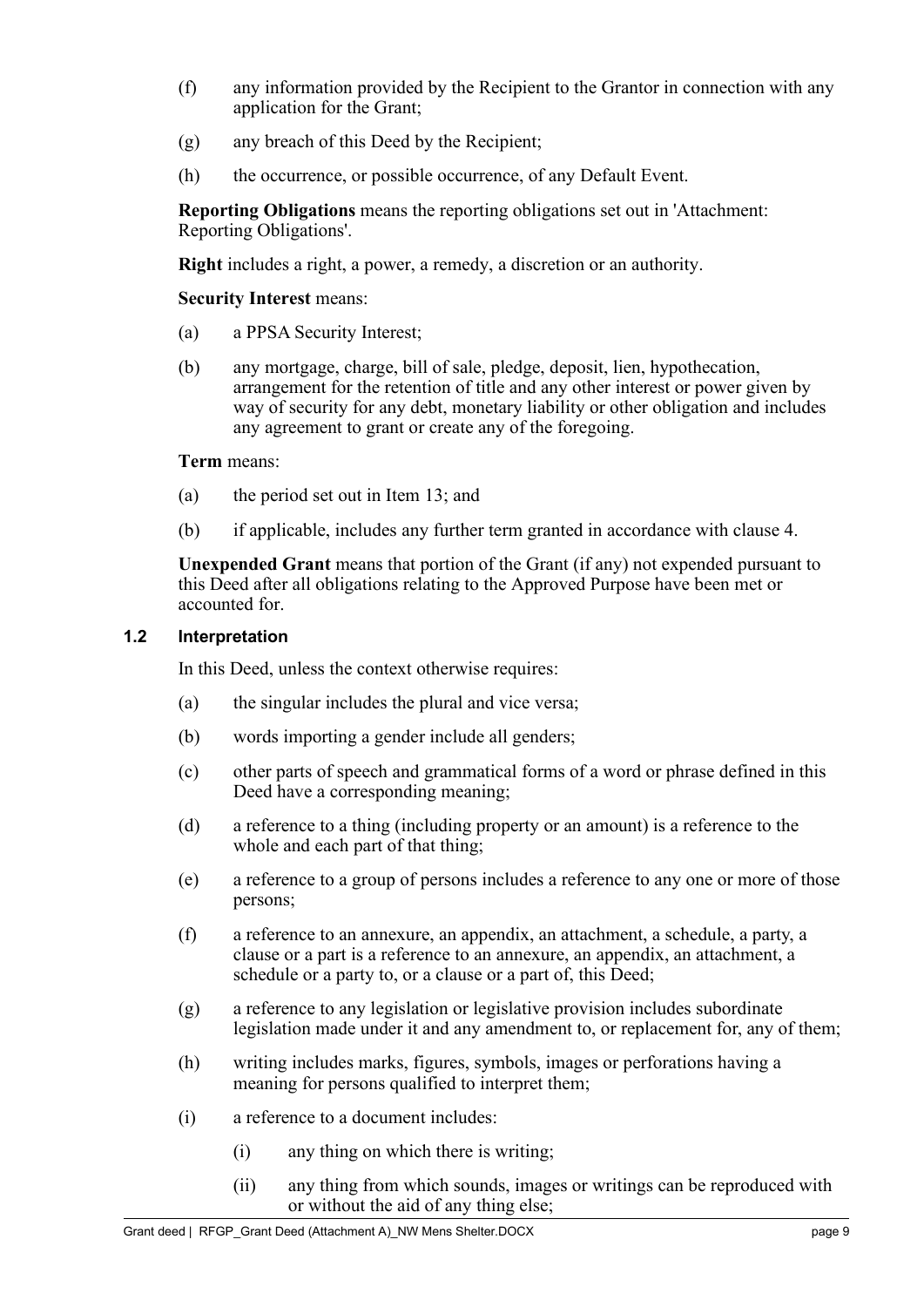- (iii) an amendment or supplement to, or replacement or novation of, that document; or
- (iv) a map, plan, drawing or photograph;
- (j) a reference to an agreement includes an undertaking, deed, agreement or legally enforceable arrangement or understanding, whether or not in writing;
- (k) a reference to a 'person' includes a natural person, a partnership, a body corporate, a corporation sole, an association, a Government Body, or any other entity;
- (l) a reference to a party includes that party's executors, administrators, successors and permitted assigns and substitutes;
- (m) a reference to a Minister includes, as applicable, that Minister's predecessors and successors in office;
- (n) a reference to a Government Body or other body or organisation that has ceased to exist, or that has been renamed, reconstituted or replaced, or the powers or functions of which have been substantially transferred, is taken to refer respectively to the Government Body or other body or organisation as renamed or reconstituted, or established or formed in its place, or to which its powers or functions have been substantially transferred;
- (o) a reference to an office in a Government Body or other body or organisation includes any person acting in that office, and if the office is vacant, the person who for the time being is substantially responsible for the exercise of the duties, functions or powers of that office;
- (p) mentioning any thing after the words 'includes', 'included' or 'including' does not limit the meaning of any thing mentioned before those words;
- (q) a reference to a day is to be interpreted as the period of time in Tasmania commencing at midnight and ending 24 hours later;
- (r) reference to a time or date in connection with the performance of an obligation by a party is a reference to the time or date in Hobart, Tasmania, even if the obligation is to be performed elsewhere; and
- (s) references to '\$' and 'dollars' are to Australian dollars.

#### <span id="page-14-0"></span>**1.3 Headings**

Headings are included for convenience only and do not affect the interpretation of this Deed.

#### <span id="page-14-1"></span>**1.4 No rule of construction applies to disadvantage party**

In relation to the interpretation of this Deed, no rule of construction is to apply to the disadvantage of a party because that party was responsible for the preparation of this Deed or any part of it.

#### <span id="page-14-2"></span>**1.5 Information Table**

If there is an Information Table:

- (a) an Item that has not been completed will be taken to be 'not applicable'; and
- (b) unless the context otherwise requires, expressions defined in that table have the same meanings when used in other parts of this Deed.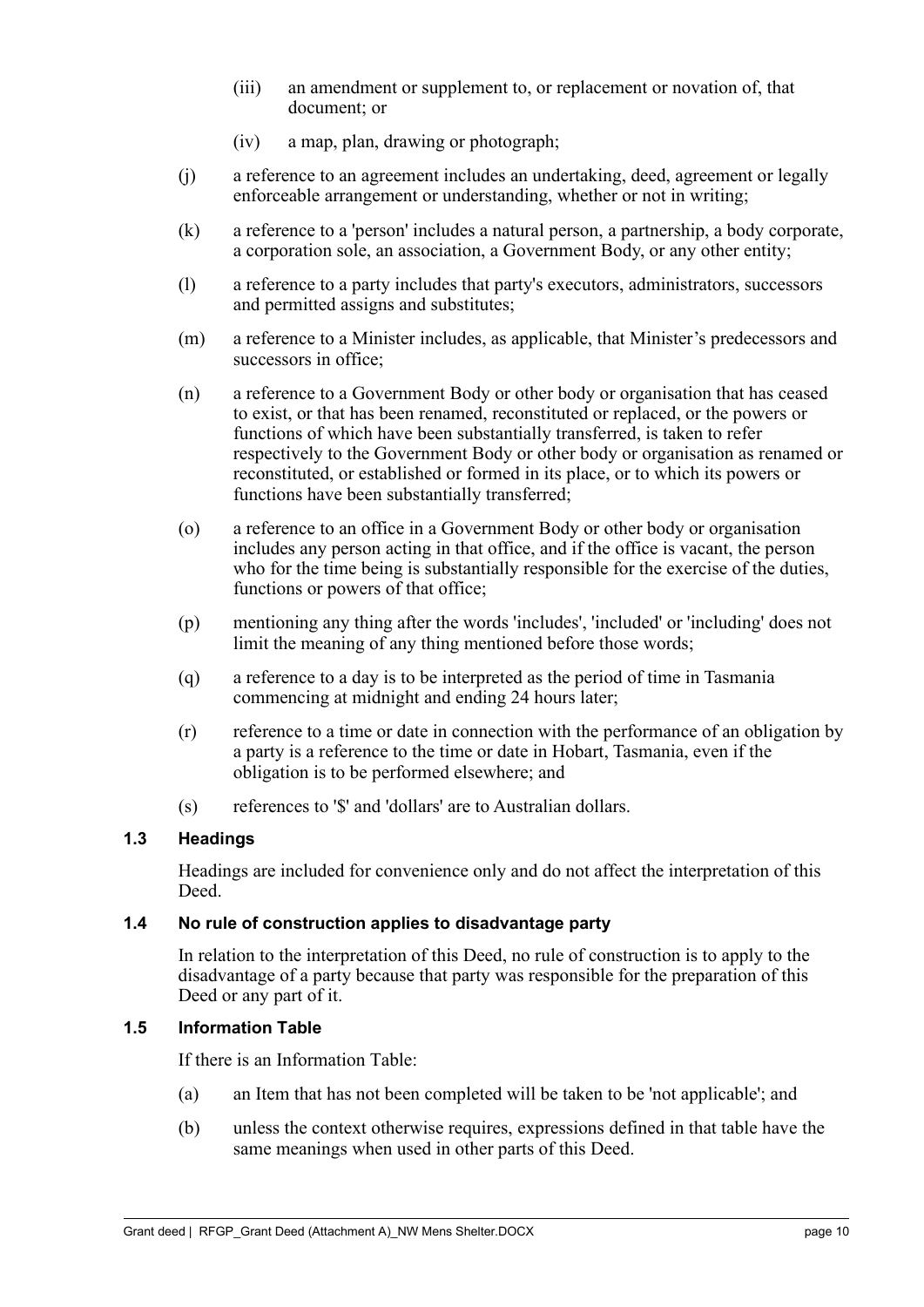#### <span id="page-15-0"></span>**1.6 Inconsistency**

In the event of inconsistencies between this Deed, the Head Lease (if any) and any document incorporated by reference, then materials are to be read in priority as follows:

- (a) this Deed;
- (b) the Head Lease;
- (c) any other documents incorporated by reference;

to the extent of the inconsistency.

### <span id="page-15-1"></span>**2 Grant Amount**

#### <span id="page-15-9"></span><span id="page-15-2"></span>**2.1 Agreement to provide Grant**

Subject to the terms of this Deed, the Grantor will provide to the Recipient the monetary grant set out in [Item 3](#page-6-2) for use by the Recipient:

- (a) for the Approved Purpose;
- (b) for the Term,

in accordance with this Deed and subject to the Act.

#### <span id="page-15-3"></span>**2.2 Acknowledgements**

The Recipient acknowledges and agrees that:

- (a) the Grantor's financial assistance to the Recipient in respect of the Approved Purpose is limited to the Grant;
- (b) nothing in this Deed requires the Grantor to provide any further financial assistance to the Recipient in respect of the Approved Purpose; and
- (c) the Grantor is not responsible for any liabilities incurred by the Recipient, or any obligations entered into by the Recipient, as a result of or arising out of, the Recipient's obligations under this Deed or in respect of the Approved Purpose.

#### <span id="page-15-7"></span><span id="page-15-4"></span>**2.3 Indexation**

Subject to approval in the State Government budget each year the Grant Amount will be adjusted for each Financial Year during the Term by the indexation factor approved by the State Government. As soon as practicable after being advised of the indexation factor (where applicable), the Grantor will advise the Recipient of that factor and the amount of the Grant to be paid in the next Financial Year.

## <span id="page-15-5"></span>**3 Payment of Grant to Recipient**

#### <span id="page-15-8"></span><span id="page-15-6"></span>**3.1 Method and timing of Grant Payment**

Subject to clause [3.2](#page-16-4) and, if applicable, clause [3.3,](#page-16-3) the Grantor will pay the Grant to the Recipient in the manner and timing as specified in [Item 4.](#page-7-2) If no method and timing of payment is specified in [Item 4,](#page-7-2) the method and timing of payment will be as determined by the Grantor.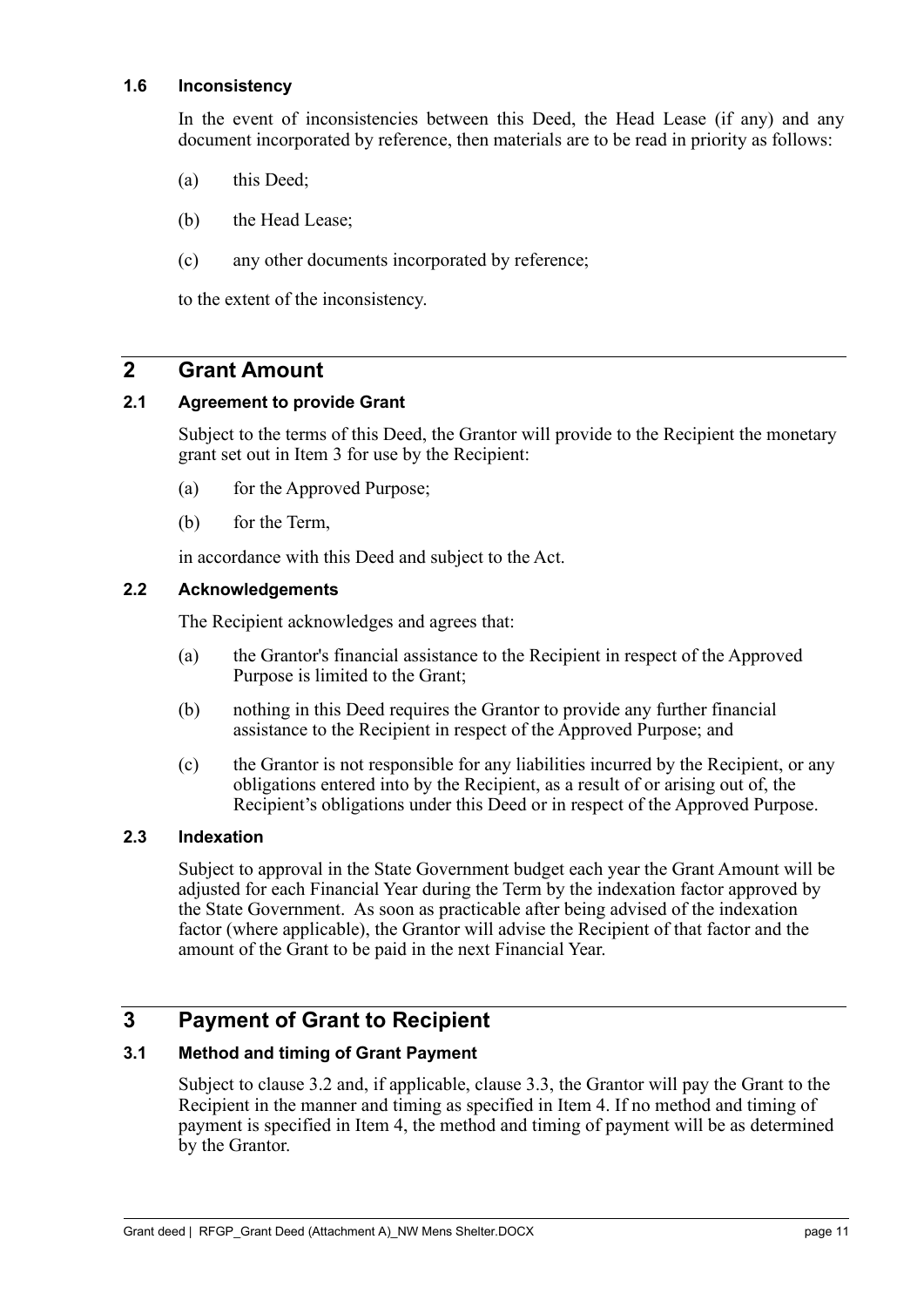#### <span id="page-16-4"></span><span id="page-16-2"></span><span id="page-16-0"></span>**3.2 Conditions affecting Grant Payment**

(a) (**Conditions precedent**): If [Item 5](#page-7-3) includes any conditions precedent to the payment of the Grant, then the obligation of the Grantor to pay the Grant or part of the Grant is subject to the prior and continuing satisfaction of those conditions precedent (except for any of those conditions precedent waived in writing by the Grantor).

#### (b) (**Payment of Grant instalments linked to performance**): If:

- (i) the payment details in [Item 4](#page-7-2) provide for the payment of the Grant by instalments; and
- (ii) the payment of an instalment of the Grant is linked to the performance of an obligation by the Recipient, or the occurrence of an event,

the Grantor is not required to pay that instalment of the Grant until, as applicable, the Recipient has completed the performance of that obligation (to the satisfaction of the Grantor) or that event has occurred.

- (c) (**Default Events**): The Grantor is not required to pay the Grant (or if the Grant is payable by instalments, any instalment of the Grant) to the Recipient if a Default Event has occurred and has not been remedied to the satisfaction of the Grantor.
- <span id="page-16-5"></span>(d) (**Requirement for tax invoice**): If the Grant, or any instalment of the Grant, is subject to GST, the Grantor will pay the Grant (or the relevant instalment) using a correctly rendered tax invoice prepared by the Department as a "Recipient created tax invoice" in accordance with clause [20.](#page-36-5)

#### <span id="page-16-3"></span><span id="page-16-1"></span>**3.3 Grant Account**

- (a) This clause [3.3](#page-16-3) applies if [Item 6](#page-7-4) states that this clause applies.
- (b) The Grantor is not required to pay the Grant, or any instalment of the Grant, to the Recipient until:
	- (i) the Recipient has established an account at an authorised deposit-taking institution (as defined in the *Banking Act 1959* (Cwlth)) to be used solely for the purpose of receiving and applying the Grant (Grant Account); and
	- (ii) the Recipient has provided details of the Grant Account to the Grantor.
- (c) The Grantor may pay the Grant, or any instalment of the Grant, by depositing it to the Grant Account. If the Grantor pays the Grant, or any instalment of the Grant, directly to the Recipient, the Recipient must immediately deposit it to the Grant Account.
- (d) The Recipient must only make withdrawals from the Grant Account for the sole purpose of paying amounts, debts and monetary liabilities properly incurred, and immediately due and payable, by the Recipient as part of the Approved Purpose.
- (e) The Recipient holds the Grant on trust for the Grantor until such time as the Recipient is entitled to withdraw the Grant, or part of it, from the Grant Account in accordance with clause [3.3\(](#page-16-3)d).
- (f) Any interest earned on the Grant Account will be taken to form part of the Grant, and must be used only for the Approved Purpose.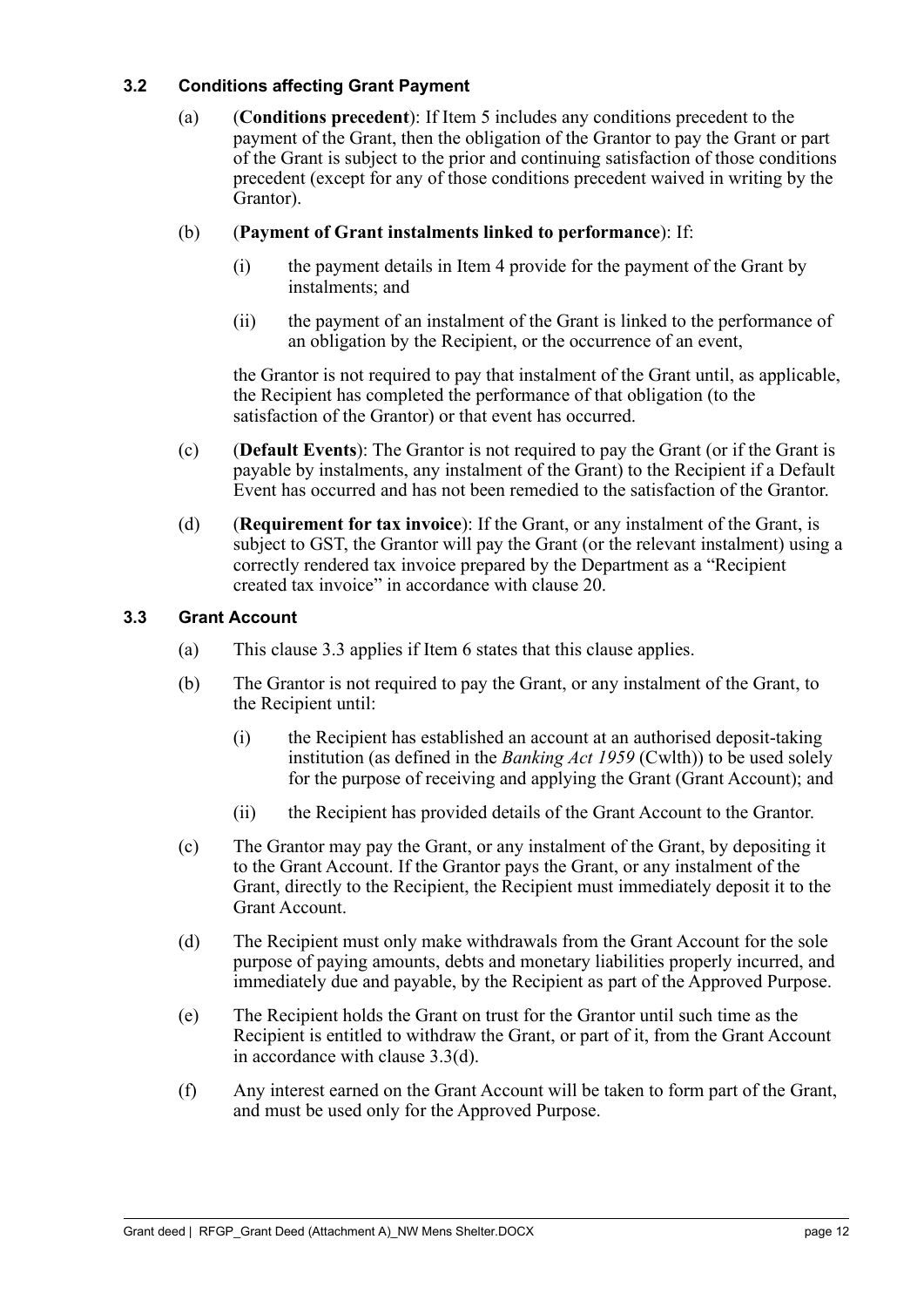### <span id="page-17-7"></span><span id="page-17-0"></span>**4 Further term**

- (a) The Grantor may, by written notice to the Recipient no later than six months prior to the expiration of the Term, extend the Term for the further period as set out in [Item 14,](#page-8-7) commencing on the day after the Expiry Date of this Deed, on the same terms and conditions described in this Deed with any necessary changes that the Grantor requires.
- (b) The number of new terms that may be created under this Deed is limited to the number specified in [Item 14](#page-8-7) and this clause [4](#page-17-7) must be excluded from the final Deed entered into as a result of the application of this clause.
- (c) In determining whether this Deed is to be extended under this clause [4,](#page-17-7) the Grantor will consider the Recipient's performance of this Deed during the Term.
- (d) Nothing in this clause [4](#page-17-7) requires the Grantor to grant an extension of the Term to the Recipient.

## <span id="page-17-1"></span>**5 Retention of Unexpended Grant**

#### <span id="page-17-8"></span><span id="page-17-2"></span>**5.1 Sum of Unexpended Grant**

In the event of renewal of this Deed in accordance with clause [4,](#page-17-7) the Recipient may carry over Grant to the next Deed provided that the sum of Unexpended Grant is less than or equal to five percent of the total Grant paid under this Deed for the Term or \$10,000 per annum over the Term, whichever is the lesser sum.

#### <span id="page-17-3"></span>**5.2 Sum of Unexpended Grant exceeds set limits**

Where Unexpended Grant exceeds the limit set under clause [5.1](#page-17-8) the Recipient must within four months of the expiration of the Term advise the following in writing:

- (a) variations to the level of services provided as part of the Approved Purpose; and
- (b) if the Recipient requests the Unexpended Grant is to be carried over to the new grant deed

#### <span id="page-17-4"></span>**5.3 Grantor to determine return of Unexpended Grant**

The Grantor will determine in writing within 20 Business Days of receiving the Recipient's request, if part or all of the Unexpended Grant may be retained by the Recipient as part of the funding and on the terms of any new grant deed.

#### <span id="page-17-5"></span>**5.4 Unexpended Grant not approved for retention**

If the Recipient does not receive approval from the Grantor to carry over Unexpended Grant, the Unexpended Grant must be returned to the Grantor within 20 Business Days of notification by the Grantor that the money must be refunded.

#### <span id="page-17-6"></span>**5.5 Recipient ceases to provide Approved Purpose**

In the event that the Recipient ceases to undertake the Approved Purpose, all Unexpended Grant held at the date of cessation must within 60 Business Days of the date of cessation be returned to the Grantor.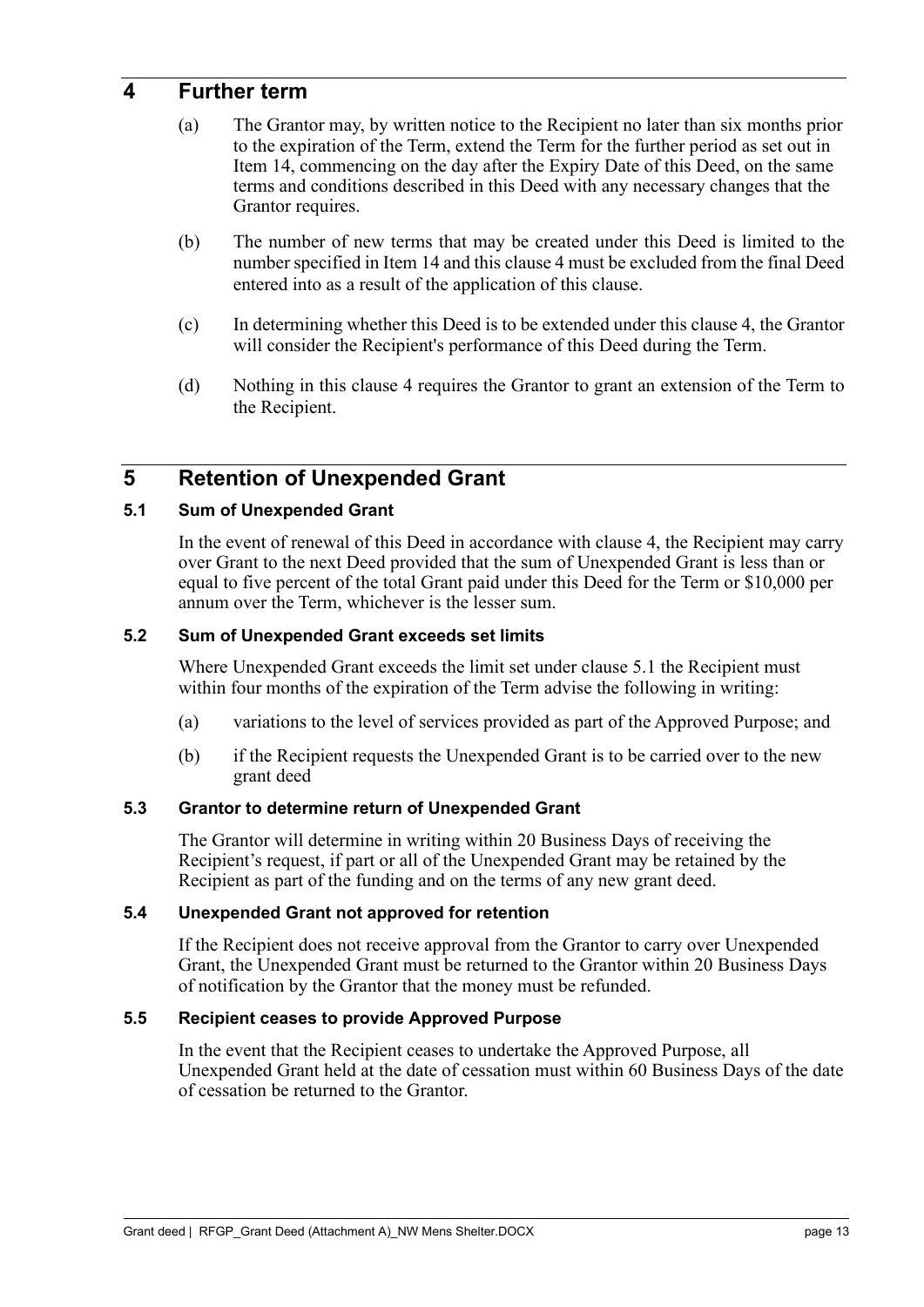## <span id="page-18-10"></span><span id="page-18-0"></span>**6 Repayment of Grant by Recipient**

#### <span id="page-18-8"></span><span id="page-18-1"></span>**6.1 Repayment for incorrect use of Grant**

The Grantor may by notice in writing to the Recipient demand that the Recipient repay to the Grantor the Grant (or any part of the Grant including Unexpended Grant) that is applied or used by the Recipient for a purpose that is not an Approved Purpose.

#### <span id="page-18-9"></span><span id="page-18-2"></span>**6.2 Repayment of Grant – other circumstances**

The Grantor may by notice in writing to the Recipient demand that the Recipient repay to the Grantor the Grant (or such part of the Grant as may be determined by the Grantor in its absolute discretion) if:

- (a) the Grantor overpays any Grant amount or if the Recipient incorrectly claims an amount from the Grantor;
- (b) the Recipient does not commence the Approved Purpose by the date shown in Item 10 or such later date, if any, approved in writing by the Grantor;
- (c) the Recipient does not complete the Approved Purpose by the date shown in [Item](#page-8-4)  [12](#page-8-4) or such later date, if any, approved in writing by the Grantor;
- (d) this Deed is terminated by the Grantor in accordance with clause [15.2;](#page-32-2) or
- (e) a Default Event occurs.

#### <span id="page-18-3"></span>**6.3 Recipient must comply with notice**

The Recipient must comply with any notice given by the Grantor in accordance with clauses [6.1o](#page-18-8)r [6.2](#page-18-9) within 20 Business Days of that notice, or such other period determined by the Grantor and specified in the notice. The amount specified in a notice is a debt repayable by the Recipient to the Grantor.

#### <span id="page-18-4"></span>**6.4 Interpretation**

Nothing in this clause [6](#page-18-10) limits the generality of any thing else in this clause.

## <span id="page-18-5"></span>Part D: Recipient's general obligations

## <span id="page-18-6"></span>**7 Application of Grant and related matters**

#### <span id="page-18-7"></span>**7.1 Application of Grant for Approved Purpose**

- (a) The Recipient must only use the Grant to undertake the Approved Purpose.
- (b) The Recipient must not change the Approved Purpose without the prior written approval of the Grantor, which approval may be given or withheld in the Grantor's absolute discretion.
- (c) The Recipient must undertake the Approved Purpose:
	- (i) in a timely, diligent, reasonable and economical manner; and
	- (ii) exercising reasonable skill, care and attention,

having regard to the circumstances in which the Grant is made and the status of the Recipient.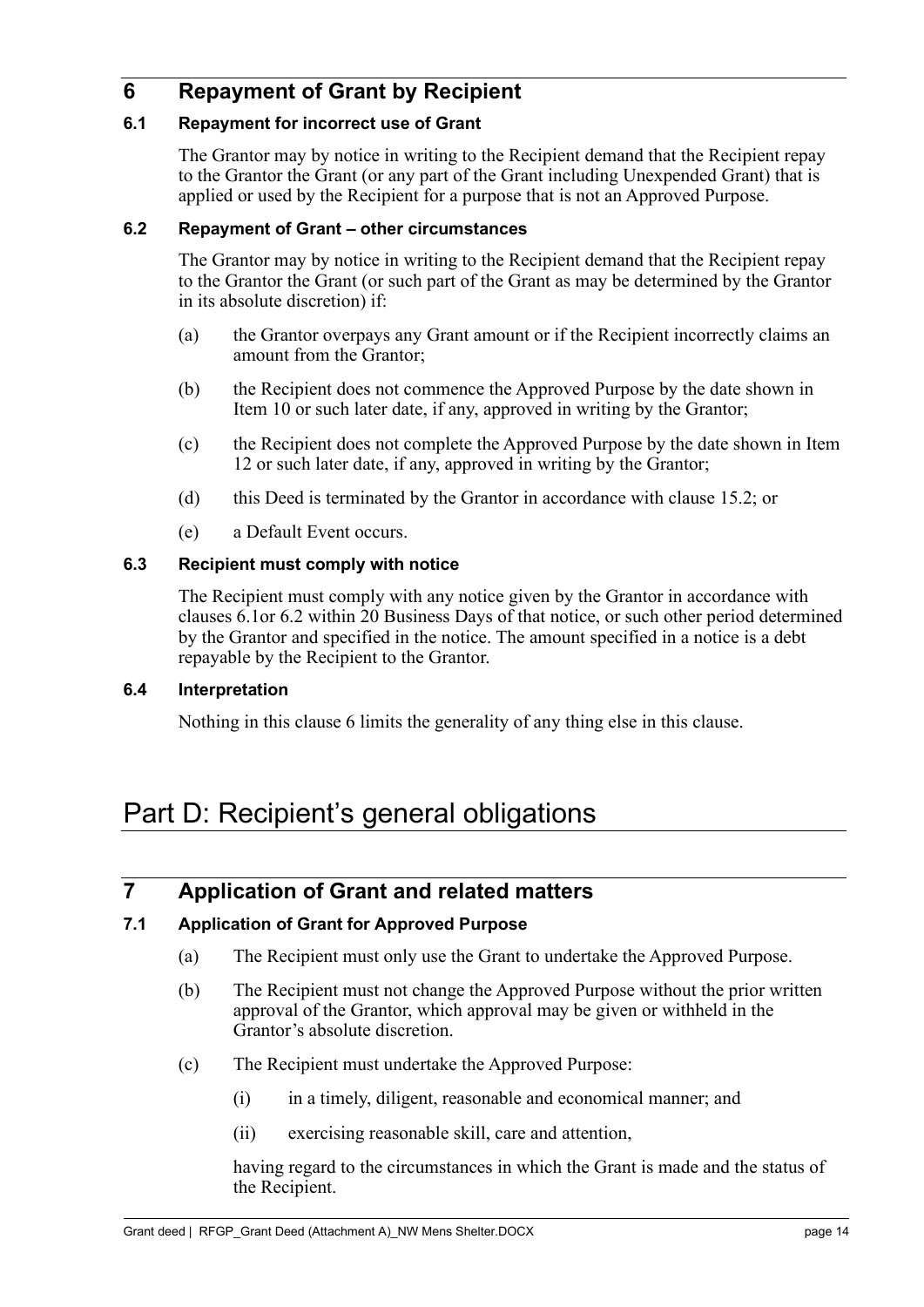- (d) In undertaking the Approved Purpose, the Recipient must:
	- (i) ensure all Personnel are appropriately qualified, experienced skilled and where appropriate, credentialed and registered;
	- (ii) ensure all Personnel are provided with adequate support, training, debriefings and directions to enable them to effectively perform their duties;
	- (iii) exercise due care, skill and judgement;
	- (iv) perform those obligations in a timely manner; and
	- (v) act in good faith.

#### <span id="page-19-6"></span><span id="page-19-0"></span>**7.2 Agreed Plan**

If [Item 7](#page-7-0) includes or refers to an Agreed Plan for the carrying out of the Approved Purpose, the Recipient must carry out the Approved Purpose in accordance with that Agreed Plan. The Recipient must not change the Agreed Plan without the prior written approval of the Grantor.

#### <span id="page-19-7"></span><span id="page-19-1"></span>**7.3 Approved Location**

If [Item 8](#page-7-1) includes or refers to a portfolio of properties and their location (**Approved Location**) for the carrying out of the Approved Purpose, the Recipient must carry out the Approved Purpose only at that location. The Recipient must not change the Approved Location without the prior written approval of the Grantor.

#### <span id="page-19-8"></span><span id="page-19-2"></span>**7.4 Eligible Persons**

If [Item 9](#page-8-3) includes or refers to Eligible Persons for the carrying out of the Approved Purpose, the Recipient must carry out the Approved Purpose for the benefit of those Eligible Persons. The Recipient must not change the Eligible Persons without the prior written approval of the Grantor.

#### <span id="page-19-9"></span><span id="page-19-3"></span>**7.5 Agreed Budget**

If [Item 10](#page-8-1) includes or refers to an Agreed Budget for the carrying out of the Approved Purpose, the Recipient must carry out the Approved Purpose in accordance with the Agreed Budget. The Recipient must not change the Agreed Budget without the prior written approval of the Grantor.

#### <span id="page-19-4"></span>**7.6 Child Safe Organisation**

If [Item 17](#page-8-8) includes or refers to 'Child Safe Organisation' as applicable, the Housing Support Provider must meet the obligations of a Child Safe Organisation.

#### <span id="page-19-10"></span><span id="page-19-5"></span>**7.7 Restrictions on use of Grant**

- (a) The Recipient must not use the Grant for the purpose of obtaining legal services except to the extent that the legal services are expressly included in the Approved Purpose.
- (b) Without limiting clause [7.7\(](#page-19-10)a), if the Recipient is a body corporate, the Recipient must not use the Grant for the purpose of obtaining legal advice in relation to any actual or threatened dispute concerning any current or past:
	- (i) member;
	- (ii) director;
	- (iii) officeholder; or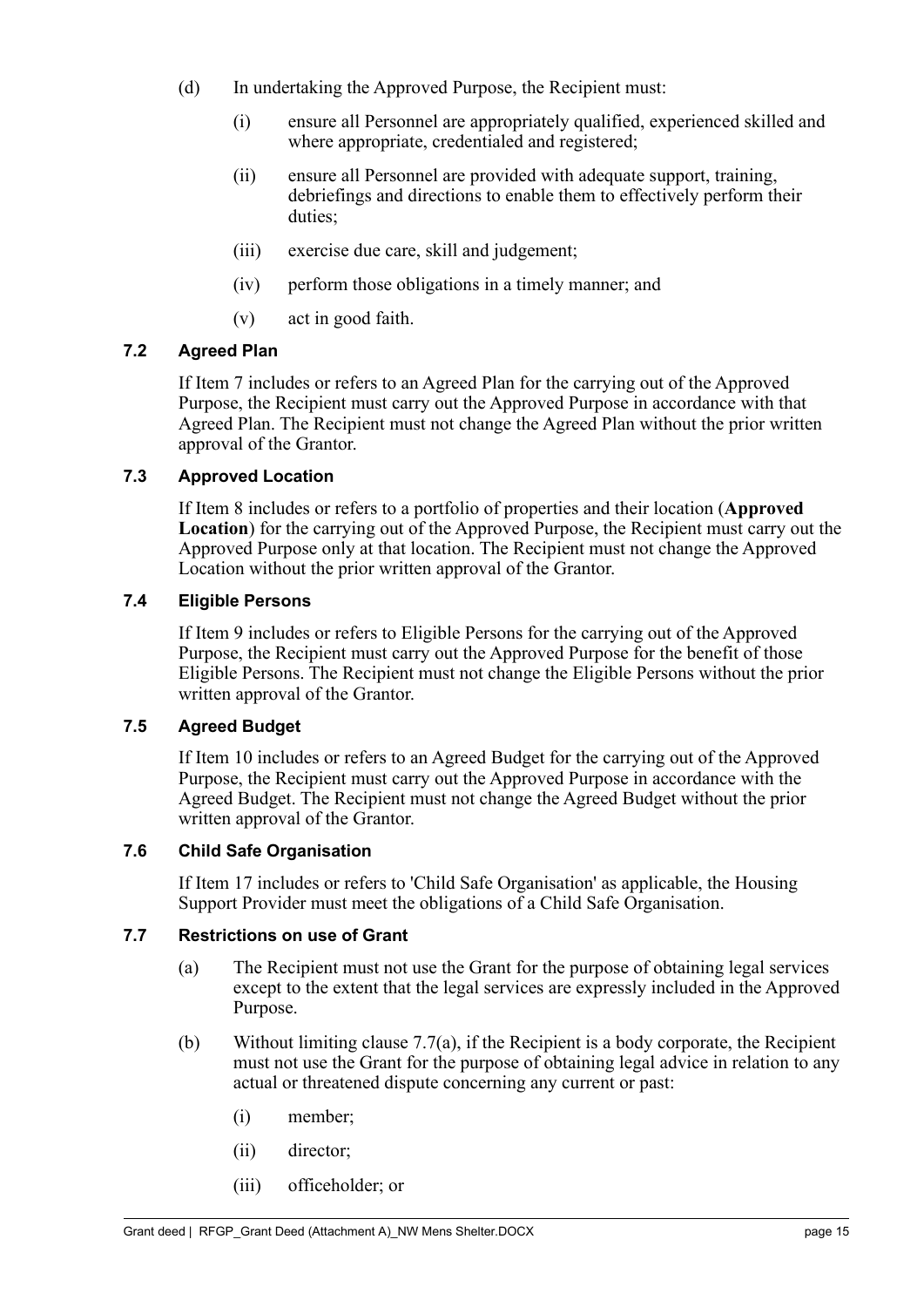- (iv) employee involved in the management, of the body corporate.
- (c) Without limiting any other Right, if the Recipient is in breach of this Deed the Grantor may by notice in writing direct the Recipient not to spend any unexpended part of the Grant.
- (d) The Recipient must not spend any unexpended part of the Grant after it receives a notice from the Grantor under clause [7.7\(](#page-19-10)c) unless and until the Grantor gives written notice to the Recipient authorising the further expenditure of the Grant by the Recipient.
- (e) Without limiting clause [7.7\(](#page-19-10)c), for the purposes of that clause the Recipient will be taken to be in breach of this Deed if any representation or warranty given by the Recipient to the Grantor under this Deed is false, untrue or misleading.

#### <span id="page-20-0"></span>**7.8 No Conflict**

- (a) The Recipient warrants that, to the best of its knowledge after making diligent inquiry, at the date of this Deed no Conflict exists or is likely to arise in the performance of the Recipient's obligations under this Deed.
- (b) If a Conflict arises or appears likely to arise, the Recipient must:
	- (i) notify the Grantor immediately;
	- (ii) make full disclosure to the Grantor of all relevant information relating to the Conflict or potential Conflict; and
	- (iii) take any steps the Grantor reasonably requires to resolve or otherwise deal with that Conflict or potential Conflict.

#### <span id="page-20-5"></span><span id="page-20-1"></span>**7.9 Commencement of Approved Purpose**

The Recipient must commence (to the Grantor's satisfaction) the Approved Purpose by the Commencement Date or such later date, if any, approved in writing by the Grantor.

#### <span id="page-20-6"></span><span id="page-20-2"></span>**7.10 Completion of Approved Purpose**

The Recipient must complete the Approved Purpose by the Expiry Date or such later date, if any, approved in writing by the Grantor.

#### <span id="page-20-7"></span><span id="page-20-3"></span>**7.11 Compliance with Laws and policies etc**

The Recipient must comply with:

- (a) all applicable Laws;
- (b) the Program Policy; and
- (c) the Grantor's reasonable directions about the use and management of the Approved Location,

in expending the Grant and in carrying out the Approved Purpose.

#### <span id="page-20-4"></span>**7.12 Contractors**

The Recipient must not subcontract any of its obligations under this Deed without first obtaining the written consent of the Grantor. If the Recipient is permitted to subcontract then:

(a) the Recipient is not relieved of any of its obligations or liabilities under this Deed as a result of the Recipient's engagement of any contractor to undertake any task related to the performance of any of those obligations;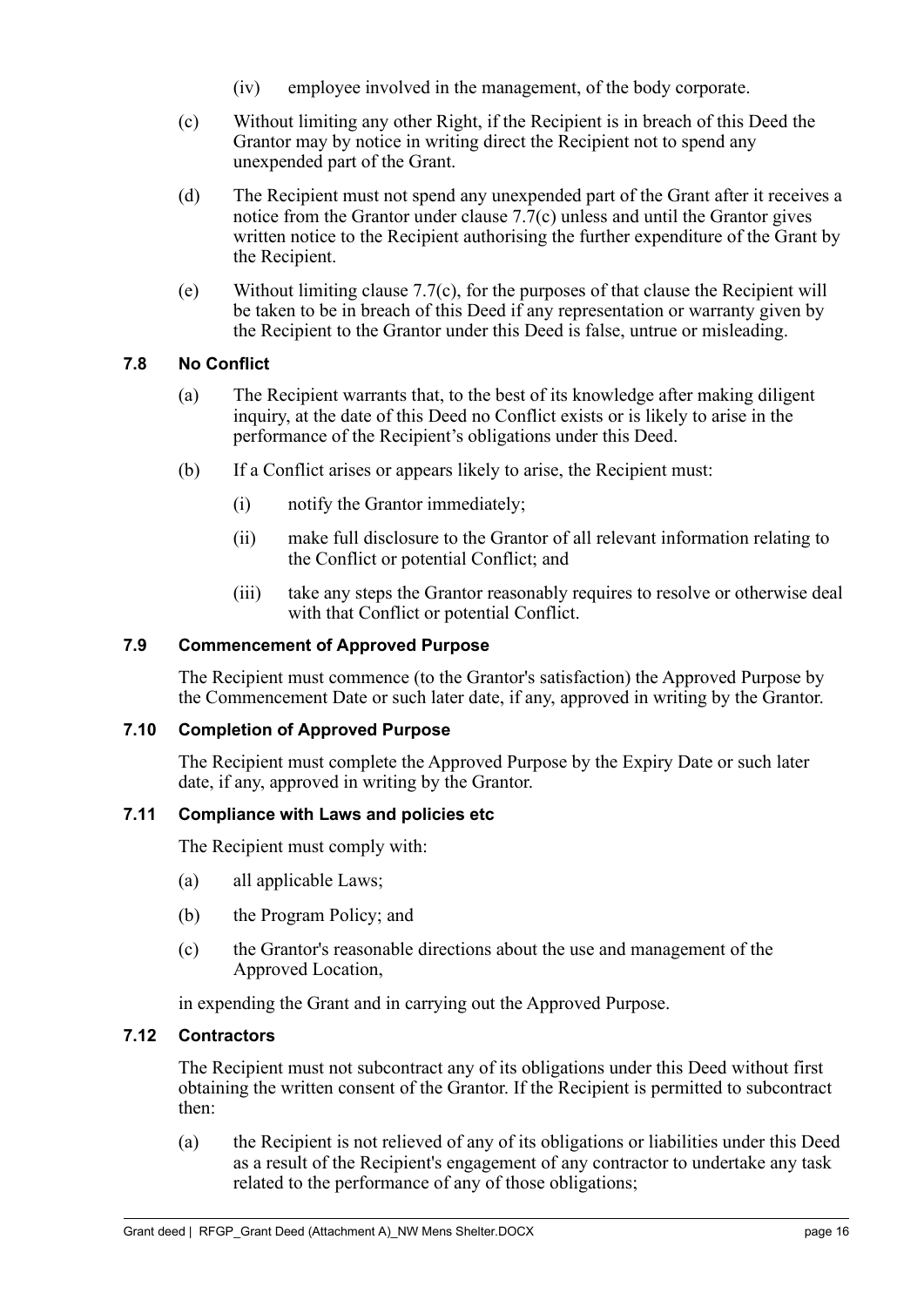- (b) on request by the Grantor, the Recipient must provide to the Grantor details of all contractors engaged by the Recipient to perform any task related to the performance by the Recipient of any of its obligations under this Deed; and
- (c) the Recipient and its subcontractors must comply with any conditions imposed by the Grantor as a condition of giving its consent.

#### <span id="page-21-4"></span><span id="page-21-0"></span>**7.13 Financial records**

- (a) The Recipient must keep and maintain proper accounts, records and financial statements showing, the receipt, use and expenditure of the Grant and the carrying out of the Approved Purpose.
- (b) The accounts, records and financial statements must be retained by the Recipient for a period of at least seven years after earliest of the following dates:
	- (i) the date the Recipient completes the Approved Purpose; and
	- (ii) the date upon which this Deed is terminated by the Grantor.
- (c) The Recipient must allow the Auditor-General of Tasmania (or his or her nominee) or such other auditor as appointed by the Grantor to audit, inspect, and to take copies of, the Recipient's accounts, records and financial statements relating to the receipt, use and expenditure of the Grant.
- (d) The Recipient must satisfactorily complete from time to time as required by the Grantor all financial and other acquittal processes required by the Grantor including its annual grant financial accountability report.
- (e) This clause [7.13](#page-21-4) survives the termination of this Deed.

#### <span id="page-21-1"></span>**7.14 Grant not to be used as security**

The Recipient must not grant, or allow to exist, any Security Interest over this Deed, the Grant or the Grant Account (if any).

#### <span id="page-21-2"></span>**7.15 Notice by Recipient of adverse matters**

The Recipient must immediately notify the Grantor in writing of:

- (a) the occurrence of any matter, event or thing, occurring after the date of this Deed, that adversely affects or materially delays the Recipient carrying out the Approved Purpose in accordance with, or the performance by the Recipient of its obligations under, this Deed;
- (b) any breach of this Deed by the Recipient; or
- (c) the occurrence of any Default Event.

#### <span id="page-21-5"></span><span id="page-21-3"></span>**7.16 Key Performance Indicators**

- (a) This clause [7.16](#page-21-5) applies if [Item 16](#page-8-9) of the Information Table says that it is applicable.
- <span id="page-21-6"></span>(b) The Recipient must consistently meet or exceed the Key Performance Indicators during the Term.
- <span id="page-21-7"></span>(c) To meet its obligations under clause [7.16](#page-21-5)[\(b\)](#page-21-6) the Recipient must not, for a period of three consecutive months at any time during the Term, fall below the tolerance threshold of each target as set out in the Key Performance Indicators.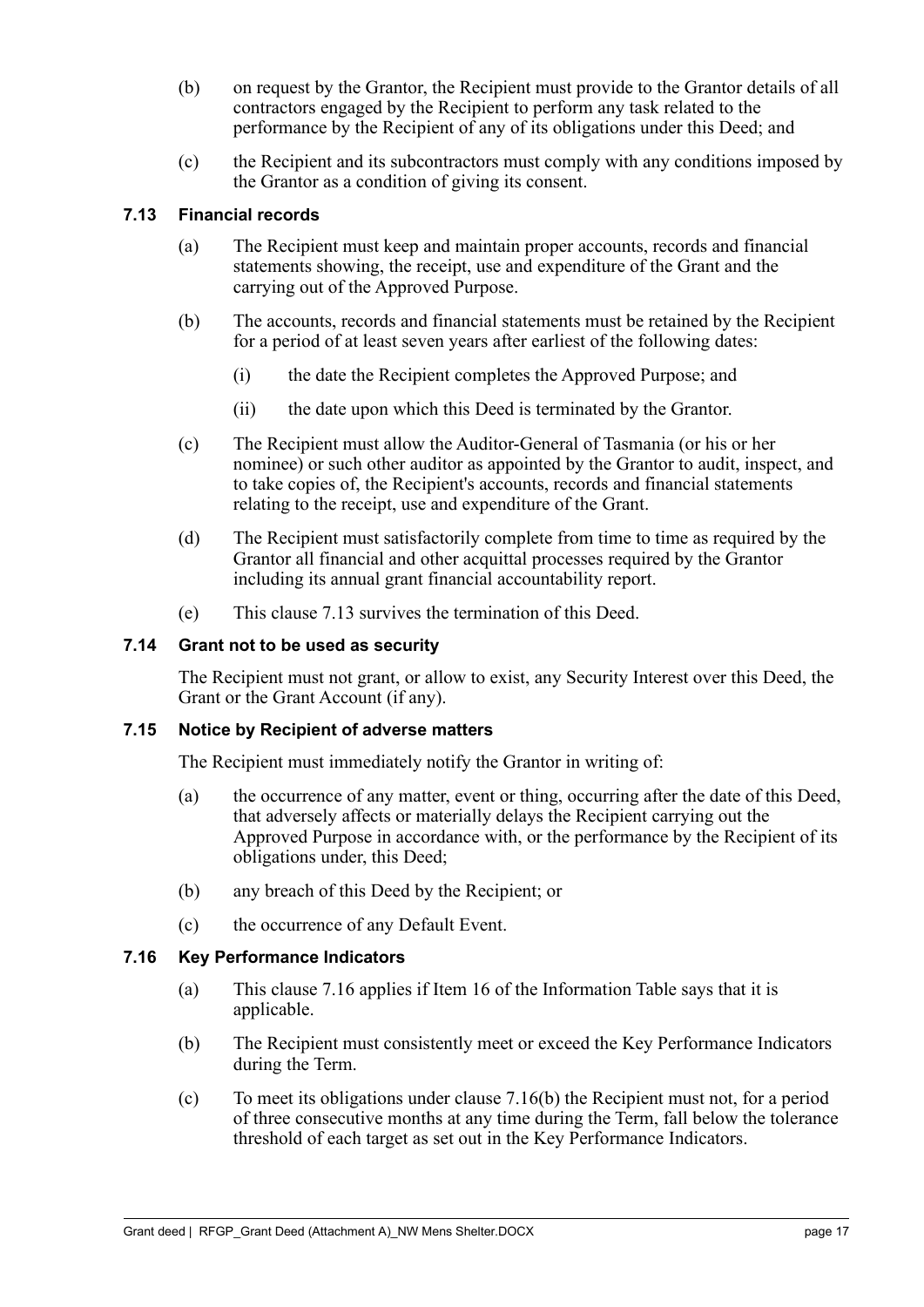- (d) In the event the Recipient fails to comply with clause  $7.16(c)$ , the Recipient must provide a report to the Grantor within 1 month of such failure, which report must:
	- (i) set out the reasons why the Recipient failed to meet the tolerance threshold; and
	- (ii) analyse the drivers for non-conformance and identify strategies to meet the tolerance threshold at a minimum, within three months.
- (e) Where applicable, failure to return the Key Performance Indicators to the tolerance threshold within three months of such failure will be a Default Event for the purposes of clause [15.1](#page-31-3) and may result in the Grantor terminating this Deed in accordance with clause [15.2.](#page-32-2)

#### <span id="page-22-1"></span><span id="page-22-0"></span>**7.17 Reportable Incidents**

- (a) In the event of a Reportable Incident, the Recipient must:
	- (i) prioritise the health and wellbeing of those directly affected in the Reportable Incident;
	- (ii) restore a safe environment as soon as possible following the Reportable Incident;
	- (iii) minimise the opportunity for others to be exposed to the Reportable Incident environment;
	- (iv) notify the relevant person with an interest in the Reportable Incident of the Reportable Incident, including next of kin, police, support services as may be appropriate;
	- (v) notify the Grantor of the Reportable Incident:
		- (A) verbally within 24 hours of the Reportable Incident; and
		- (B) in writing within two Business Days of the Reportable Incident occurring in the form as set out in 'Attachment: Reportable Incident Form';
	- (vi) where appropriate:
		- (A) actively contribute to any enquiry and/or investigation of the Reportable Incident that may be undertaken by any Government Body, including the Grantor;
		- (B) participate in the implementation of any recommendations of any Government Body, including the Grantor, following the Reportable Incident;
		- (C) manage verbal and documented information according to any legal obligations.
- (b) In this clause [7.17,](#page-22-1) a **Reportable Incident** means:
	- (i) an event or circumstance that is unexpected and unintended during the performance by the Recipient in accordance with this Deed that led to harm or suffering, loss or damage to a Tenant or Household resulting in death, injury or admission to hospital;
	- (ii) theft or misappropriation of rent or other income derived from the Approved Location;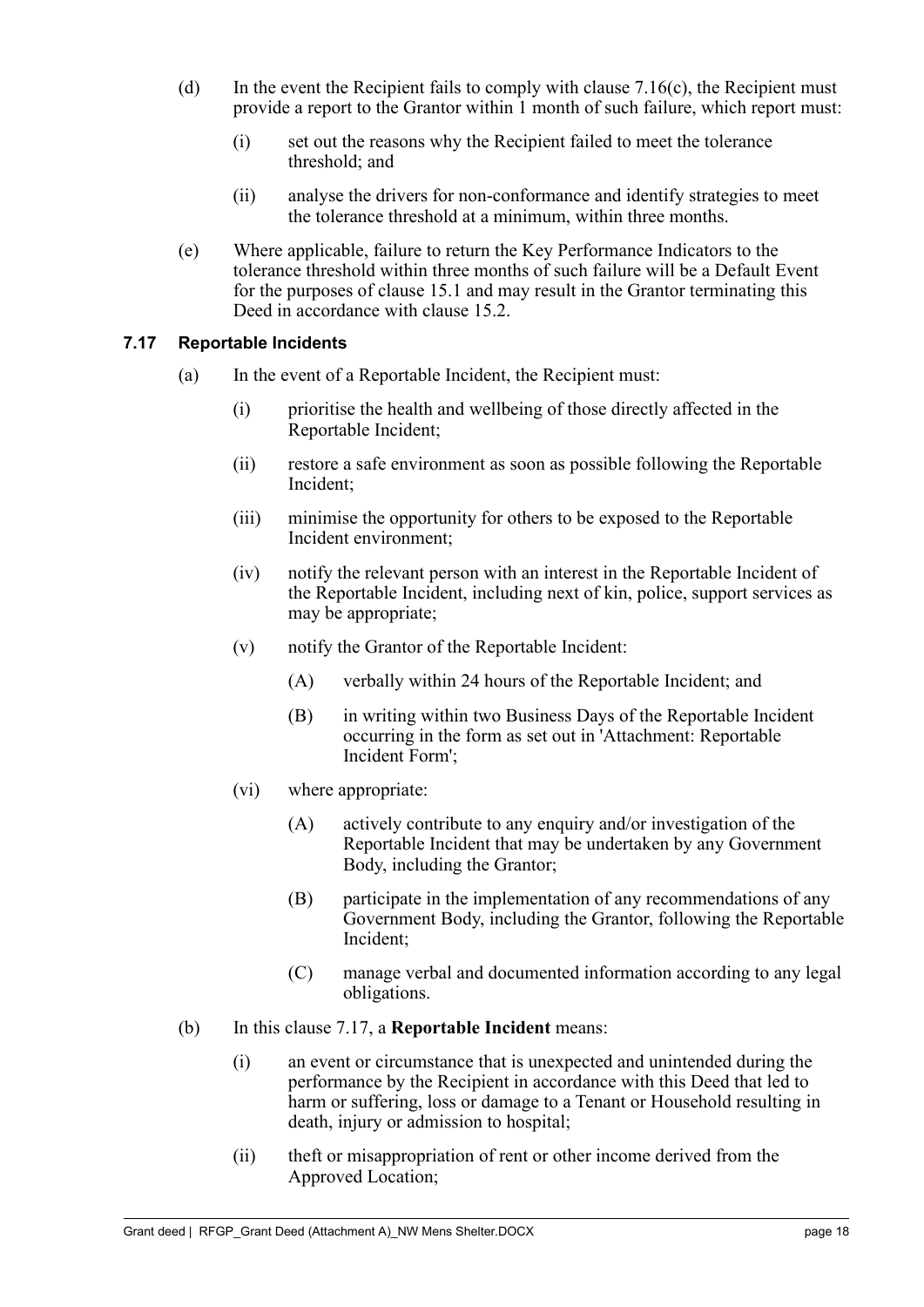- (iii) complete, or major, disruption to the performance by the Recipient of the obligations under this Deed resulting from:
	- (A) an environmental event (such as fire or flood) requiring evacuation and temporary or permanent closure or significant reduction in service;
	- (B) a major external review that recommends closure or reduction in service provision or resources; or
	- (C) financial loss, as a result of theft or misappropriation;
- (iv) a Reportable Incident is not an event that is:
	- (A) expected or usual to the behaviour or ongoing health and wellbeing of a Tenant or Household;
	- (B) one occurring to the Recipient's Agents;
	- (C) an allegation, which is a claim that has not been tested or substantiated; or
	- (D) a complaint.

#### <span id="page-23-0"></span>**7.18 Reporting abuse or neglect**

- (a) If the Recipient is concerned about the safety, risk and wellbeing of a Tenant, a Household or a visitor to the Approved Location, the Recipient must:
	- (i) if child abuse or neglect is reasonably suspected, report this to the Advice and Referral Line on 1800 000 123;
	- (ii) if family violence is reasonably suspected, report this to Family Violence Response and Referral Line on 1800 633 937;
	- (iii) if elder abuse is reasonably suspected, report this to the Tasmanian Elder Abuse Hotline on 1800 441 169.
- (b) Where there are immediate safety and risk concerns, the Recipient must call Tasmania Police on 000 and, if applicable, seek emergency medical assistance.

## <span id="page-23-1"></span>**8 "Fit and Proper"**

#### <span id="page-23-4"></span><span id="page-23-2"></span>**8.1 Fit and Proper**

The Recipient must institute procedures to ensure that all persons, including Personnel, or any other person engaged by the Recipient to deliver the Approved Purpose are fit and proper persons, where "fit and proper" means the person:

- (a) is capable of providing an adequate standard of care in relation to the Approved Purpose;
- (b) understands the needs of Eligible Persons and their children (where relevant); and
- (c) is of good character and is suitable to be entrusted with the care of Eligible Persons.

#### <span id="page-23-3"></span>**8.2 References and checks**

(a) As part of its employment practices in respect of persons who will or will be likely to have contact with Eligible Persons for purposes of the Approved Purpose and in determining whether they are 'fit and proper' persons, the Recipient must: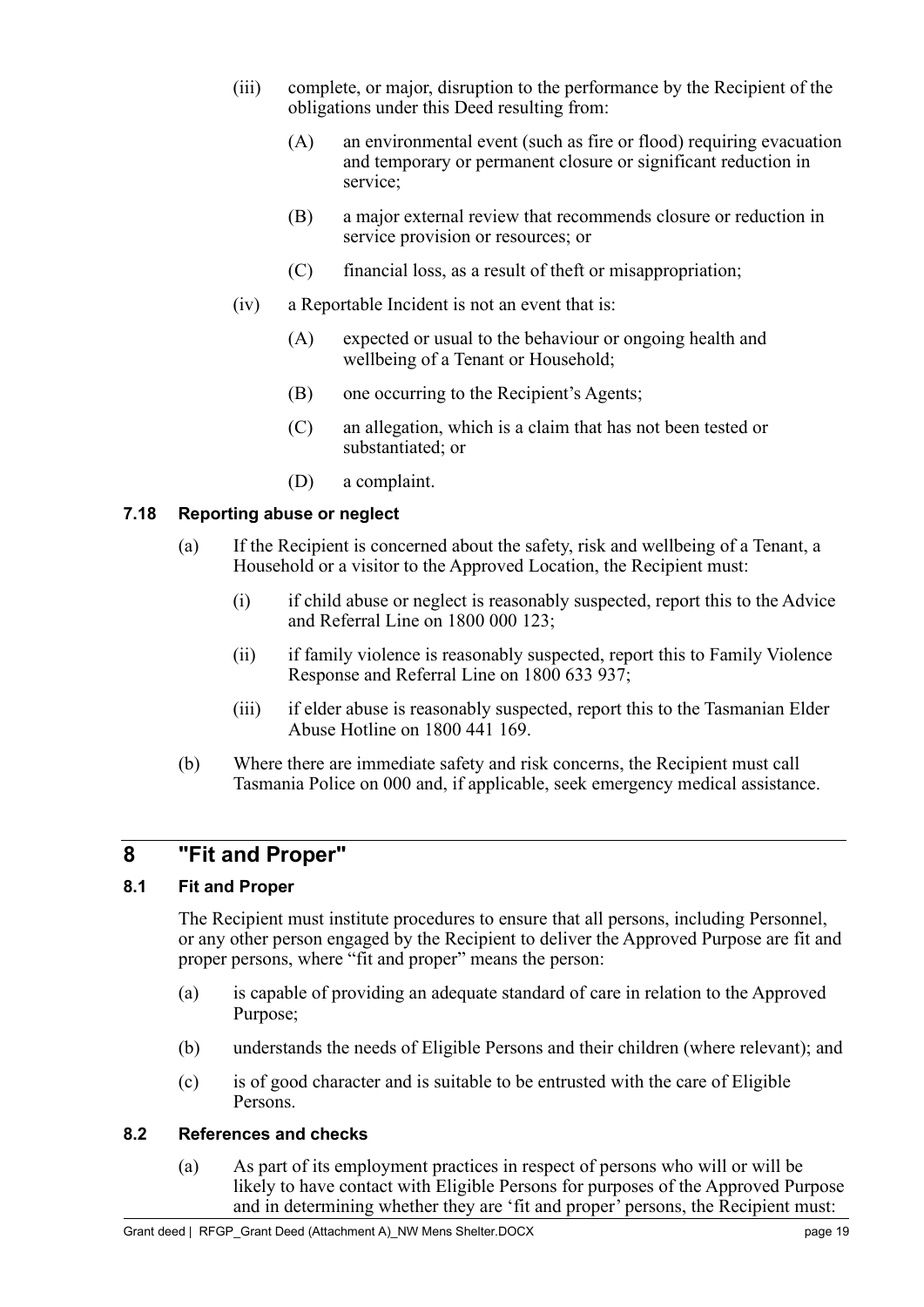- (i) request from applicants personal references (which go to character) and where applicable or appropriate professional references all of which must be checked by the Recipient; and
- (ii) where the Registrar will issue a registration card, relevant to the employee position, only employ persons who hold a current registration card issued under the Registration to *Work with Vulnerable People Act 2013* (Tas); or
- (iii) where the Registration to Work with *Vulnerable People Act 2013* (Tas) does not apply, or it is not relevant to the employee position, obtain a police history record check from the Tasmanian Police or other State, Territory or Commonwealth enforcement Agency where the Personnel or any other person engaged by the Recipient has been employed or contracted or has lived for any period of time greater than six months.
- (b) The Recipient must provide to the Grantor at its request evidence of personal reference checks, and evidence of registration under the Registration to Work with *Vulnerable People Act 2013* (Tas) and/or evidence of police checks.

#### <span id="page-24-0"></span>**8.3 Employee history in respect to services provided to children**

- (a) With respect to the Approved Purpose provided to children, the Recipient's process for the selection of Personnel or any other person engaged by the Recipient must be designed so that applicants are required to demonstrate the qualities and requirements in clause [8.1.](#page-23-4)
- (b) The Recipient must be satisfied that any person referred to in clause [8.1](#page-23-4) is "fit and proper" for the purpose of providing the Approved Purpose to children. The Recipient must determine if, in respect of any such person:
	- (i) there has been recorded against them any conviction in Australia or overseas of an offence involving children (including but not limited to child abuse, assault and neglect); and
	- (ii) there has been any action taken in Australia or overseas in respect of the protection of children who were under the guardianship or custody of the person; and
	- (iii) whether there have been any adverse findings or disciplinary proceedings in any previous place of employment which involved children.

## <span id="page-24-4"></span><span id="page-24-1"></span>**9 Communication Protocols**

#### <span id="page-24-2"></span>**9.1 Acknowledgement**

The Recipient must include in any correspondence, promotional material, public (including media) announcement, advertising material, or other publication concerning the Approved Purpose, an acknowledgement that the Approved Purpose is assisted by a grant from the Grantor. The acknowledgement must be in a form and substance approved in writing by the Grantor.

#### <span id="page-24-3"></span>**9.2 Logos**

(a) The Recipient may use the Tasmanian Logo (the **Logo**) for any promotional material, public (including media) announcement, advertising material, or other publication concerning the Grant.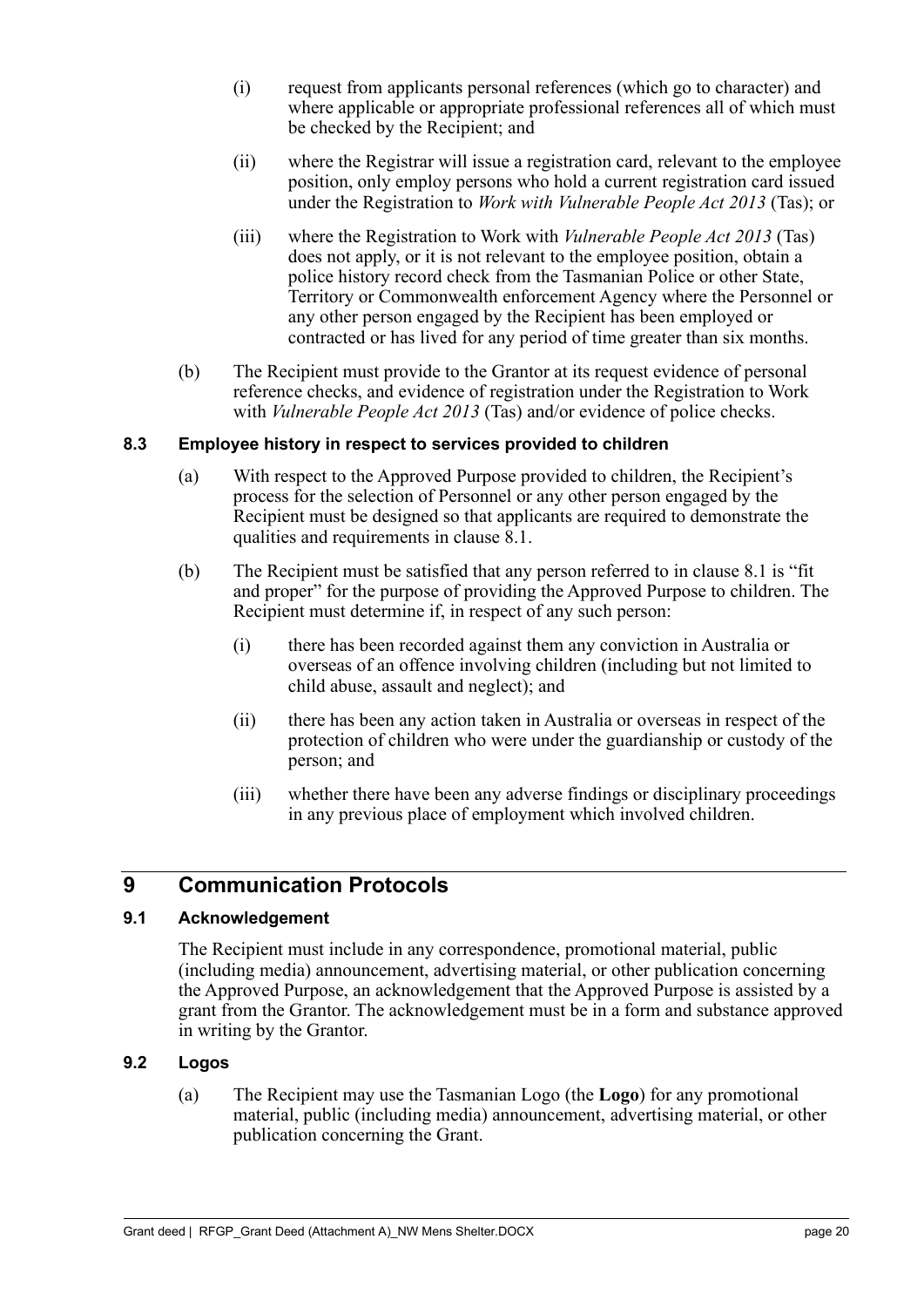- (b) The Recipient must only use the Logo in accordance with the current Tasmanian Government Style Guide and Logo Policy, and with prior approval in writing from the Grantor for that particular promotional material, public (including media) announcement, advertising material, or other publication concerning the Grant.
- (c) The Recipient must firstly provide the Grantor with a copy of all promotional material, public (including media) announcement, advertising material, or other publication concerning the Grant on which the Logo is to be placed for approval prior to issuing so that the Grantor can ensure that the Logo is used appropriately.
- (d) The Logo can be obtained by contacting the Department via ctcommunications@communities.tas.gov.au.

#### <span id="page-25-0"></span>**9.3 Publicity**

The Grantor reserves the Right to make public (including media) announcements in relation to, and otherwise report on the Grant, the awarding of the Grant, this Deed and any Relevant Matter.

#### <span id="page-25-4"></span><span id="page-25-1"></span>**9.4 Official launch and major announcements**

- (a) The Recipient must give the Grantor reasonable notice of each proposed Specified Event being not less than:
	- (i) 15 Business Days' notice for the Specified Event set out in clause [9.4](#page-25-4)[\(c\)\(i\);](#page-25-5) and
	- (ii) five Business Days' notice for the Specified Event set out in clause  $9.4(c)(ii)$  $9.4(c)(ii)$ .
- (b) If required by the Grantor, the Recipient must consult with the Grantor concerning the timing, planning and conduct of each Specified Event.
- <span id="page-25-5"></span>(c) In this clause [9,](#page-24-4) **Specified Event** means:
	- (i) an official launch or opening by the Recipient of any facility or works acquired or developed as part of the Approved Purpose; and
	- (ii) any media conference, public event or public announcement arranged by the Recipient concerning the Approved Purpose.

## <span id="page-25-6"></span><span id="page-25-2"></span>**10 Reporting Obligations**

#### <span id="page-25-3"></span>**10.1 Review, monitoring or audit of Relevant Matters**

- (a) The Grantor may from time to time review, monitor or audit any Relevant Matter.
- (b) The Recipient must in connection with any such review, monitoring or audit by the Grantor:
	- (i) assist and co-operate with the Grantor;
	- (ii) meet with the Grantor at such times, and in such manner, as the Grantor reasonably determines;
	- (iii) permit the Grantor, at reasonable times and on reasonable notice:
		- (A) to inspect and take copies of the Recipient's financial and other records;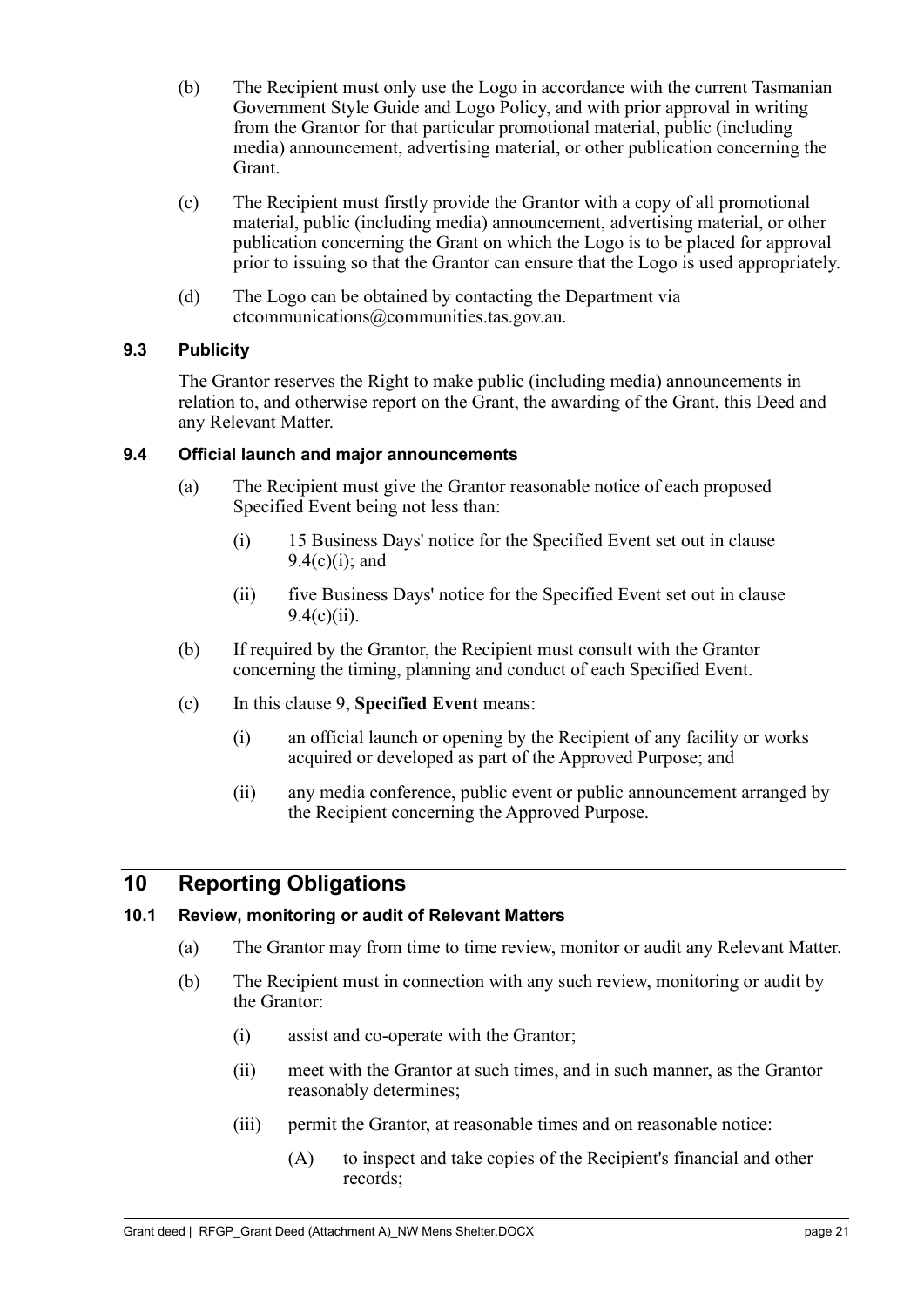- (B) to enter and inspect any premises owned, occupied or used by the Recipient;
- (C) to inspect any other property (including plant and equipment) owned or used by the Recipient;
- (iv) promptly answer all questions put by the Grantor.
- (c) In this clause, each reference to the 'Grantor' includes a reference to a person authorised in writing by an Authorised Officer for the Grantor.

#### <span id="page-26-4"></span><span id="page-26-0"></span>**10.2 Reporting Obligations**

- (a) The Recipient must provide the Grantor with the reports and other documents set out in the Reporting Obligations and must deliver all reports and other documents to the Grantor in a form and substance satisfactory to the Grantor.
- <span id="page-26-5"></span>(b) Unless otherwise stated in the Reporting Obligations, nothing in the Reporting Obligations limits the reports or frequency of reports that the Grantor may require under this clause [10.2](#page-26-4)[\(b\)](#page-26-5) or prevents the Grantor from updating or changing the Reporting Obligations of the Recipient provided that the Grantor provides the Recipient with 30 days' notice of the changes or updates the Reporting Obligations.
- (c) The Recipient gives to the Grantor an irrevocable, non-exclusive, world-wide, perpetual and royalty-free, licence (including the right to grant sub-licences) to use, reproduce, modify and adapt the whole or any part of any report or document given by the Recipient to the Grantor in accordance with this clause [10.2.](#page-26-4) The Recipient must ensure that it obtains from any third party holding moral rights (within the meaning of the *Copyright Act 1968* (Cwlth)) in any such report or document consent to any infringement of their moral rights by the Grantor.

# <span id="page-26-1"></span>Part E: Grantor's general obligations

## <span id="page-26-3"></span><span id="page-26-2"></span>**11 Policy changes**

The Grantor must notify the Recipient in writing of any changes made to the Program Policy.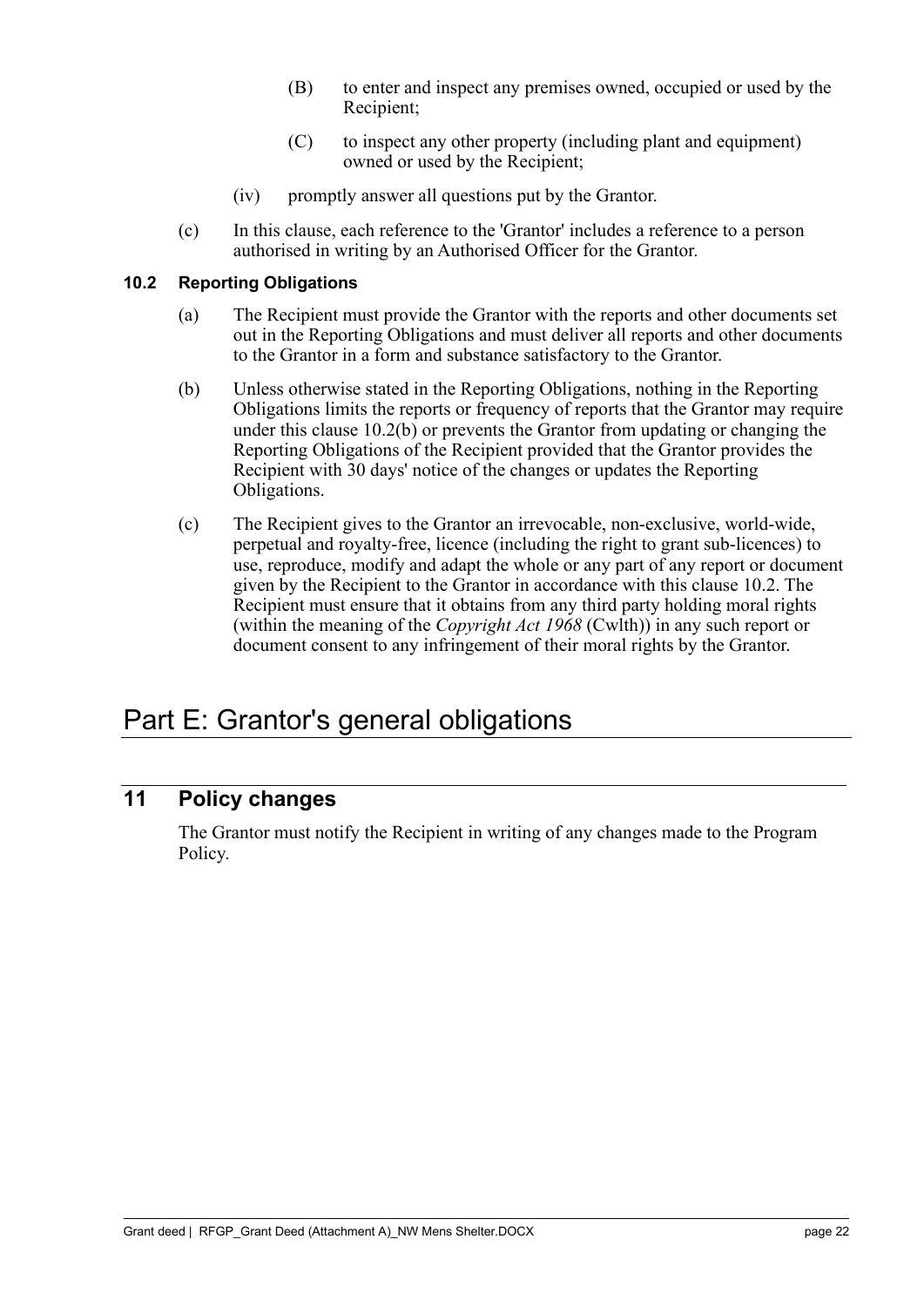## <span id="page-27-1"></span><span id="page-27-0"></span>**12 Indemnities**

#### <span id="page-27-9"></span><span id="page-27-2"></span>**12.1 Indemnities from Recipient**

The Recipient indemnifies, and must keep indemnified, the Grantor from and against all actions, claims, demands, losses, damages, costs and expenses for which the Grantor becomes liable:

- (a) in connection with or arising out of:
	- (i) personal injury to, or death of, any person;
	- (ii) loss or damage to the property of any person; and
	- (iii) financial loss of a third party,
- (b) arising from, or attributable to, the Recipient carrying out the Approved Purpose or performing its obligations under this Deed, to the extent that the injury, death, loss or damage is not caused by a wrongful (including negligent) act or omission of the Grantor;
- (c) in connection with or arising out of the use by the Grantor of any report or other document provided by the Recipient in accordance with this Deed, including any claims regarding the ownership or right to use intellectual property or moral rights (as defined in the *Copyright Act 1968* (Cwlth)) in such reports or documents.

#### <span id="page-27-3"></span>**12.2 Continuing obligation**

The indemnities in clause [12.1:](#page-27-9)

- (a) are continuing obligations of the Recipient;
- (b) separate and independent from any other obligations of the Recipient; and
- (c) survive the expiration or termination of this Deed.

#### <span id="page-27-8"></span><span id="page-27-4"></span>**13 Insurance**

#### <span id="page-27-5"></span>**13.1 Application**

This clause [13](#page-27-8) applies if [Item 18](#page-8-10) states that this clause applies.

#### <span id="page-27-10"></span><span id="page-27-7"></span><span id="page-27-6"></span>**13.2 Recipient to insure**

- <span id="page-27-11"></span>(a) The Recipient must for at least the Relevant Period hold and keep current a contract of insurance with a reputable insurer, lawfully carrying on insurance business in Australia, indemnifying the Recipient's liability for:
	- (i) personal injury to, or death of, any person; and
	- (ii) loss or damage to the property of any person,

<span id="page-27-12"></span>for at least the amount shown in [Item 18](#page-8-10) for each individual claim or series of claims arising out of a single occurrence, or for such other sum as the Grantor reasonably determines from time to time and notifies to the Recipient;

(iii) the Recipient's liability for workers' compensation; and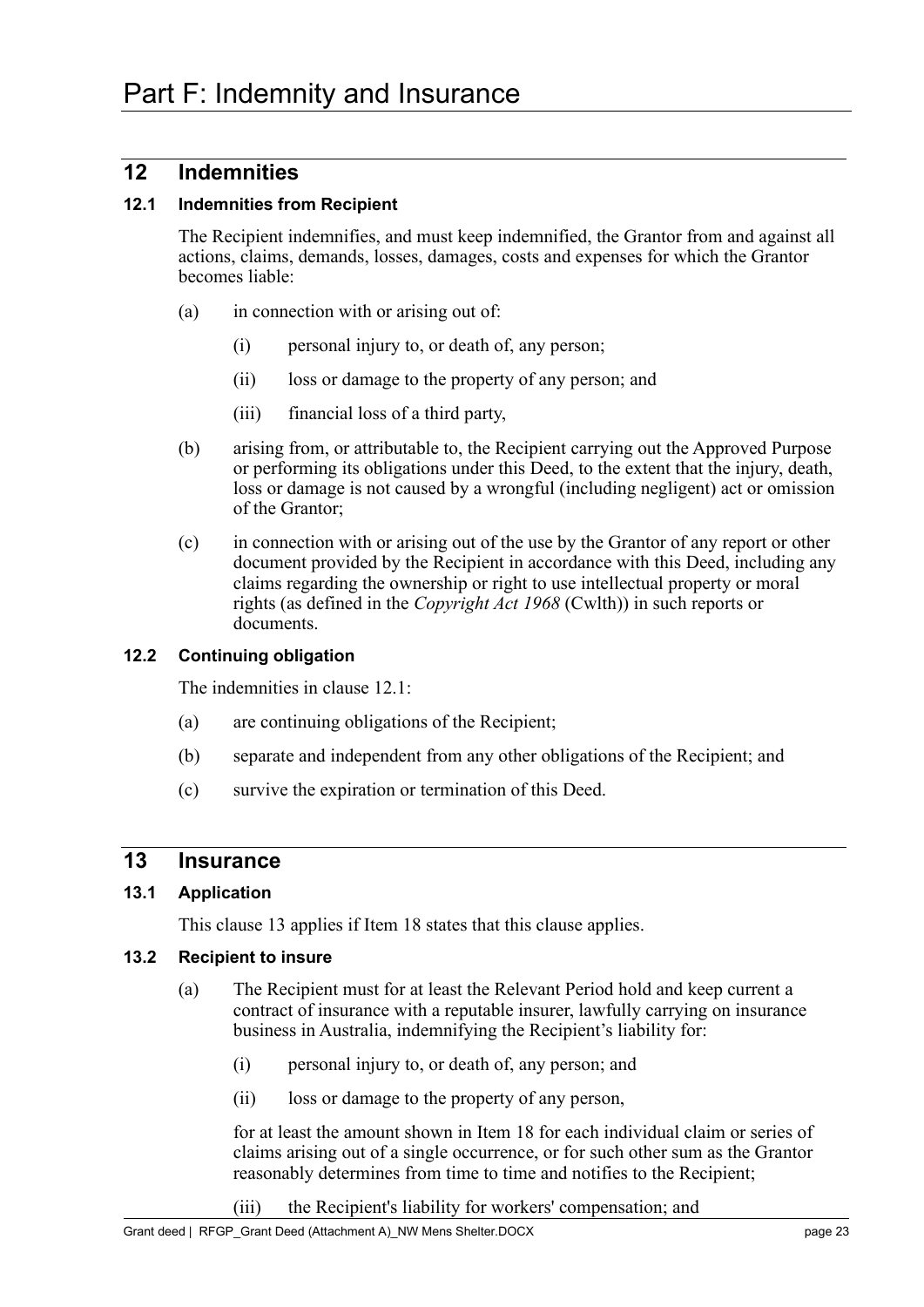- (iv) any other insurance necessary to property mitigate the risks associated with the Approved Purpose.
- <span id="page-28-4"></span>(b) The Recipient must for at least a term of six years after the termination of this Deed hold and keep current a contract of insurance with a reputable insurer, lawfully carrying on insurance business in Australia, indemnifying the Recipient's liability for professional negligence, for at least the amount shown in [Item 18](#page-8-10) for each individual claim or series of claims arising out of a single occurrence, or for such other sum as the Grantor reasonably determines from time to time and notifies to the Recipient.
- (c) The liability to be insured against under clause [13.2\(](#page-27-10)a) is liability arising from, or attributable to, the Recipient carrying out the Approved Purpose to the extent that the injury, death, damage or loss is caused by a negligent act or omission of the Recipient or the Recipient's employees or agents.
- (d) In this clause, **Relevant Period** means the period commencing on the date of this Deed and ending on the date on or by which all of the Recipient's obligations under this Deed related to the carrying out of the Approved Purpose have been performed.

#### <span id="page-28-0"></span>**13.3 Grantor to be named as an interested party**

The insurance contract required by clause  $13.2(a)(i)$  and  $13.2(a)(ii)$  must name the Grantor as an interested party in respect of the Recipient for the purpose of indemnifying the Grantor for any vicarious or other legal liability (if any) it may have in respect of any injury, death, damage or loss caused by a negligent act or omission of the Recipient or the Recipient's employees or agents.

#### <span id="page-28-1"></span>**13.4 Recipient to notify Grantor**

The Recipient must notify the Grantor in writing as soon as practicable if:

- (a) the insurance contract required by clause [13.2](#page-27-10) lapses, is cancelled or is materially altered; or
- (b) the Recipient claims, or becomes entitled to claim, under the insurance contract for something related to the carrying out of the Approved Purpose or this Deed.

#### <span id="page-28-2"></span>**13.5 Protection of insurance**

The Recipient must:

- (a) comply with the insurance contract required by clause [13.2;](#page-27-10)
- (b) not do anything which may result in the cancellation of the insurance contract, the refusal by the insurer to renew the insurance contract, or the loss of any right to claim under the insurance contract;
- (c) not without the prior written consent of the Grantor vary, rescind, cancel or terminate the insurance contract.

#### <span id="page-28-3"></span>**13.6 Policy documents**

The Recipient must give to the Grantor:

- (a) when requested by the Grantor, a copy of the insurance contract required by clause [13.2](#page-27-10) and evidence of the currency of that insurance contract; and
- (b) a copy of each document issued to the Recipient by the insurer in relation to that insurance contract.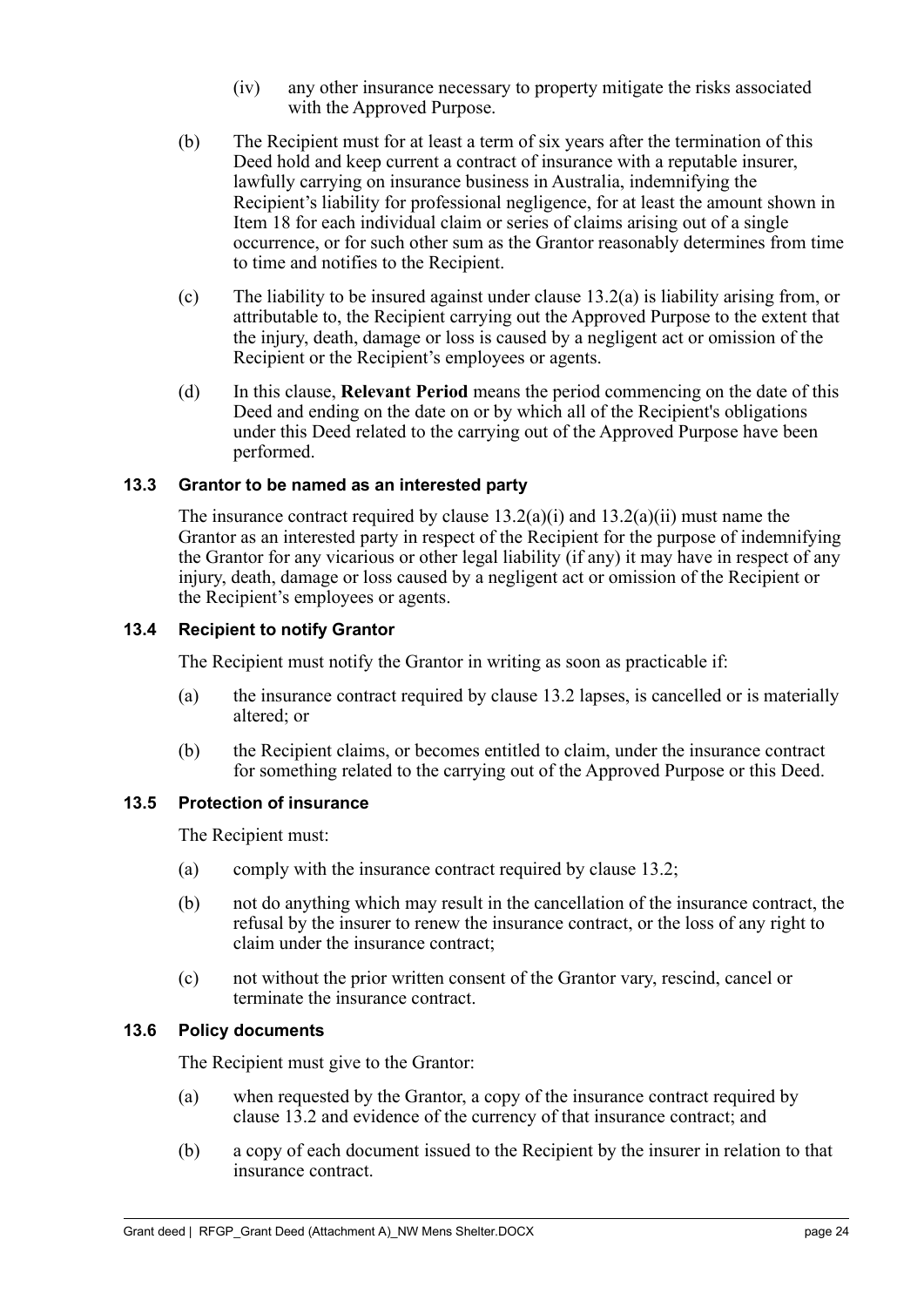## <span id="page-29-0"></span>**14 Representations and warranties**

#### <span id="page-29-2"></span><span id="page-29-1"></span>**14.1 Warranties**

The Recipient represents and warrants to the Grantor that:

- (a) (**no disputes**): except as previously disclosed in writing by the Recipient to the Grantor prior to the date of this Deed, there are no actions or proceedings commenced or threatened affecting the Recipient which may affect its capacity to perform its obligations under this Deed;
- (b) (**transaction permitted**): the execution, delivery and performance of this Deed by the Recipient will not breach in any respect any provision of:
	- (i) any applicable Law or any order or ruling of a Government Body;
	- (ii) any agreement binding on the Recipient;
	- (iii) if the Recipient is a corporation, the Recipient's constitution;
- (c) (**incorporation**): if the Recipient is a body corporate, it is duly incorporated and existing under the law of its place of incorporation, it is up-to-date in all reporting requirements and has the corporate power to enter into and perform its obligations under this Deed;
- (d) (**authorisations**): if the Recipient is a body corporate, all necessary action has been taken by the Recipient to authorise its execution of, and the performance of its obligations under, this Deed;
- (e) (**power**): the Recipient is not subject to any legal disability or incapacity;
- (f) (**binding obligation**): this Deed:
	- (i) constitutes a valid legal and binding obligation on the part of the Recipient;
	- (ii) is enforceable in accordance with its terms;
	- (iii) is not void or voidable;
- (g) (**information**): all information given, and each statement made, to the Grantor by the Recipient or its agents concerning any application for the Grant, is true, correct and not misleading in any way;
- (h) (**Default Event**): except as previously disclosed in writing by the Recipient to the Grantor prior to the date of this Deed, no Default Event (or event which with the giving of notice or the lapse of time would be likely to become a Default Event) has occurred or is continuing;
- (i) (**trustee warranties**): if the Recipient enters into this Deed in its capacity as a trustee of a trust:
	- (i) (**trustee and personal capacity**): the Recipient has entered into this Deed in its capacity as trustee as well as in its personal capacity;
	- (ii) (**sole trustee**): the Recipient is the only trustee of the trust;
	- (iii) (**additional trustee**): no action has been taken or is contemplated to remove the Recipient as trustee of the trust or to appoint an additional trustee of the trust;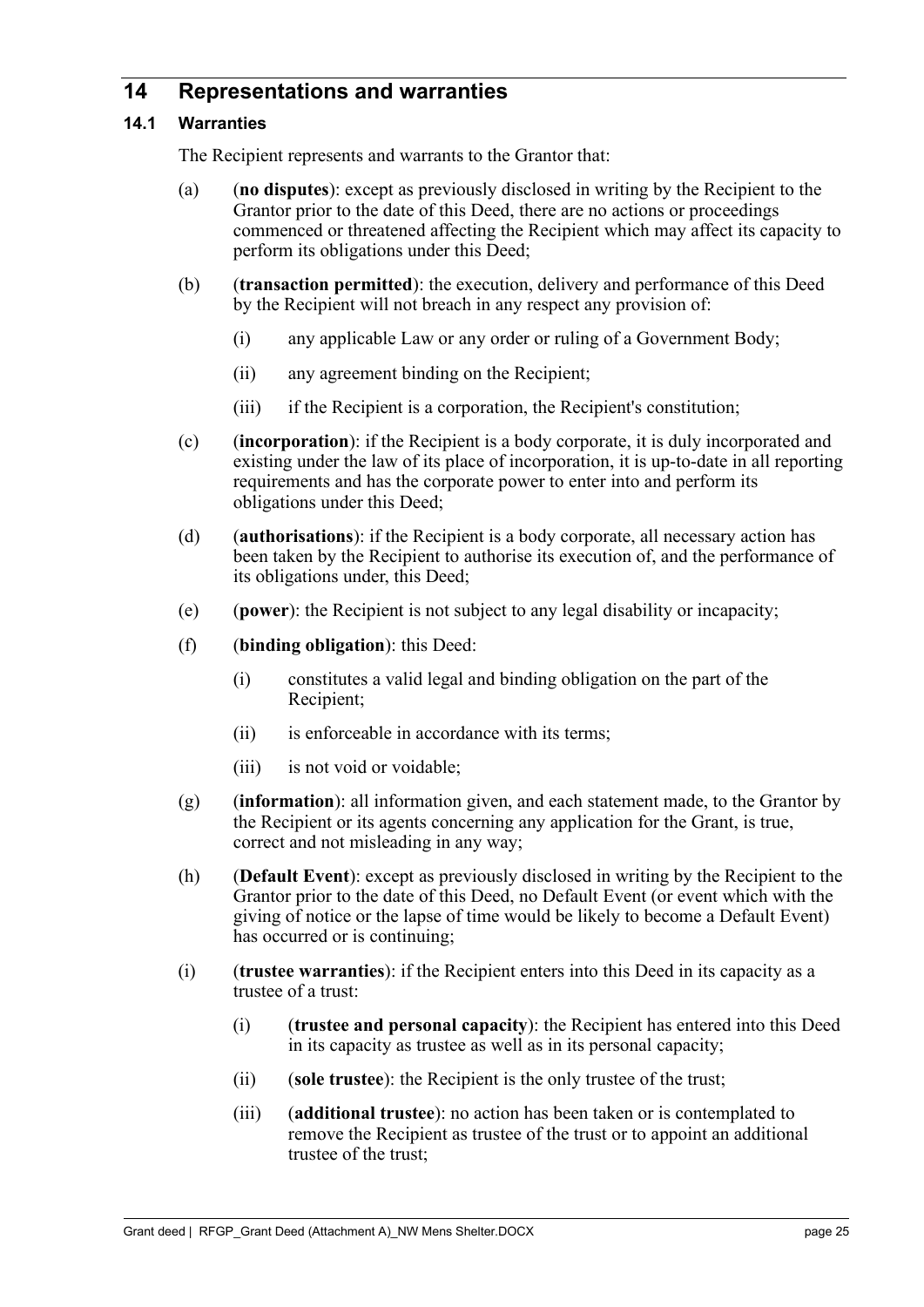- (iv) (**power**): the Recipient (as trustee of the trust) has power to enter into this Deed;
- (v) (**full force and effect**): the trust is in full force and effect and no action has been taken or is threatened to terminate the trust;
- (vi) (**due administration**): the Recipient has entered into this Deed as part of the due and proper administration of the trust and for the benefit of the beneficiaries under the trust;
- (vii) (**right of indemnity**): the Recipient has a right to be indemnified out of the assets of the trust in respect of its obligations under this Deed;
- (viii) (**trust deed**): all documents evidencing the terms of the trust were delivered to the Grantor prior to the date of this Deed, and:
	- (A) are current and have not been amended, altered or revoked in any way; and
	- (B) contain all of the terms of the trust; and
- (ix) (**no default**): the Recipient is not in default of its duties as trustee.

#### <span id="page-30-0"></span>**14.2 Survival and repetition of representations and warranties**

Each representation and warranty in clause [14.1:](#page-29-2)

- (a) survives the execution of this Deed; and
- (b) until all of the Recipient's obligations under this Deed have been discharged, is deemed to be repeated with reference to the facts and circumstances then existing on the first day of each named month.

#### <span id="page-30-1"></span>**14.3 No reliance by Recipient**

The Recipient acknowledges that it has not entered into this Deed in reliance on any representation, warranty, promise, statement or undertaking made by the Grantor or any person on behalf of the Grantor.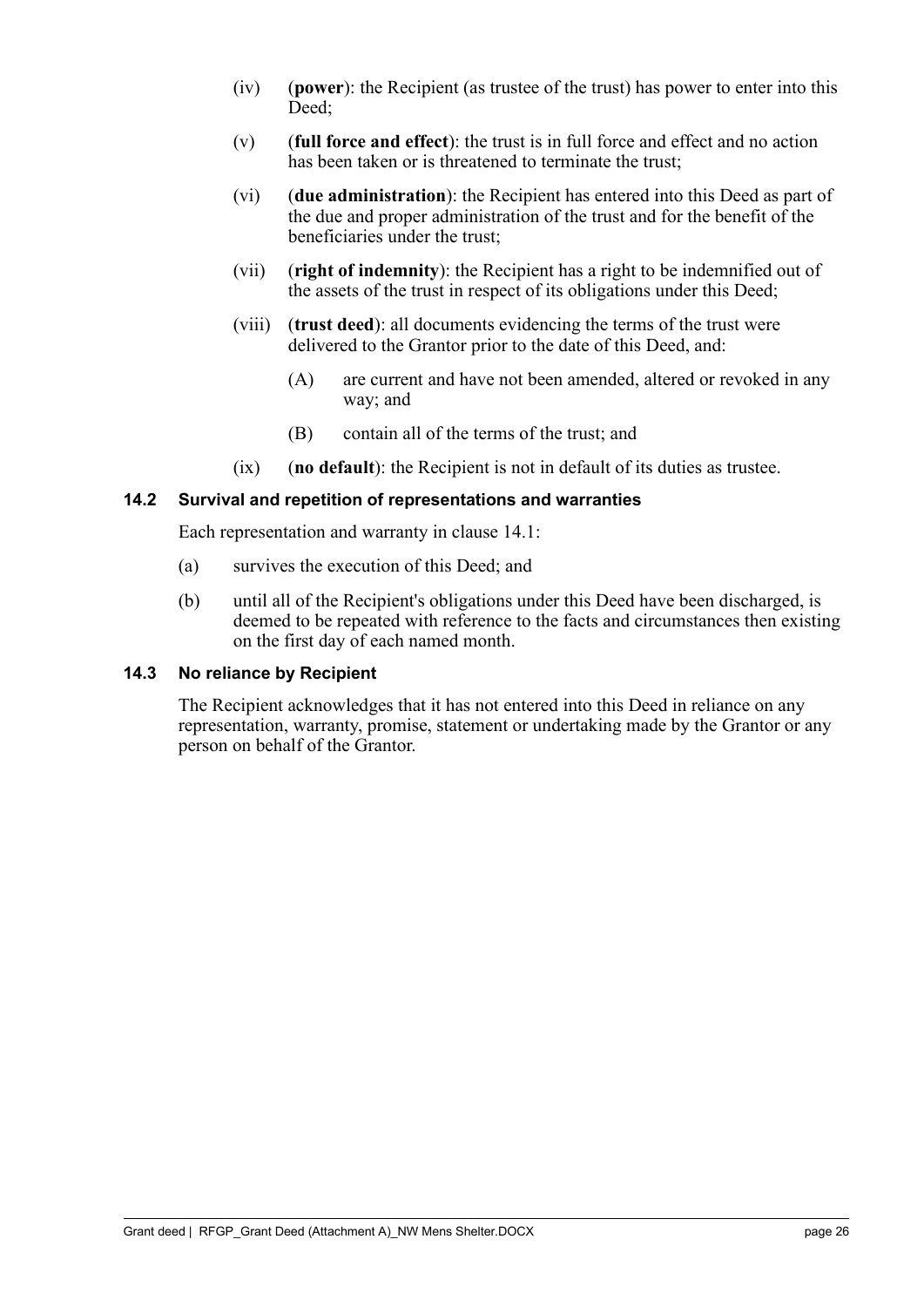## <span id="page-31-1"></span><span id="page-31-0"></span>**15 Default Events, termination, scope reduction and suspension**

#### <span id="page-31-3"></span><span id="page-31-2"></span>**15.1 Default Events**

Each of the following events is a Default Event for the purposes of this Deed:

- (a) (**Breach not capable of being remedied**): If the Recipient breaches any of its obligations under this Deed and the breach is not capable of being remedied.
- <span id="page-31-4"></span>(b) (**Defined Event**): if a Defined Event occurs, without the prior written consent of the Grantor:
	- (i) the Recipient fails to return the Key Performance Indicators to the tolerance threshold within three months of such failure;
	- (ii) the Recipient fails to comply with its obligations as a Child Safety Organisation.

#### (c) (**Failure to remedy breach**): If:

- (i) the Recipient breaches any of its obligations under this Deed;
- (ii) the breach is capable of being remedied; and
- (iii) the Recipient fails to remedy the breach within the period (being a period of not less than five Business Days) specified by the Grantor in a notice given to the Recipient detailing the breach.
- (d) (**Repudiation**): If the Recipient repudiates this Deed.
- (e) (**Natural person**): If the Recipient is a natural person, at any time before the Recipient has performed all of its obligations under this Deed, the Recipient:
	- (i) dies;
	- (ii) becomes an insolvent under administration (as defined in section 9 of the *Corporations Act 2001* (Cwlth)), or any action is taken which could result in that event; or
	- (iii) ceases to be of full legal capacity.
- (f) (**Body corporate related events**): If the Recipient is a body corporate, at any time before the Recipient has performed all of its obligations under this Deed:
	- (i) the Recipient becomes an externally administered body corporate (as defined in section 9 of the *Corporations Act 2001* (Cwlth));
	- (ii) a person becomes a controller (as defined in section 9 of the *Corporations*  Act 2001 (Cwlth)) of any of the Recipient's property;
	- (iii) the Recipient is dissolved, wound-up or its registration is cancelled;
	- (iv) any process or action is commenced or taken which could lead to an event mentioned in clause 12.1(e)(iii); or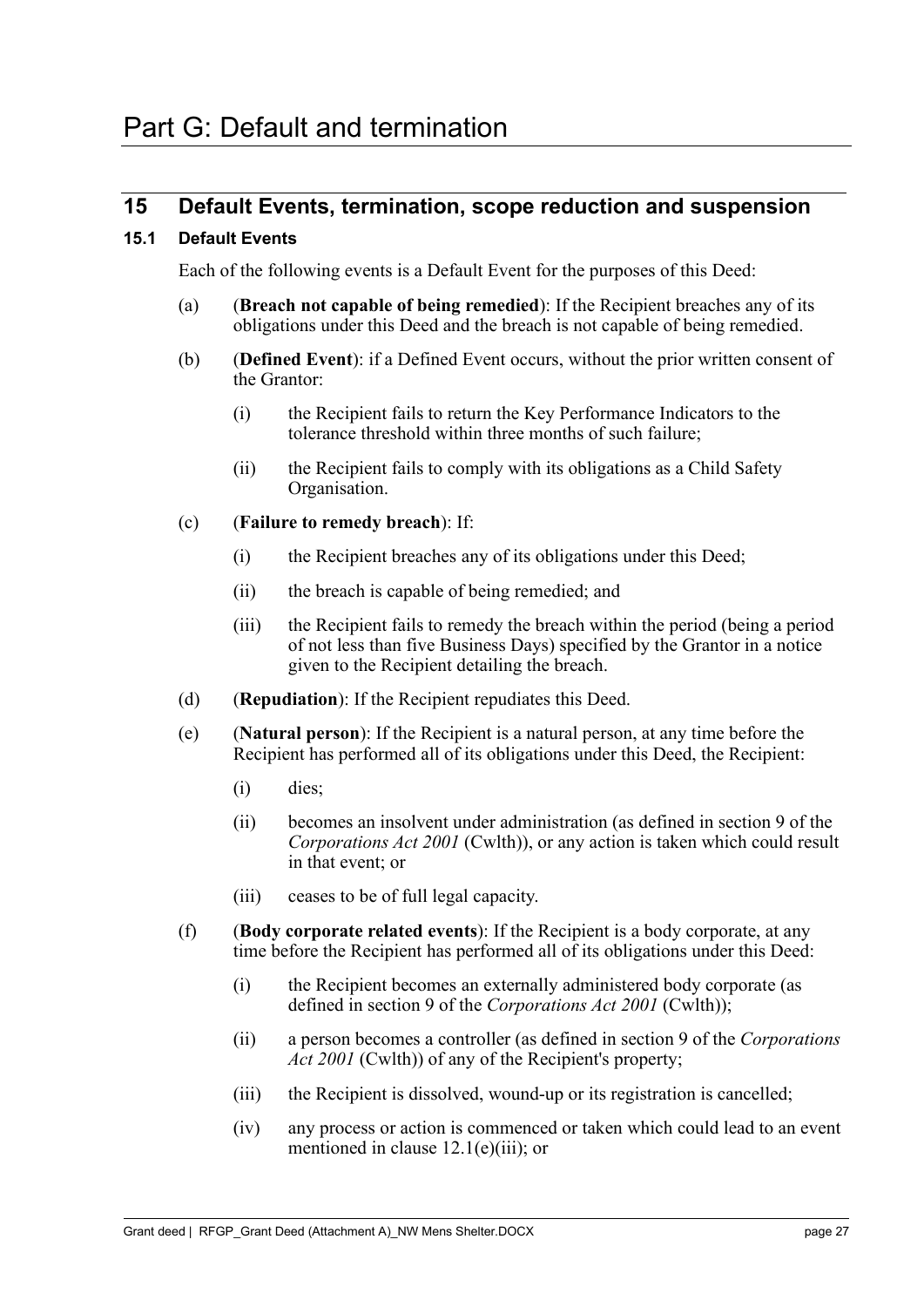- (v) in the opinion of an Authorised Officer for the Grantor, the corporate governance or administration of the Recipient is materially deficient or unsatisfactory.
- (g) (**Ceasing to carry on operations**): If, at any time before the Recipient has performed all of its obligations under this Deed, the Recipient ceases to carry on, or threatens to cease carrying on, all or a substantial part of its operations without the prior written consent of the Grantor.
- (h) (**Meeting of creditors**): If, at any time before the Recipient has performed all of its obligations under this Deed, the Recipient convenes a meeting of its creditors, or proposes or enters into any scheme of arrangement, reconstruction or composition, with all or some of its creditors.
- (i) (**Representation**): If any representation or warranty by the Recipient in this Deed is untrue, false or misleading when made or repeated.
- (j) (**Change in control**): The Grantor may terminate this Deed immediately by written notice, if without the Grantor's prior written consent, effective control of the Recipient is altered to any material extent from that subsisting at the date of this Deed. For the purposes of this clause effective control of the Recipient means:
	- (i) control of the composition of the board of Grantors of the Recipient;
	- (ii) voting power of the Recipient; or
	- (iii) control of more than half of the issued share capital of the Recipient, excluding any part of it which carries no right to participate beyond a specified amount in the distribution of either profit or capital.

#### <span id="page-32-2"></span><span id="page-32-0"></span>**15.2 Termination – Default Events**

In addition to any other Rights, if a Default Event occurs, the Grantor may terminate this Deed by notice in writing to the Recipient. The termination takes effect when the Grantor's notice is taken to have been received by the Recipient in accordance with clause 20.3 (or any later date specified in the notice).

#### <span id="page-32-1"></span>**15.3 Termination for convenience**

- (a) Either party may, at any time, by giving not less than three months notice in writing to the other party, terminate this Deed for convenience.
- (b) If this Deed is terminated in accordance with clause 12.3(a):
	- (i) the Recipient must:
		- (A) take all reasonable steps to minimise any loss resulting from the termination; and
		- (B) repay to the Grantor any unexpended part of the Grant that is not required by the Recipient to pay a debt or liability properly incurred by the Recipient in undertaking the Approved Purpose up until the termination; and
	- (ii) the Grantor must:
		- (A) subject to clauses  $12.3(d)$  and  $12.3(e)$ , pay to the Recipient, as compensation, any reasonable costs actually incurred by the Recipient that are directly attributable to the termination; and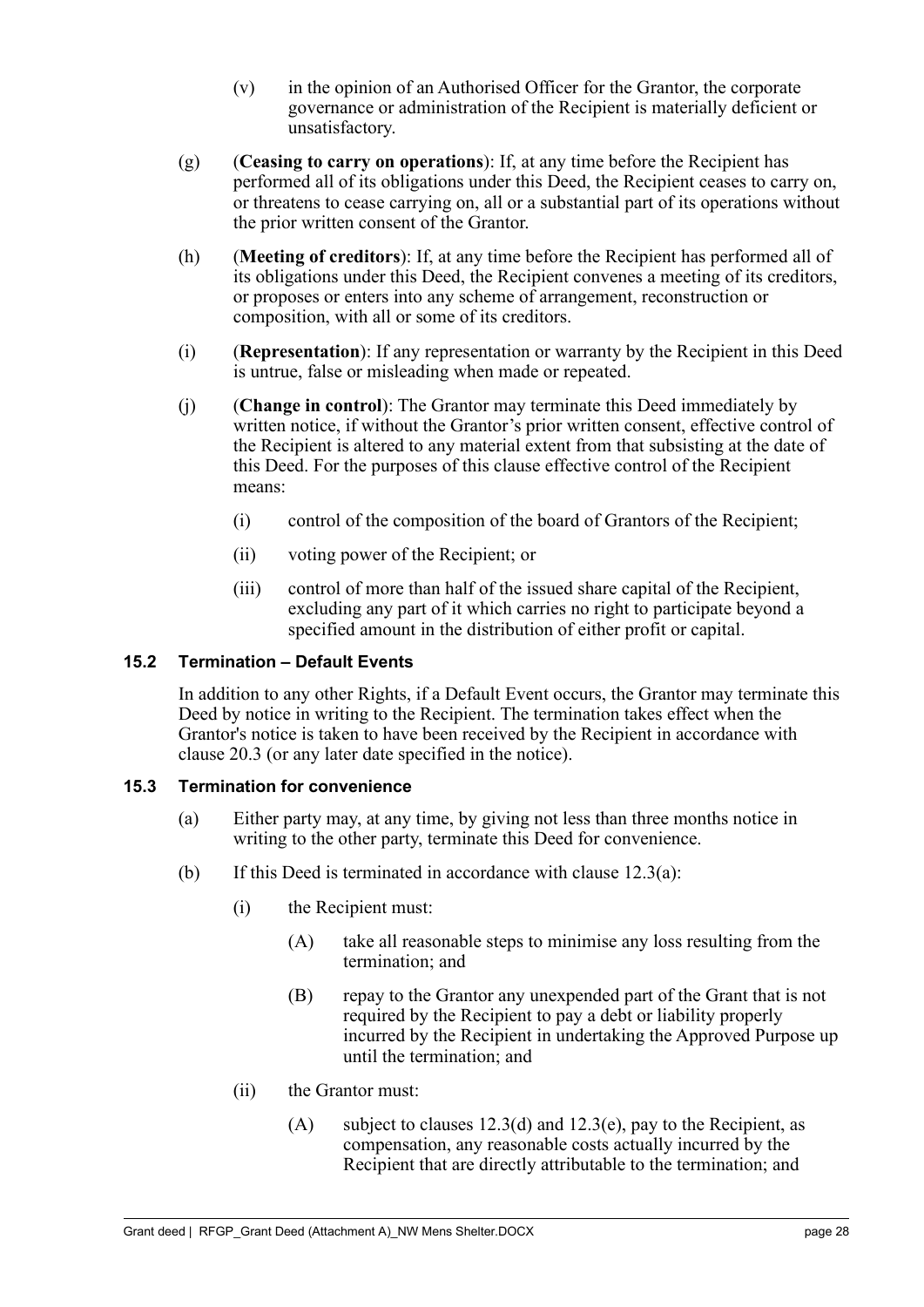- (B) if the Grant was payable by instalments, pay to the Recipient any unpaid instalment of the Grant that was properly due and payable to the Recipient for undertaking the Approved Purpose up until the termination of this Deed.
- (c) No compensation is payable by the Grantor to the Recipient in connection with the termination of this Deed in accordance with clause 12.3(a) except as provided for in clause  $12.3(b)(ii)(A)$ .
- (d) The Grantor is not liable to pay compensation under clause  $12.3(b)(ii)(A)$  for an amount which would, in addition to any other amounts paid or due, or becoming due, by the Grantor to the Recipient under this Deed, exceed the original total of the Grant payable under this Deed.
- (e) The Recipient is not entitled to compensation for loss of prospective profits.

#### <span id="page-33-0"></span>**15.4 Reduction in scope of Approved Purpose**

- (a) The Grantor may, at any time, by notice in writing to the Recipient, reduce the scope of the Approved Purpose for convenience.
- (b) If the scope of Approved Purpose is reduced in accordance with clause 12.4(a):
	- (i) the Recipient must:
		- (A) take all reasonable action to minimise any loss resulting from the reduction of scope; and
		- (B) continue to undertake each part of the Approved Purpose that is not affected by the notice;
	- (ii) subject to clauses  $12.4(d)$  and  $12.4(e)$ , the Grantor must pay to the Recipient, as compensation, any reasonable costs actually incurred by the Recipient that are directly attributable to the reduction in the scope of the Approved Purpose; and
	- (iii) the Grant is to be reduced in proportion to the reduction in the scope of the Approved Purpose.
- (c) No compensation is payable by the Grantor to the Recipient in connection with a reduction in the scope of the Approved Purpose in accordance with clause 12.4(a) except as provided for in clause 12.4(b)(ii).
- (d) The Grantor is not liable to pay compensation under clause  $12.4(b)(ii)$ :
	- (i) until the Recipient has provided the Grantor with written evidence of the reasonable costs actually incurred by the Recipient that are directly attributable to the reduction in the scope of the Approved Purpose, to the satisfaction of the Grantor;
	- (ii) for an amount which would, in addition to any other amounts paid or due, or becoming due, by the Grantor to the Recipient under this Deed, exceed the original total of the Grant payable under this Deed.
- (e) The Recipient is not entitled to compensation for loss of prospective profits.

### <span id="page-33-1"></span>**15.5 Suspension of payment of Grant (or instalment of Grant)**

(a) The Grantor may, by notice in writing to the Recipient (Suspension Notice), suspend payment of the Grant (or if the Grant is payable by instalments, an instalment of the Grant) to the Recipient if the Grantor is not satisfied that the Recipient is undertaking the Approved Purpose in accordance with this Deed.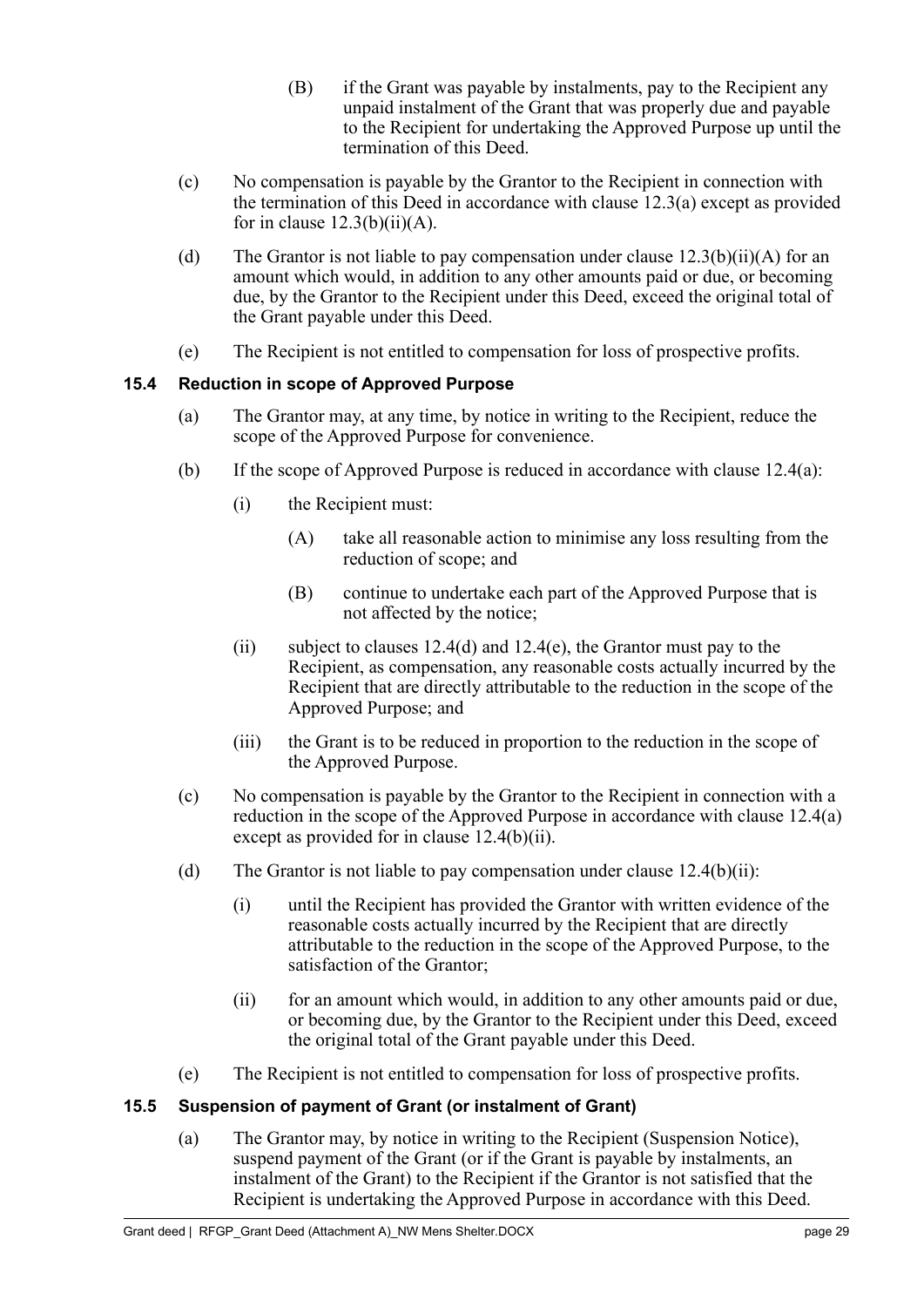- (b) Any suspension of payment of the Grant (or any instalment of the Grant) in accordance with clause 12.5(a):
	- (i) operates on and from the date of the Suspension Notice; and
	- (ii) continues until such time as the Grantor notifies the Recipient in writing that the Grantor:
		- (A) is satisfied that the Recipient is undertaking the Approved Purpose in accordance with this Deed; or
		- (B) withdraws the Suspension Notice.
- (c) The Grantor is not liable for any loss or damage incurred by the Recipient as a consequence of the suspension.

#### <span id="page-34-0"></span>**15.6 Grantor may terminate immediately on termination of Head Lease**

The Grantor may terminate this Deed immediately if the Head Lease is terminated.

## <span id="page-34-7"></span><span id="page-34-6"></span><span id="page-34-1"></span>**16 Arrangements at the end of Term of on early termination**

- (a) Upon the expiry or earlier termination of the Term, the Recipient must if directed to do so by the Grantor use all reasonable endeavours to do all things and obtain all consents and assignments necessary to enable the Grantor or its nominated alternative Recipient to provide the Approved Purpose.
- (b) Without limiting clause [16](#page-34-6)[\(a\),](#page-34-7) the Recipient agrees that as at the expiry or on earlier termination of the Term it must co-operate with the Grantor in seeking a transfer of the delivery of the Approved Purpose to an alternative Recipient engaged by the Grantor.
- (c) Upon expiry or earlier termination of the Term the Recipient must deliver to the Grantor all Material and any other records, information or reports relating to provision of the Approved Purpose or created in accordance with this Deed in its possession or control and if necessary transfer any intellectual property forming any part of those things to the Grantor. Where necessary the Recipient must obtain any consents required from other parties to enable use of those things by the Grantor.

## <span id="page-34-2"></span>Part H: Miscellaneous provisions

## <span id="page-34-3"></span>**17 Confidential Material and Information**

### <span id="page-34-4"></span>**17.1 Personal Information Protection Act**

Nothing in this clause derogates from a Party's obligations under the *Personal Information Protection Act 2004* (Tasmania) or the *Privacy Act 1988* (Commonwealth).

#### <span id="page-34-5"></span>**17.2 Confidentiality of Eligible Person records**

(a) The Parties must keep personal or confidential information collected and recorded in a manner that ensures the confidentiality of the Eligible Persons.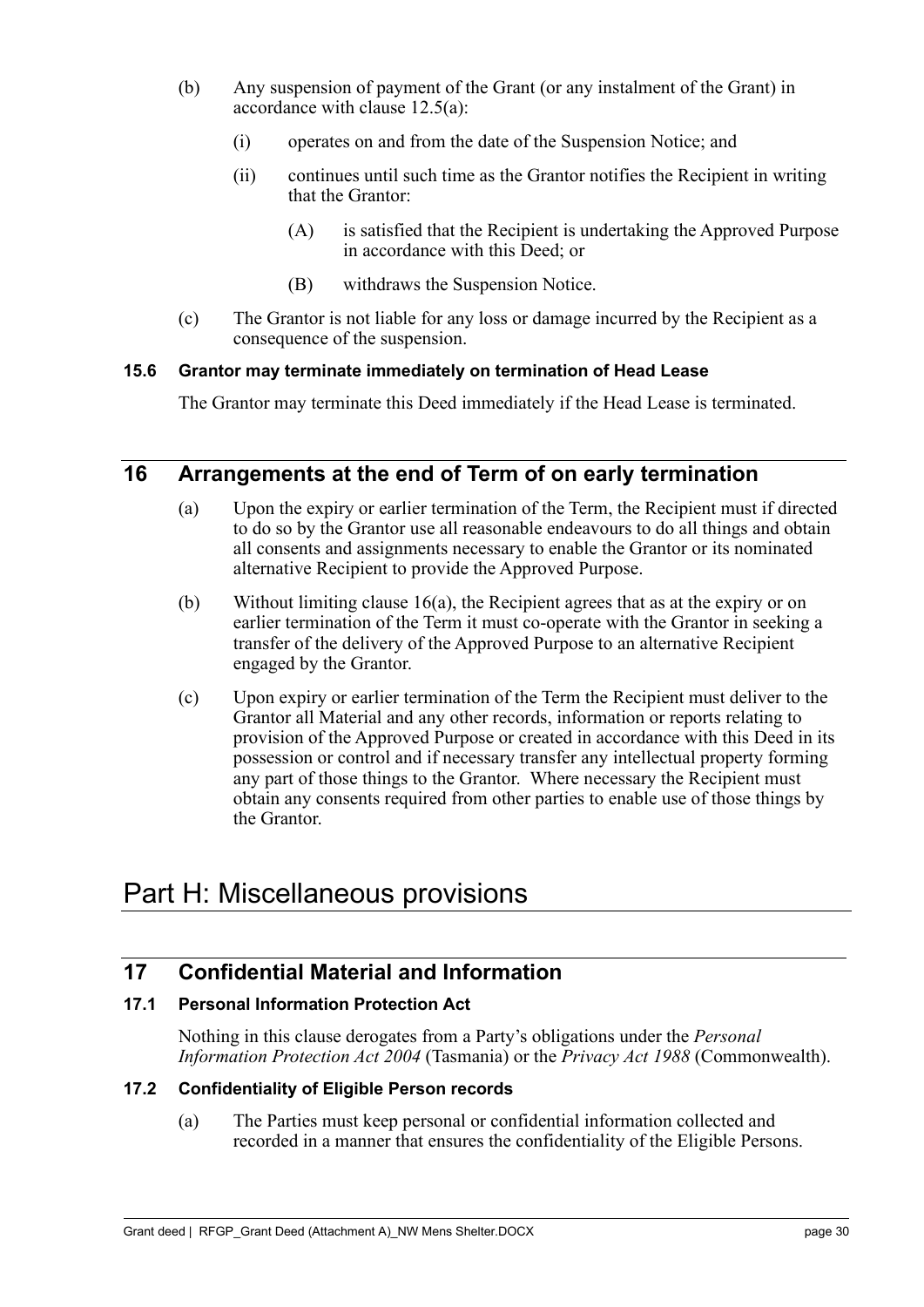(b) The Recipient will develop and implement a policy and procedure which provides individual Eligible Persons of the Recipient with reasonable access to personal, life, health or financial information held and used by the Recipient in respect of services provided to the Consumer under this Deed.

#### <span id="page-35-4"></span><span id="page-35-0"></span>**17.3 Publishing Information**

Despite any confidentiality or Intellectual Property right subsisting in this Deed or a schedule, appendix, annexure or attachment to it (the Deed) and to the extent allowed by law, either Party may publish all or any part of it (the Deed) without reference to the other.

#### <span id="page-35-1"></span>**17.4 Recipient must not Disclose Confidential Material**

Without limiting the effect of clause [17.3,](#page-35-4) the Recipient must not publicly disclose, or use for a purpose other than this Deed, any Material or other Records, information or reports relating to this Deed without the Grantor's prior written consent, except to the extent that:

- (a) the Confidential Material is available to the public generally, other than by breach of this Deed;
- (b) a law requires the Recipient to disclose, file, record or register something that includes Confidential Material;
- (c) disclosure is necessary or advisable to get a consent, authorisation, approval or licence from a governmental or public body or authority;
- (d) it is necessary or advisable to disclose the Confidential Material to a taxation or fiscal authority;
- (e) the Confidential Material is disclosed confidentially to professional advisers to:
	- (i) to get professional advice about this Deed; or
	- (ii) to enforce this Deed; or
	- (iii) the Parties agree otherwise in writing.

#### <span id="page-35-2"></span>**17.5 Employee Compliance**

The Recipient must ensure that all persons who have access to Confidential Material, are aware of, and comply with, all confidentiality obligations affecting it.

### <span id="page-35-3"></span>**18 Intellectual Property**

- (a) Any Intellectual Property rights and title to, or in relation to, Material created using Funds under this Deed will vest, upon its creation, in the Recipient.
- (b) The Recipient grants to the Grantor a perpetual, irrevocable, royalty-free and licence fee-free, worldwide, non-exclusive licence (including a right of sublicence) to use, copy, and modify the Material referred to in clause 18(a).
- (c) If requested by the Grantor, at the end of the Funding Term or on the earlier termination of this Deed, the Recipient must deliver a complete copy of the Material referred to in clause 18(a) to the Grantor.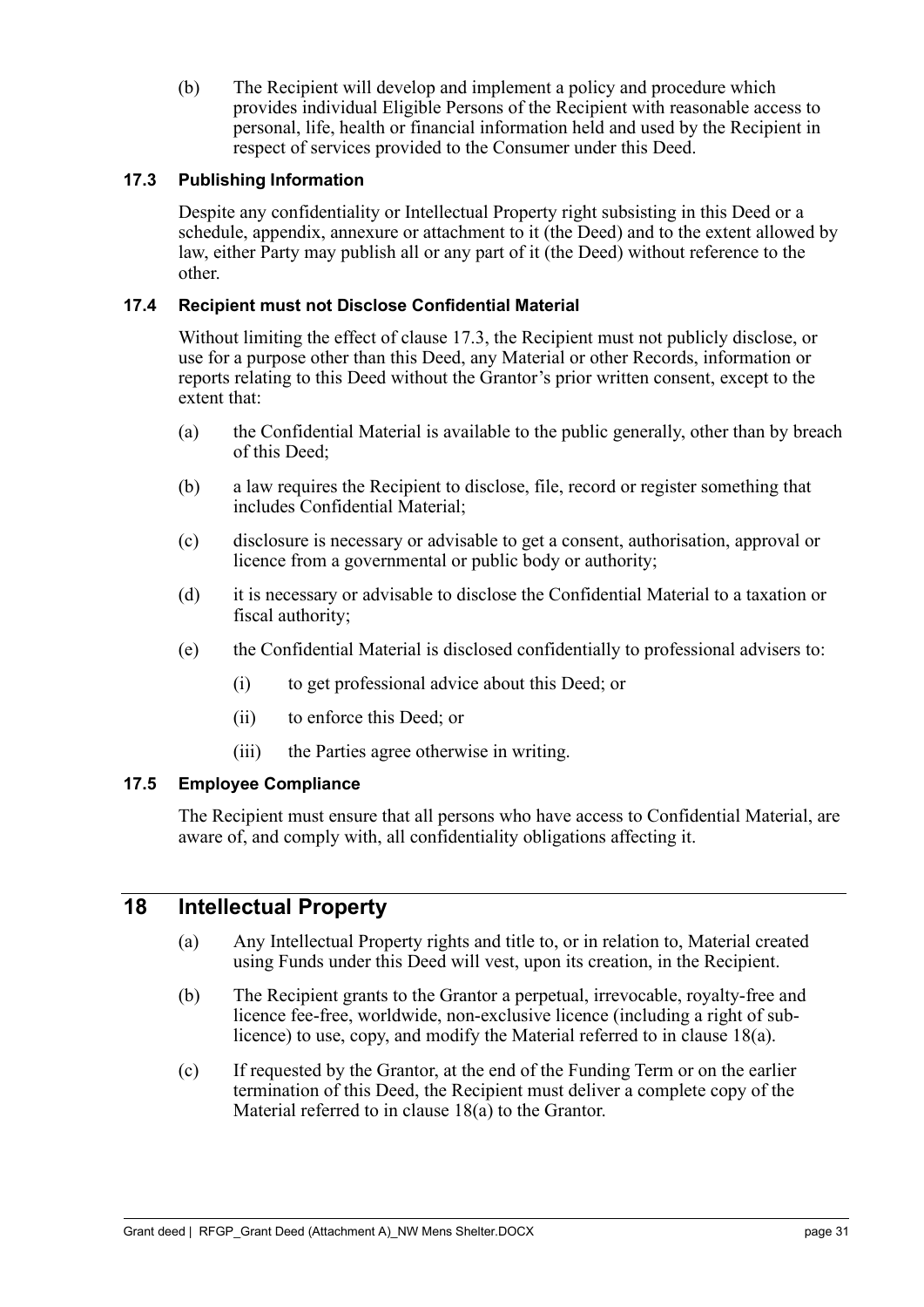## <span id="page-36-0"></span>**19 Special terms and conditions**

- (a) The special terms and conditions (if any) in Item 19 form part of this Deed.
- (b) If there is any inconsistency between the special terms and conditions in Item 19 and another provision of this Deed, the special terms and conditions override the other provision to the extent of the inconsistency.
- (c) A special term or condition in Item 19 is taken not to be inconsistent with another provision of this Deed if the special term or condition and the other provision of this Deed are both capable of being complied with.
- (d) To avoid doubt and without limiting the operation of clause [23.16,](#page-40-8) any Right contained in Item 19 is in addition to any other Rights provided for in this Deed or at Law.

## <span id="page-36-5"></span><span id="page-36-1"></span>**20 GST**

- (a) Unless otherwise stated in this Deed, all amounts payable by one party to another party are exclusive of GST.
- <span id="page-36-6"></span>(b) If GST is imposed or payable on any supply made by a party under this Deed, the recipient of the supply must pay to the supplier, in addition to the GST exclusive consideration for that supply, an additional amount equal to the GST exclusive consideration multiplied by the prevailing GST rate. The additional amount is payable at the same time and in the same manner as the consideration for the supply.
- (c) A party's right to payment under clause [20](#page-36-5)[\(b\)](#page-36-6) is subject to the creation of a valid 'Recipient created tax invoice' being delivered by the Grantor to the Recipient in accordance with clause [3.2\(d\).](#page-16-5)
- (d) If the consideration for a supply under this Deed is a payment or reimbursement for, or contribution to, any expense or liability incurred by the supplier to a third party, the amount to be paid, reimbursed or contributed in respect of the expense or liability will be the amount of the expense or liability net of any input tax credit to which the supplier is entitled in respect of the expense or liability.
- (e) Where any amount payable under this Deed is paid by being set-off against another amount, each amount must be calculated in accordance with this clause [20](#page-36-5) as if it were an actual payment made pursuant to this Deed.
- (f) Unless the context otherwise requires, expressions used in this clause [20](#page-36-5) that are defined in the GST Laws have the meanings given to those expressions in the GST Laws.

## <span id="page-36-7"></span><span id="page-36-2"></span>**21 Dispute resolution**

#### <span id="page-36-3"></span>**21.1 Application**

This clause [21](#page-36-7) does not apply to any dispute or difference between the parties concerning the exercise by any party of any Right under legislation.

#### <span id="page-36-8"></span><span id="page-36-4"></span>**21.2 Negotiation**

If a party gives written notice to each other party of a dispute or difference concerning this Deed, the parties must undertake negotiations with a view to resolving the dispute or difference.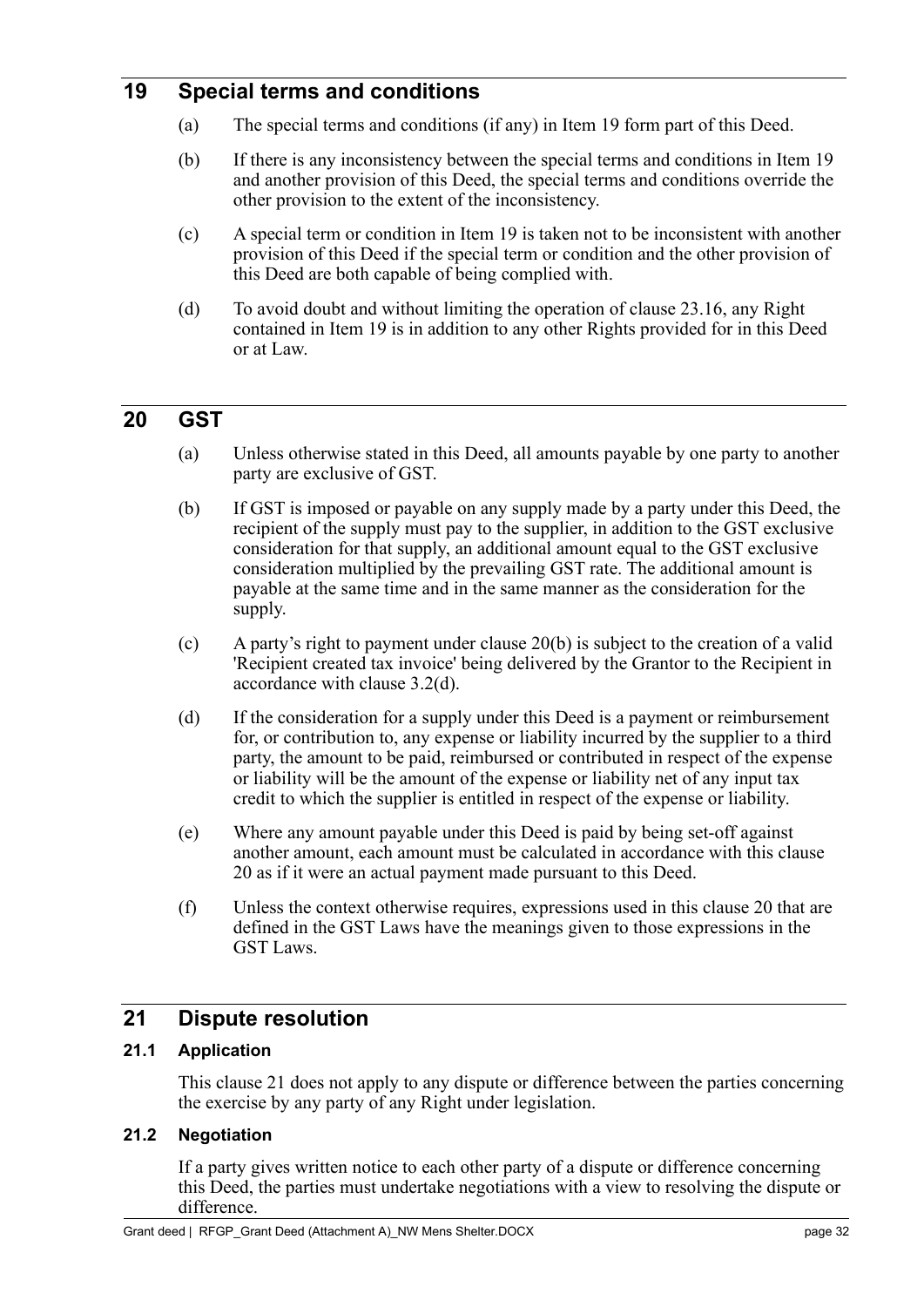#### <span id="page-37-7"></span><span id="page-37-6"></span><span id="page-37-0"></span>**21.3 Status of negotiations**

- (a) Unless otherwise agreed in writing by the parties and subject to applicable Laws, other than the fact of occurrence, all aspects of negotiations for the purpose of clause [21.2](#page-36-8) will be without prejudice and treated as confidential including:
	- (i) any settlement proposal made to, or considered by, a party;
	- (ii) the willingness of a party to consider a settlement proposal;
	- (iii) any statement made by, or on behalf of, a party during the negotiations; and
	- (iv) any document prepared for the purposes of the negotiations.
- (b) Nothing in clause [21.3](#page-37-6)[\(a\)](#page-37-7) prevents a party from enforcing any signed settlement agreement made by the parties in relation to the dispute or difference.

#### <span id="page-37-1"></span>**21.4 Further action**

If, after 10 Business Days following receipt by a party of a notice under clause [21.2,](#page-36-8) the parties are unable to resolve the dispute or difference by negotiation, a party may take any lawful action as that party sees fit (including commencing legal proceedings) in relation to the dispute or difference.

#### <span id="page-37-2"></span>**21.5 Continuation of performance**

Despite the existence of any dispute or difference, unless this Deed has been terminated, each party must continue to perform its obligations in accordance with this Deed.

#### <span id="page-37-3"></span>**21.6 Injunctive and other discretionary relief**

Nothing in this clause [21](#page-36-7) prevents a party from commencing legal proceedings to seek an injunction (whether interim or permanent), a writ of specific performance, declaratory relief, or any urgent or other interlocutory relief.

#### <span id="page-37-4"></span>**22 Notices**

#### <span id="page-37-8"></span><span id="page-37-5"></span>**22.1 Notice requirements**

- (a) A notice, certificate, consent, application, waiver or other communication (each a **Notice**) under this Deed must be:
	- (i) in legible writing in the English language;
	- (ii) subject to clauses  $22.1(b)$  $22.1(b)$  and  $22.1(c)$ , signed by or on behalf of the sender or by a lawyer for the sender;
	- (iii) marked for the attention of the person or position (if any) specified in the Details applicable to the intended recipient of the Notice or, if the intended recipient has notified otherwise, marked for attention in the way last notified; and
	- (iv) left or sent in accordance with clause [22.2.](#page-38-5)
- <span id="page-37-9"></span>(b) A printed or copy signature is sufficient for the purposes of sending any Notice by facsimile.
- <span id="page-37-10"></span>(c) A Notice sent by email is taken to have been signed by the sender.
- (d) A Notice must not be given orally.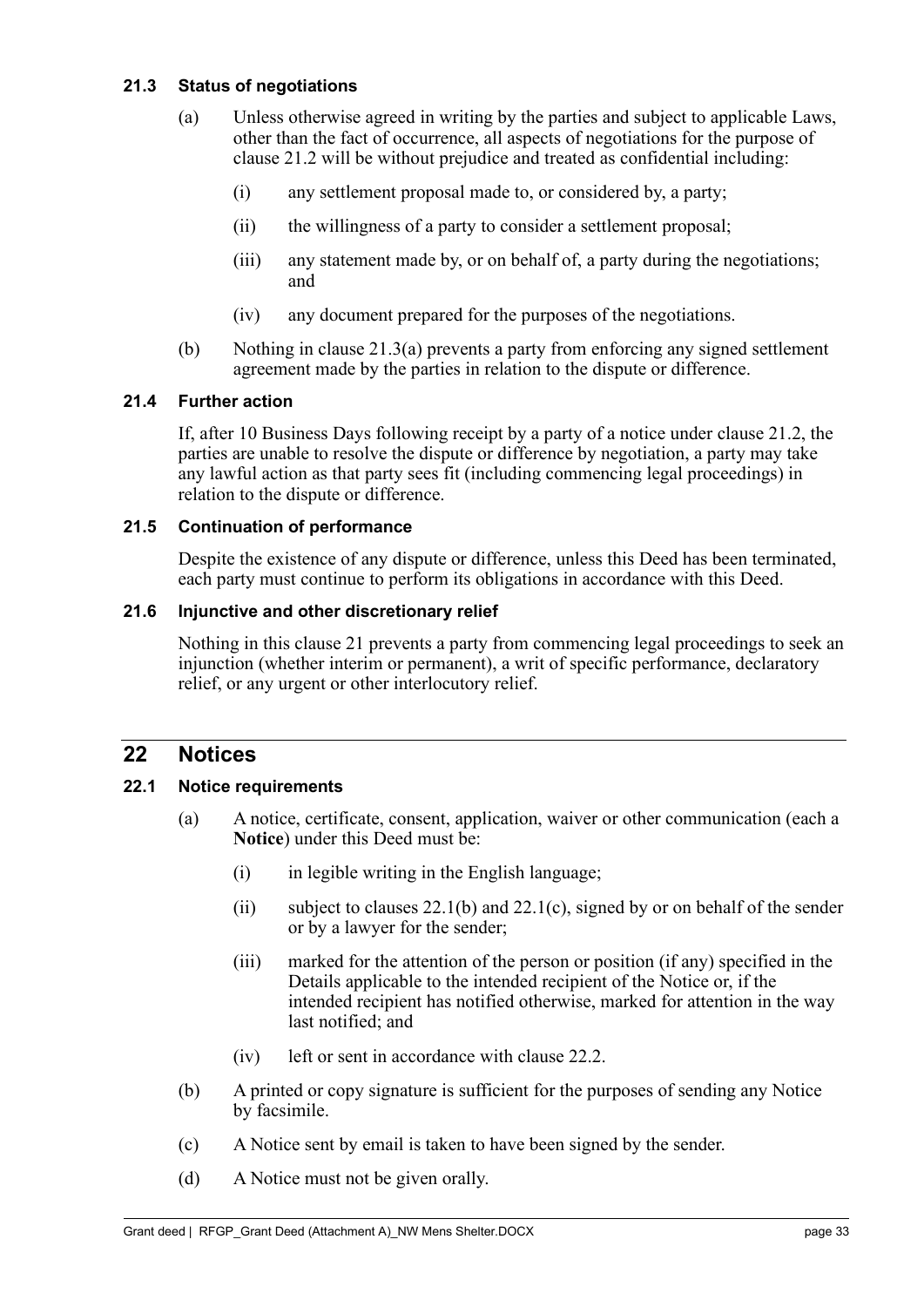#### <span id="page-38-5"></span><span id="page-38-0"></span>**22.2 Method and address for delivery**

- (a) Subject to clause [22.2](#page-38-5)[\(b\),](#page-38-6) a Notice must be:
	- (i) left at the intended recipient's address set out in the Details;
	- (ii) sent by prepaid ordinary mail (or prepaid airmail, if from one country to another country) to the intended recipient's address set out in the Details;
	- (iii) sent by facsimile to the intended recipient's facsimile number (if any) set out in the Details; or
	- (iv) sent by email to the intended recipient's email address (if any) set out in the Details.
- <span id="page-38-6"></span>(b) If the intended recipient of a Notice has notified the sender of another address, facsimile number or email address for the purposes of receiving Notices, then subsequent Notices to that intended recipient must be left at or sent to the address, facsimile number or email address (as applicable) last notified by that intended recipient.

#### <span id="page-38-9"></span><span id="page-38-7"></span><span id="page-38-1"></span>**22.3 Time of receipt**

- (a) Subject to clause [22.3](#page-38-7)[\(b\),](#page-38-8) a Notice is taken to have been received by the intended recipient:
	- (i) if left at the intended recipient's address, at the time of delivery;
	- (ii) if sent by prepaid ordinary mail, on the third Business Day after the day of posting, or if sent by prepaid airmail from one country to another country, on the tenth Business Day after the day of posting;
	- (iii) if sent by facsimile, at the time shown in the transmission report as the time when the whole Notice was sent; and
	- (iv) if sent by email, four hours after the time the email was sent (as recorded by the device from which the email was sent) provided that the sender has not received an automated message that the email has not been delivered.
- <span id="page-38-8"></span>(b) If a Notice is received by a recipient on a day that is not a Business Day or after 4.00pm on a Business Day, the Notice is taken to be received at 9.00am on the next Business Day.
- (c) A Notice is effective from the time it is taken to have been received in accordance with clauses [22.3](#page-38-7)[\(a\)](#page-38-9) and [22.3](#page-38-7)[\(b\)](#page-38-8) (unless a later time is specified in the Notice, in which case the notice takes effect from that time).

#### <span id="page-38-2"></span>**22.4 Other modes or places of service**

Nothing in this Deed limits or excludes any other mode or place of service required by an applicable Law.

## <span id="page-38-3"></span>**23 Miscellaneous**

#### <span id="page-38-4"></span>**23.1 Governing law**

This Deed is governed by the Laws applying in Tasmania.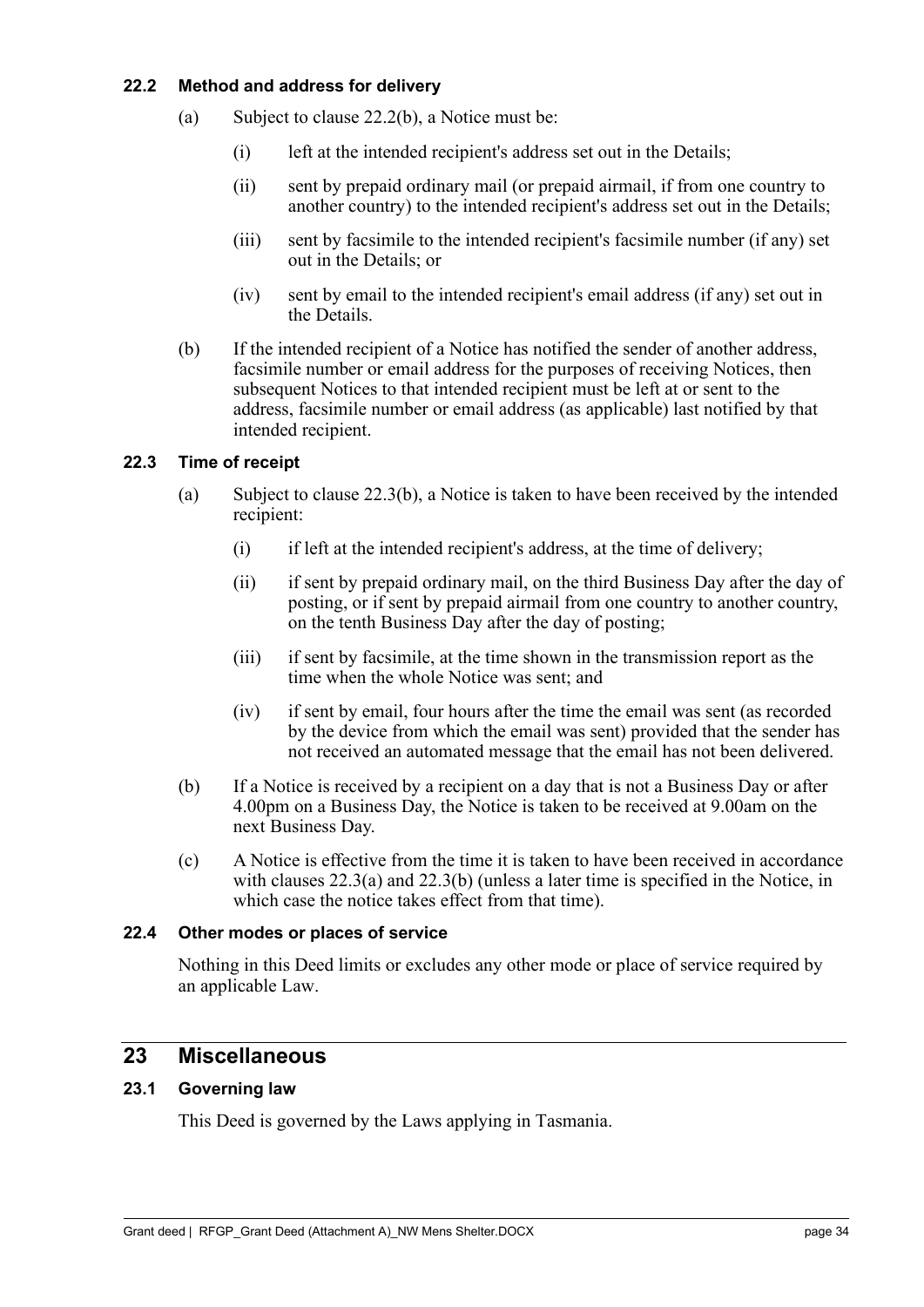#### <span id="page-39-0"></span>**23.2 Dispute jurisdiction**

The parties submit to the non-exclusive jurisdiction of courts with jurisdiction in Tasmania, and any courts that may hear appeals from those courts, in respect of any proceedings in connection with this Deed.

#### <span id="page-39-8"></span><span id="page-39-7"></span><span id="page-39-1"></span>**23.3 Entire agreements clause**

- (a) This Deed and the Head Lease (if any), form the entire agreement of the parties in respect of its subject matter. The only enforceable obligations of the parties in relation to the subject matter of this Deed are those that arise out of the provisions contained in this Deed and the Head Lease (if any). All prior agreements in relation to the subject matter of this Deed and the Head Lease (if any) are merged in and superseded by this Deed and the Head Lease (if any) unless expressly incorporated in this Deed and the Head Lease (if any) as an annexure, an appendix, an attachment or by reference.
- (b) Nothing in clause [23.3](#page-39-7)[\(a\)](#page-39-8) affects the Grantor's Rights in connection with this Deed in relation to any information given, or statement made, to the Grantor by the Recipient, its employees or agents concerning any application for the Grant.

#### <span id="page-39-2"></span>**23.4 Liability**

An obligation of, or a representation, a warranty or an indemnity by, two or more parties (including where two or more persons are included in the same defined term) under or in respect of this Deed, binds them jointly and each of them severally.

#### <span id="page-39-3"></span>**23.5 Benefit**

An obligation, a representation, a warranty or an indemnity in favour of two or more parties (including where two or more persons are included in the same defined term) is for the benefit of them jointly and each of them severally.

#### <span id="page-39-4"></span>**23.6 Compliance with obligations**

- (a) The Recipient must ensure that its Personnel or any other person involved in the performance by the Recipient of its obligations under this Deed:
	- (i) comply with the provisions of this Deed related to that performance; and
	- (ii) do not conduct themselves in a way that would result in the party being in breach of this Deed or that, if the conduct was undertaken by the Recipient, would result in the Recipient being in breach of this Deed.
- (b) If the Recipient is prohibited from doing anything under this Deed, the Recipient must not knowingly assist, authorise or allow any other person to do that thing.

#### <span id="page-39-5"></span>**23.7 Severance**

If a provision of this Deed is or at any time becomes illegal, prohibited, void or unenforceable for any reason, that provision is severed from this Deed and the remaining provisions of this Deed:

- (a) continue to be enforceable; and
- (b) are to be construed with such additions, deletions and modifications of language as are necessary to give effect to the remaining provisions of this Deed.

#### <span id="page-39-6"></span>**23.8 Counterparts**

- (a) This Deed may be entered into in any number of counterparts.
- (b) A party may execute this Deed by signing any counterpart.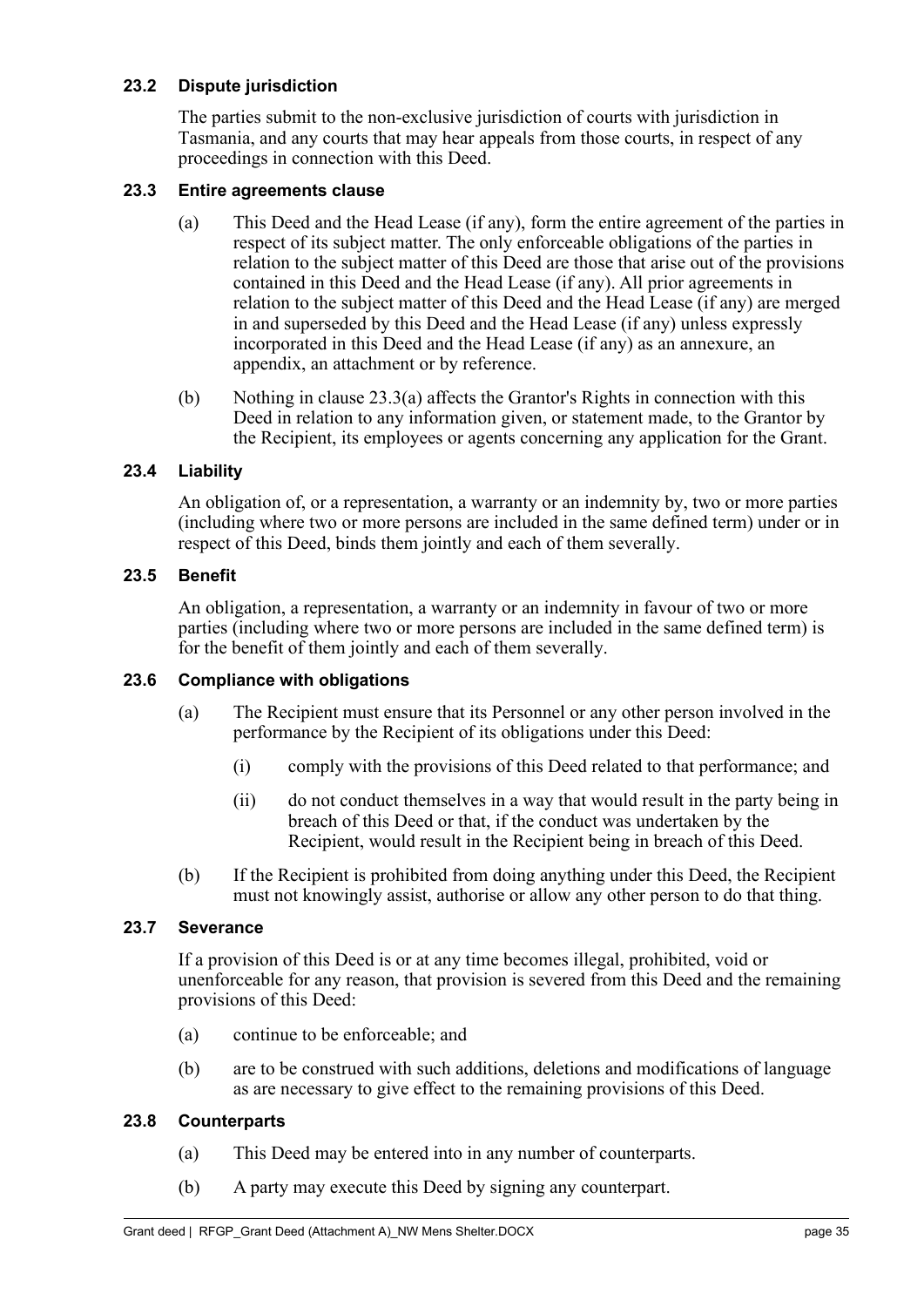(c) All counterparts, taken together, constitute one instrument.

#### <span id="page-40-0"></span>**23.9 Further assurance**

The parties agree to do or cause to be done all such acts, matters and things (including, as applicable, passing resolutions and executing documents) as are necessary or reasonably required to give full force and effect to this Deed.

#### <span id="page-40-1"></span>**23.10 Business Days**

If the day on or by which an act, matter or thing is to be done under this Deed is not a Business Day, that act, matter or thing must be done by no later than the next Business Day.

#### <span id="page-40-2"></span>**23.11 No partnership or agency**

Unless stated to the contrary in this Deed:

- (a) nothing contained or implied in this Deed will:
	- (i) constitute, or be taken to constitute, a party to be the partner, agent or legal representative of another party for any purpose;
	- (ii) create, or be taken to create, a partnership or joint venture; or
	- (iii) create, or be taken to create, an agency or trust; and
- (b) a party must not represent or hold itself out to be a partner, joint venturer, agent or representative of another party.

#### <span id="page-40-3"></span>**23.12 Legal costs**

Each party must bear their own costs in preparing and negotiating this Deed.

#### <span id="page-40-4"></span>**23.13 Amendment**

This Deed may only be amended or supplemented in writing signed by the parties.

#### <span id="page-40-5"></span>**23.14 Waiver**

- (a) A failure or delay in exercising a Right does not operate as a waiver of that Right.
- (b) A single or partial exercise of a Right does not preclude any other exercise of that Right or the exercise of any other Right.
- (c) A Right may only be waived in writing, signed by the party to be bound by the waiver. Unless expressly stated otherwise, a waiver of a Right is effective only in the specific instance and for the specific purpose for which it was given.

#### <span id="page-40-6"></span>**23.15 Successors and assigns**

This Deed is binding on and benefits each party and, unless repugnant to the sense or context, their respective administrators, personal representatives, successors and permitted assigns.

#### <span id="page-40-8"></span><span id="page-40-7"></span>**23.16 Rights cumulative**

Each Right of the Grantor provided for in this Deed:

- (a) operates independently of any other Right of the Grantor provided for in this Deed; and
- (b) is cumulative with, and does not exclude or limit, any other Right of the Grantor, whether at Law or pursuant to any other agreement, deed or document.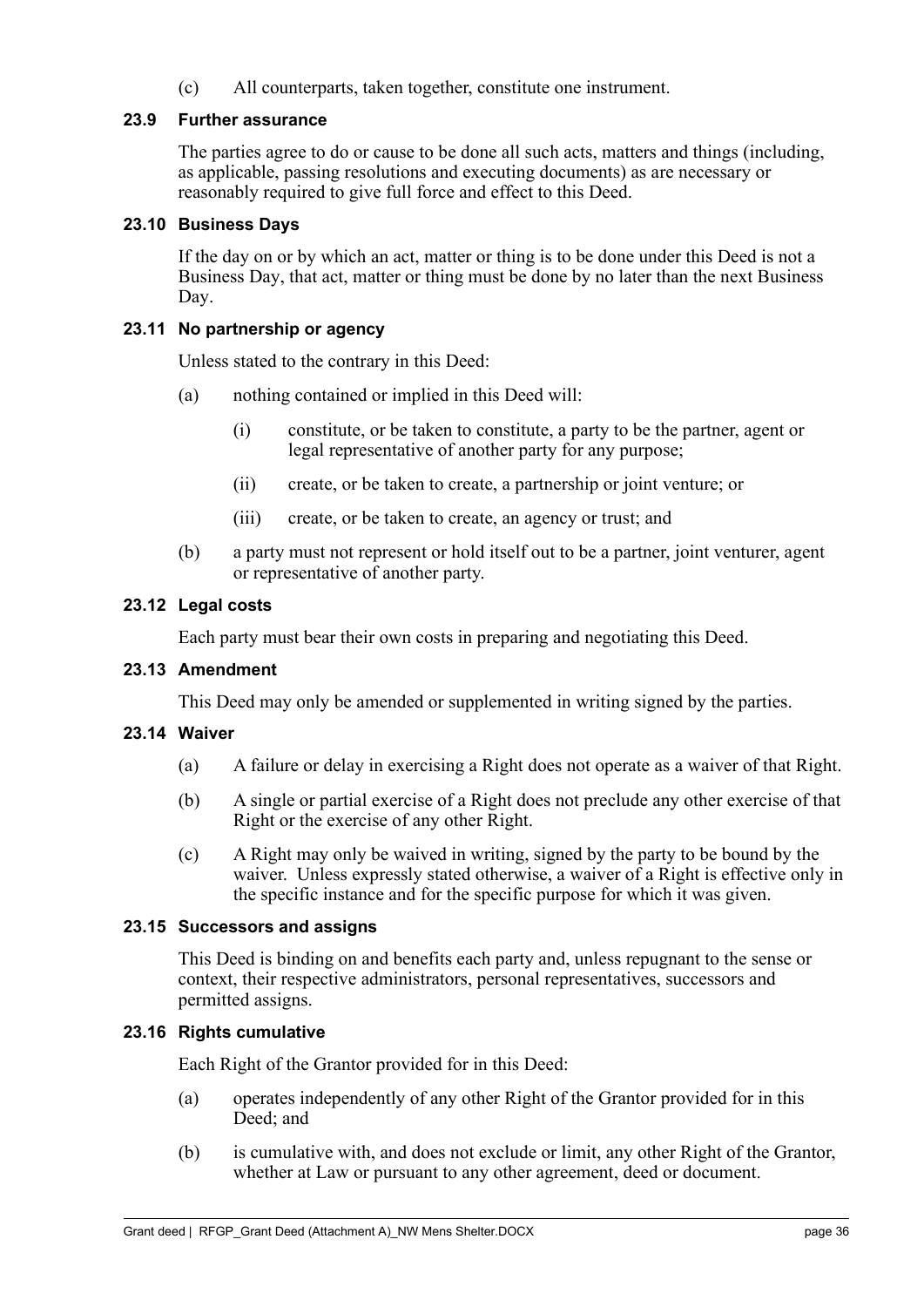#### <span id="page-41-0"></span>**23.17 Set-off**

The Grantor may set-off against any moneys payable by the Grantor to the Recipient under this Deed any debt or other moneys from time to time due and owing by the Recipient to the Grantor. This right of set-off does not limit or affect any other right of set-off available to the Grantor.

#### <span id="page-41-1"></span>**23.18 No assignment**

The Recipient must not assign any of its Rights and obligations under this Deed except with the prior written consent of the Grantor.

#### <span id="page-41-2"></span>**23.19 Determination**

Where a party is required or entitled to form or hold an opinion or view under or in relation to this Deed, that opinion or view may be formed or held by an Authorised Officer for that party. This clause does not limit any other way in which a party may otherwise form or hold an opinion or view under or in relation to this Deed.

#### <span id="page-41-3"></span>**23.20 Consent and approvals**

- (a) This clause applies to any consent or approval which a party must obtain from another party in accordance with this Deed. For the avoidance of doubt, this clause does not apply to any consent or approval to be given under any legislation.
- (b) A request for consent or approval must be made in writing.
- (c) A consent or approval for the purposes of this Deed is not effective unless given in writing.
- (d) Except as otherwise stated, a party whose consent or approval is required must not unreasonably withhold or delay that consent or approval.
- (e) A consent or approval may be given subject to reasonable conditions.
- (f) The Recipient must comply with any conditions subject to which the consent or approval is given. To the extent that the Recipient fails to comply with the condition, that failure is taken to be a breach of this Deed.

#### <span id="page-41-4"></span>**23.21 Doctrine of merger**

The doctrine or principle of merger does not apply to this Deed or to anything done under or in connection with this Deed. Accordingly, no Right or obligation of a party is merged in any thing done pursuant to this Deed.

#### <span id="page-41-6"></span><span id="page-41-5"></span>**23.22 Surviving provisions and termination**

- (a) The termination of this Deed does not affect or limit the operation or effect of clauses or parts of this Deed:
	- (i) that are expressed to survive the termination of this Deed;
	- (ii) that, at Law, survive the termination of this Deed; or
	- (iii) that are necessary to survive the termination of this Deed:
		- (A) to give full force and effect to the parties' respective Rights, obligations and liabilities on or after the termination of this Deed;
		- (B) to enable a party to make, enforce or defend any claims related to this Deed; or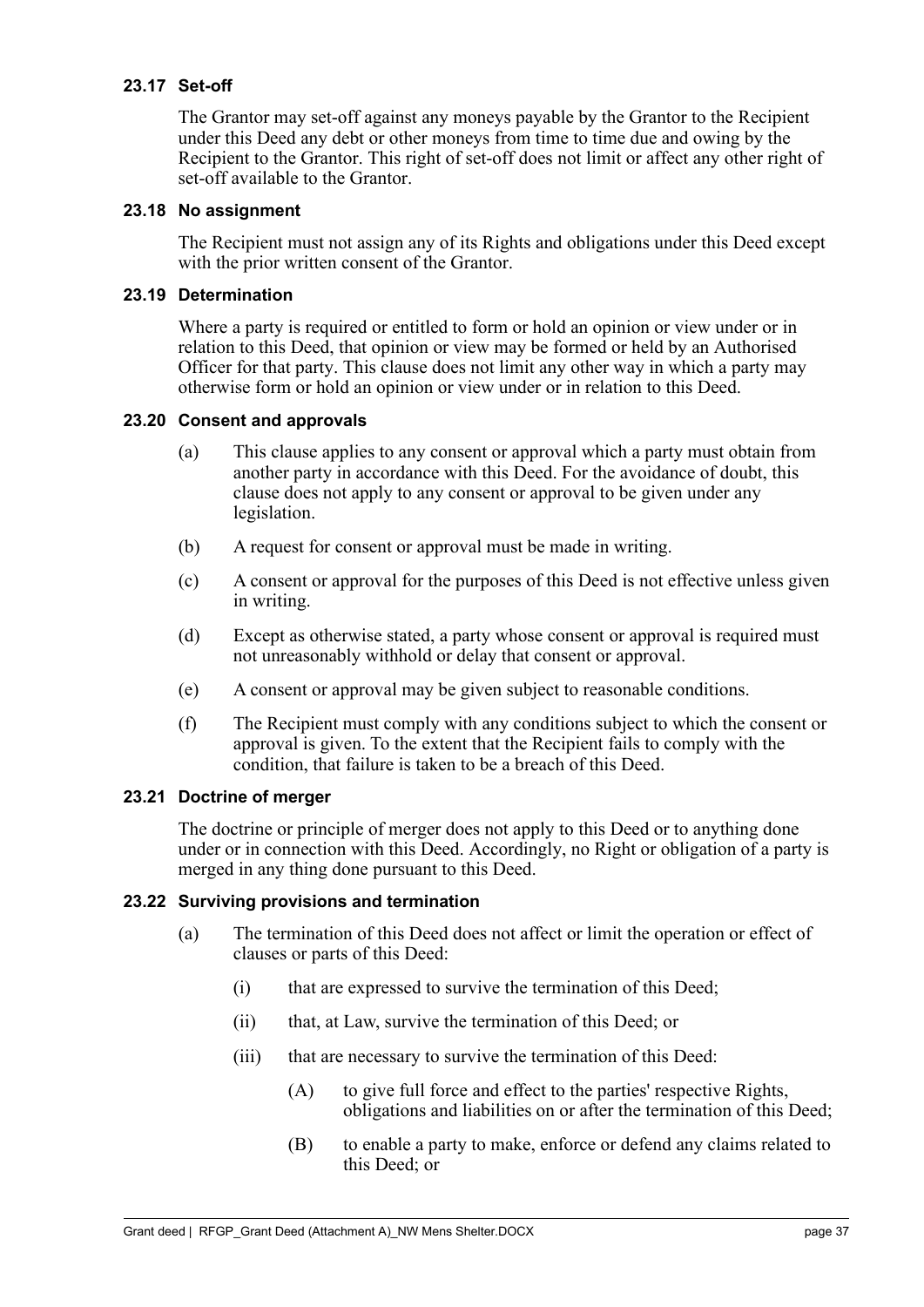- (C) to give full force and effect to the operation of clause [23.22](#page-41-6)[\(b\)](#page-42-0) or clause [23.22](#page-41-6)[\(c\).](#page-42-1)
- <span id="page-42-0"></span>(b) The termination of this Deed does not affect any claims related to, or any Rights, releases, obligations or liabilities accrued or incurred under, this Deed before the date on which this Deed is terminated.
- <span id="page-42-1"></span>(c) Nothing in this clause [23.22](#page-41-6) affects or limits the operation of another provision of this Deed which gives a party Rights, or imposes obligations on a party, on or after the termination of this Deed.

**Executed** as a deed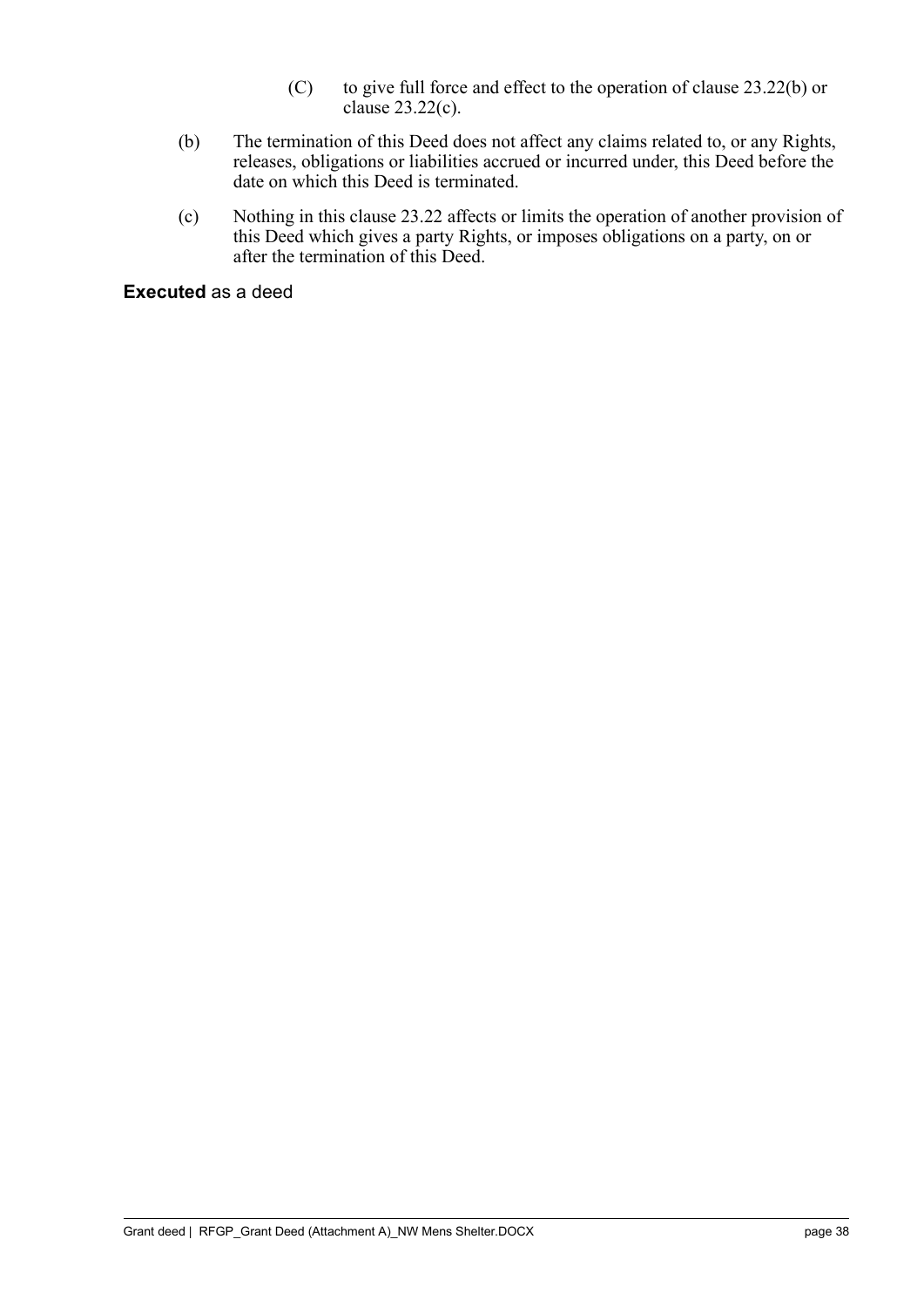## <span id="page-43-0"></span>**Signing**

Date:

|                                                                                                                                                                                                                                                                   | <b>Signing by Grantor</b>                                        |                                            |  |  |  |  |
|-------------------------------------------------------------------------------------------------------------------------------------------------------------------------------------------------------------------------------------------------------------------|------------------------------------------------------------------|--------------------------------------------|--|--|--|--|
| Executed as a deed by the person named below acting as a delegate of the Director of Housing<br>pursuant to an instrument of delegation dated 26 November 2016 made under section 6AB of the<br>Homes Act 1935 (Tas), in the presence of the witness named below: |                                                                  |                                            |  |  |  |  |
| Signature of<br>delegate:<br>$\rightarrow$                                                                                                                                                                                                                        |                                                                  |                                            |  |  |  |  |
| *Print<br>name and<br>position of<br>delegate:                                                                                                                                                                                                                    | Peter White<br>Chief Executive, Housing and Disability<br>Reform | Witness'<br>signature:<br>$\rightarrow$    |  |  |  |  |
|                                                                                                                                                                                                                                                                   |                                                                  | *Witness<br>print<br>name and<br>position: |  |  |  |  |
| *Use BLOCK LETTERS<br>*Witness<br>print address:                                                                                                                                                                                                                  |                                                                  |                                            |  |  |  |  |

### Signing by Recipient

Executed as a deed by ##**insert full name of company**## in accordance with section 127(1)(a) of the *Corporations Act 2001* (Cwlth):

| Signature:<br>$\rightarrow$           | Signature:<br>$\rightarrow$           |  |
|---------------------------------------|---------------------------------------|--|
| *Print<br>name and<br>office<br>held: | *Print<br>name and<br>office<br>held: |  |

\*Use BLOCK LETTERS

Note: In the case of a company that has only one director and one secretary, show the office held as 'SOLE DIRECTOR AND SOLE COMPANY SECRETARY'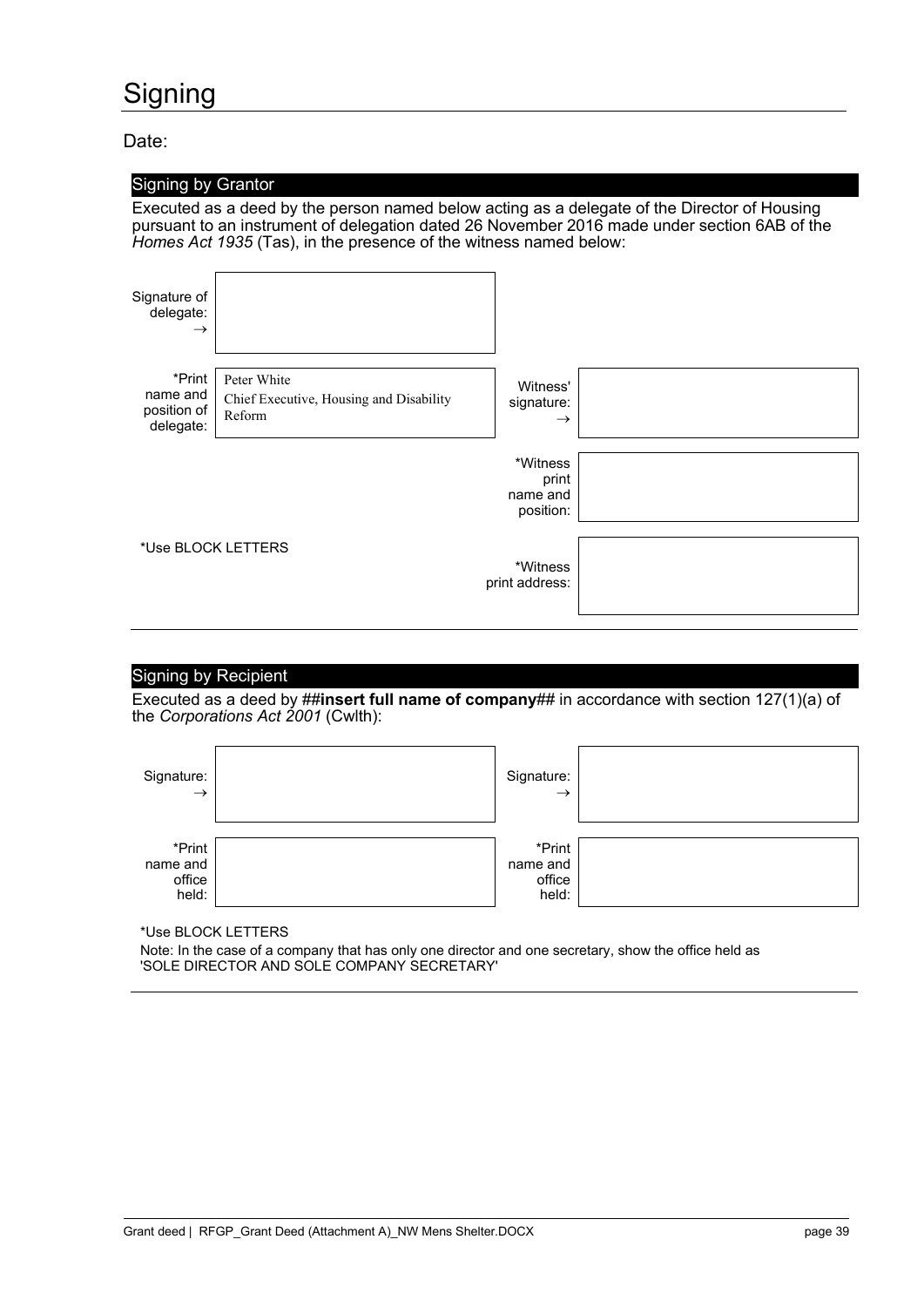#### Signing by Recipient

The common seal of ##**insert full name of company**## was hereunto affixed in the presence of:

 $\Gamma$ 

 $\Gamma$ 

٦

 $\overline{\phantom{0}}$ 

|                                       |                                       | Common seal:<br>$\rightarrow$ |  |
|---------------------------------------|---------------------------------------|-------------------------------|--|
| Signature:<br>$\rightarrow$           | Signature:<br>$\rightarrow$           |                               |  |
| *Print<br>name and<br>office<br>held: | *Print<br>name and<br>office<br>held: |                               |  |

\*Use BLOCK LETTERS

Note: In the case of a company that has only one director and one secretary, show the office held as 'SOLE DIRECTOR AND SOLE COMPANY SECRETARY'

#### Signing by Recipient

The common seal of **##insert full name of corporation**## was hereunto affixed by authority of its committee in the presence of:

|                                       |                                       | Common seal:<br>$\rightarrow$ |  |
|---------------------------------------|---------------------------------------|-------------------------------|--|
| Signature:<br>$\rightarrow$           | Signature:<br>$\rightarrow$           |                               |  |
| *Print<br>name and<br>office<br>held: | *Print<br>name and<br>office<br>held: |                               |  |

\*Use BLOCK LETTERS

Note: If the Association has adopted the 'Model Rules', the common seal must be affixed in the presence of: two members of its committee; or one member of its committee and the public officer of the Association or any other person the committee has appointed for that purpose.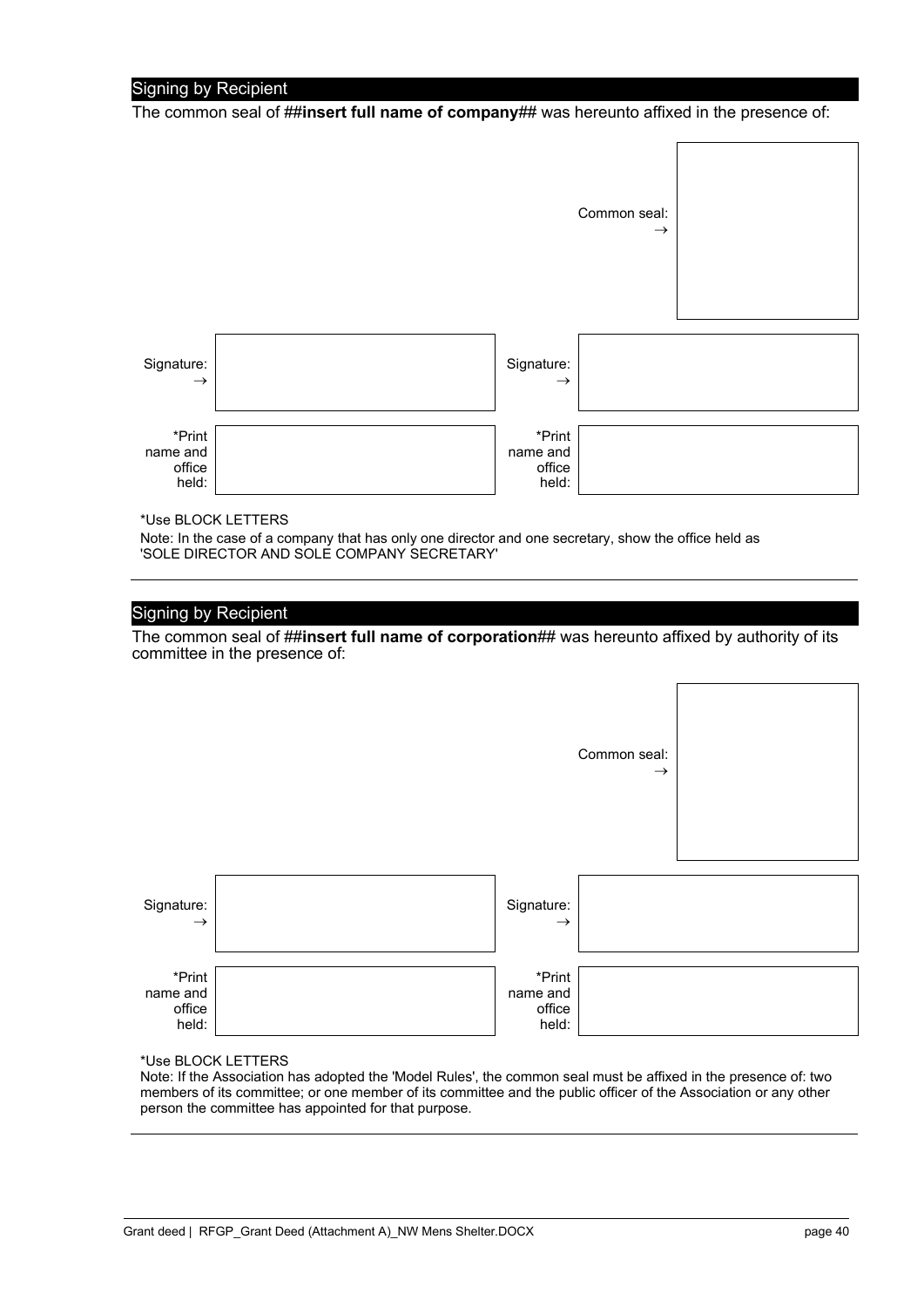# <span id="page-45-0"></span>Attachment 1: Agreed Plan

The Recipient must carry out the Approved Purpose set out in Item 2 and as described in the attached Policy for Short Term Supported Accommodation only at the Approved Location set out in Item 8.

The beneficiaries of the services described in this Agreed Plan must only include Eligible Persons set out in Item 9.

[*drafting note – proposal of successful Respondent will be attached to this schedule*]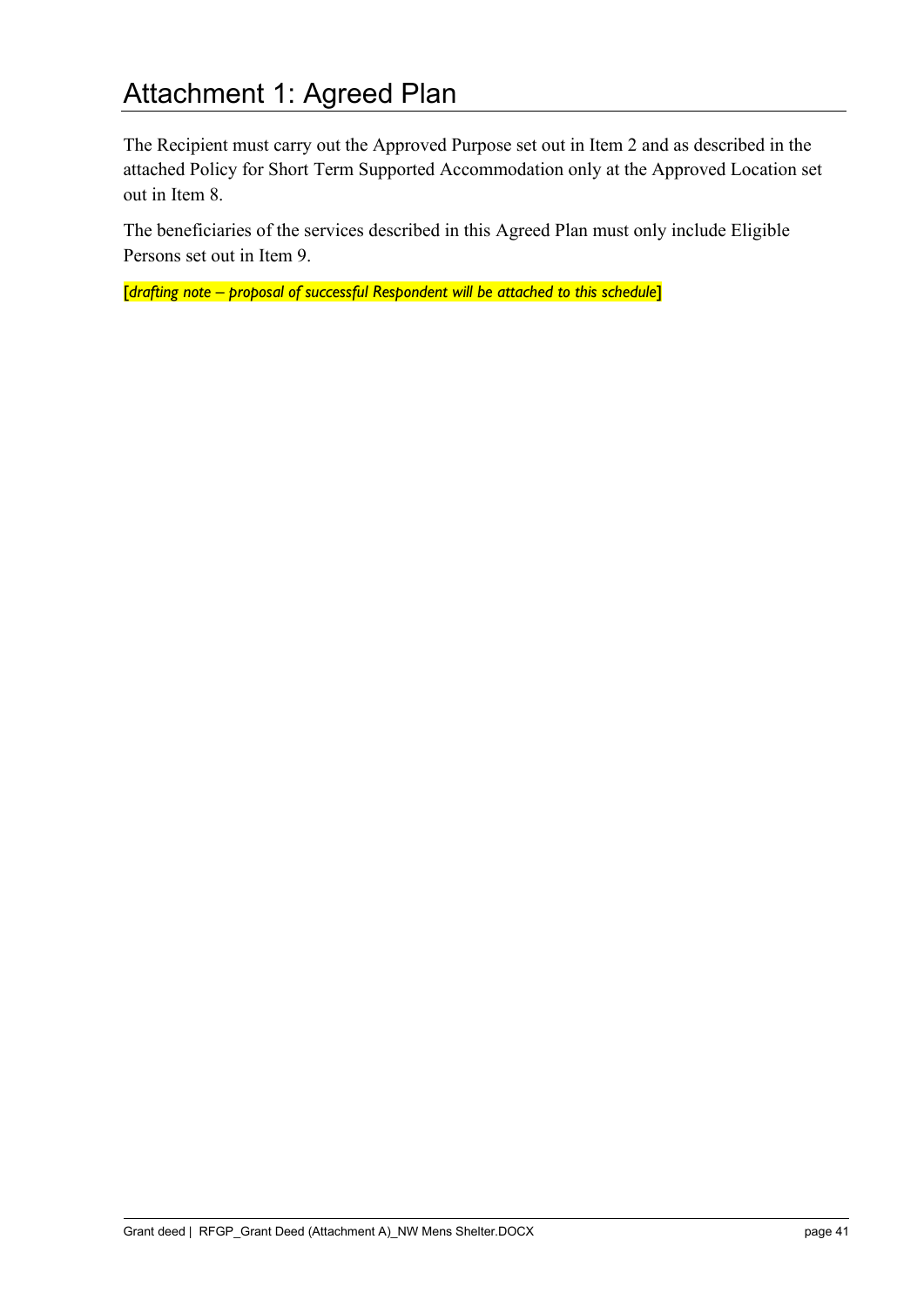<span id="page-46-0"></span>[Drafting Note: To be added as per agreed budget from the Request for Grant Proposal].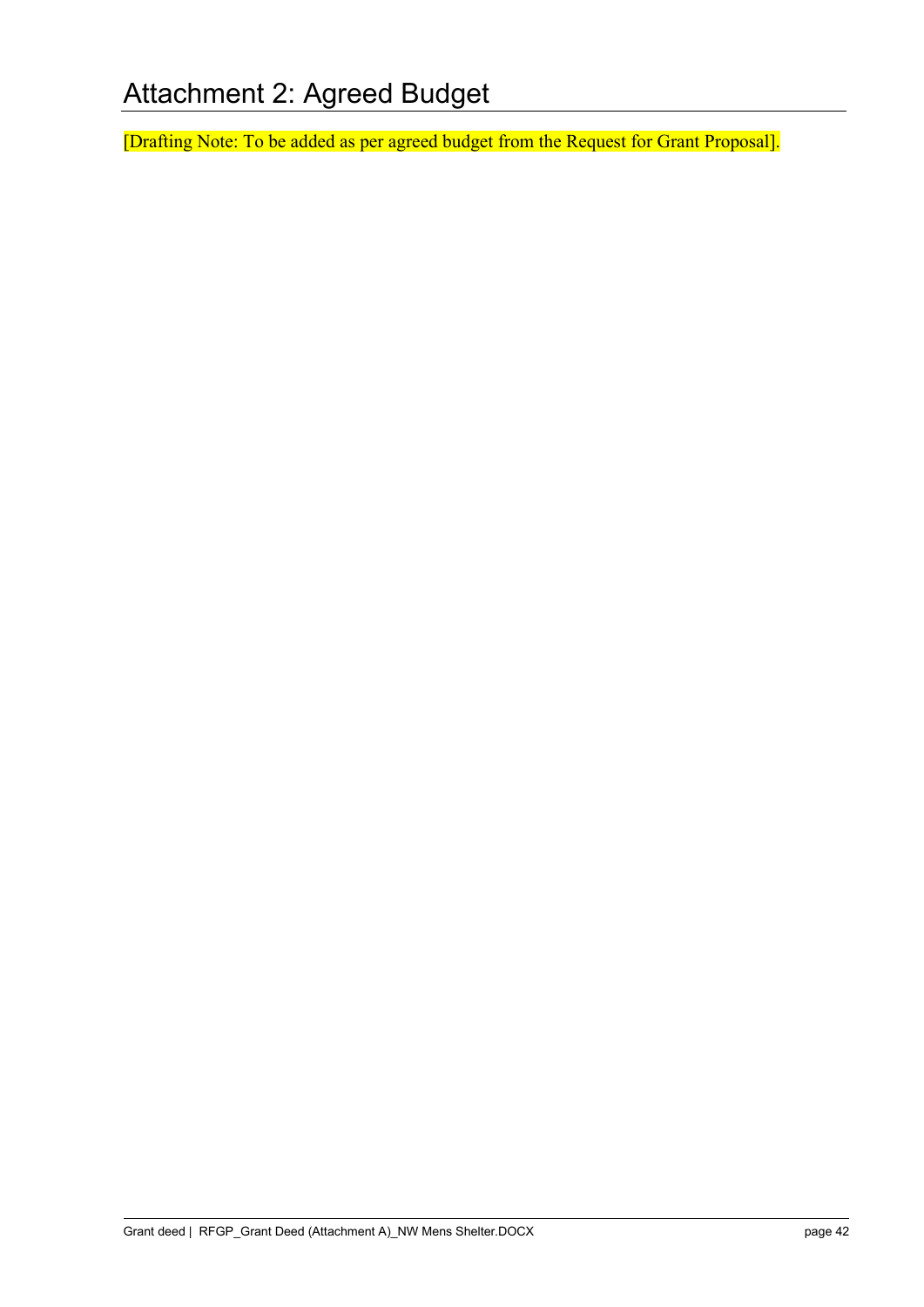## <span id="page-47-0"></span>**POLICY – V0.A – MARCH 2022**

# Policy for Short Term Supported Accommodation

## **Purpose**

This Policy provides the principles for operating short term (up to two years) supported accommodation services in Tasmania to help single adults and families out of homelessness into a stable home.

## **Policy Context**

As part of Tasmania's specialist homelessness service system, short term supported accommodation services provide safe and affordable accommodation with the goal of helping people transition into secure and sustainable housing. Short term supported accommodation services provide a range of person-centred responses for people who are experiencing homelessness, for the duration of need, up to two years.

Short term supported accommodation includes both **crisis accommodation** and **transitional accommodation** options, which are typically differentiated by the length of stay and intensity of support. Both types of accommodation provide non-permanent housing with supports, either in place or by out-reach, to help residents to find and keep a stable home.

A variety of housing models are used to provide a choice of settings such as shelters with supports in place, or dispersed properties that may include co-located and co-share arrangements.

These services will support introduction of **[Housing Connect 2.0](https://www.communities.tas.gov.au/housing/housing-connect/housing-connect-2.0)** which provides services tailored to the different circumstances and life stage of each person. This includes timely access to short term supported accommodation for Tasmanians who are experiencing homelessness, while working with individuals to strengthen their connections to family, friends, community, and services to promote their wellbeing and capacity, to find and keep longer term housing.

#### Policy development – draft version 0.A: Policy for Short Term Supported Accommodation

The Tasmanian Government is introducing a policy framework and practice guidelines specifically for Housing Connect 2.0.

When finalised, the policies and practice guidelines will provide the policy setting for managing short term supported accommodation. Until then, this document remains a draft.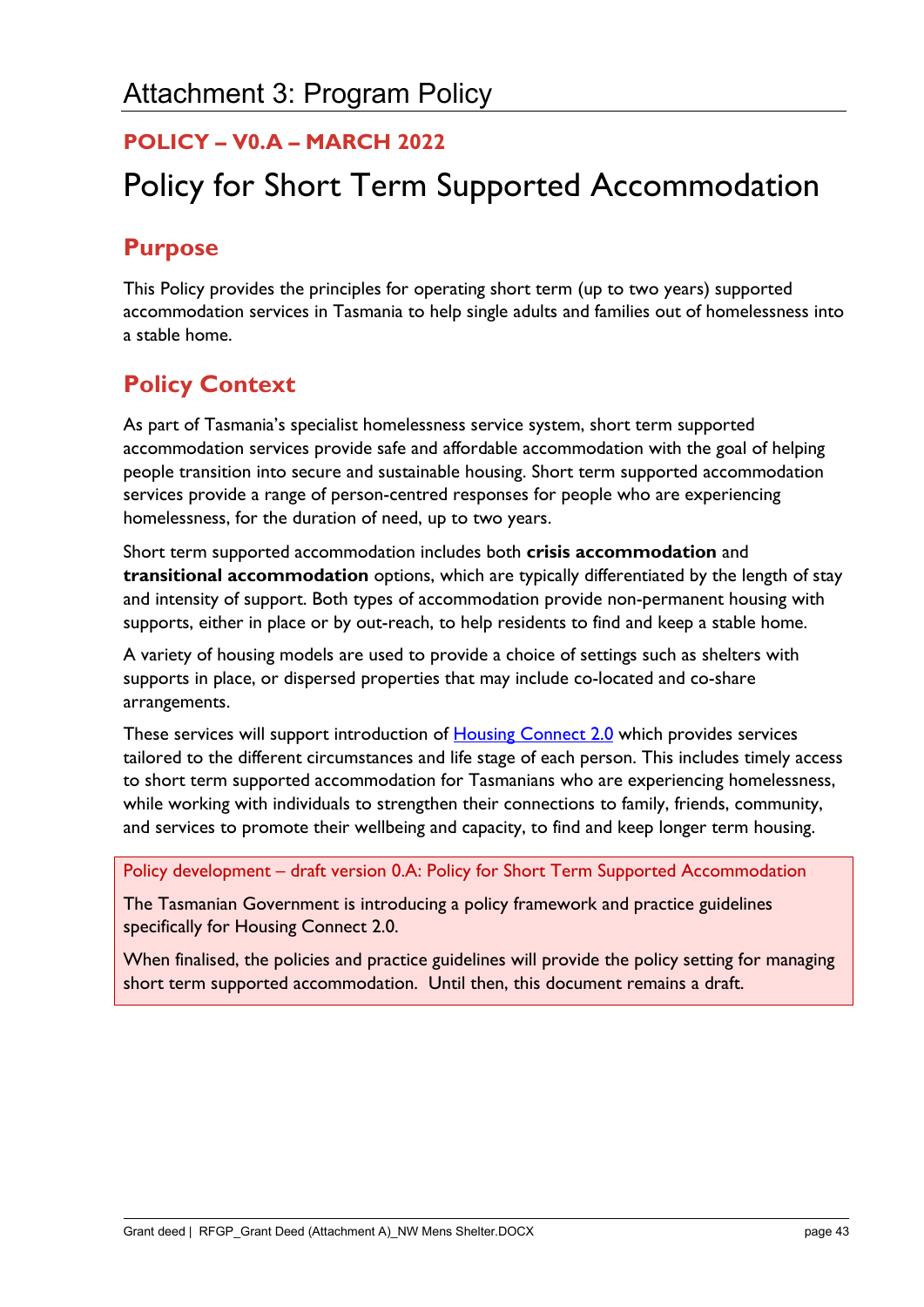Housing Connect 2.0 is guided by [Advantaged Thinking](https://www.efyfoyers.org.au/background/theoretical-framework/) practice that combines individual and structural approaches to change, by working with people to develop and invest in their talents and aspirations, enabling them to thrive, rather than focusing only on their immediate needs.

Advantaged Thinking recognises people's capabilities, talents and potential and creates the opportunities to realise them, while attending to structural barriers that may be limiting those opportunities. This involves building the skills and talents of people, rather than starting with their deficits and problems, while at the same time investing in sourcing the opportunities, networks, and resources for people to use their skills and talents effectively.

Under Housing Connect 2.0, residents of short term supported accommodation services will have access to Key Development Coaches who provide intensive support to help with the hard problems that can be overwhelming and get in the way of finding and keeping a home.

The critical principles underlying the provision of specialist homelessness services, including short term supported accommodation services are:

- $\triangleright$  the safety and wellbeing of the person is always the primary consideration
- $\triangleright$  alternative options for safe, appropriate accommodation and care should be fully investigated before accommodating a person in specialist homelessness services
- $\triangleright$  where this is not achievable, the person will be accommodated and helped to improve their wellbeing and capabilities to find and keep a safe and stable place to live
- $\triangleright$  a person who receives assistance from specialist homeless services must be willing to enter into a 'Deal' outlining the offer of Housing Connect 2.0 including respective accountabilities, responsibilities, and expectations.

## **Risk Factors**

Known causes of homelessness include relationship breakdown and family violence, low income and unemployment, mental ill-health, disability, and drug and alcohol use.

People who are exiting prison, mental health services or other institutional care are also at increased risk of experiencing homelessness.

## **Presentation and Intake**

## **Referrals will be coordinated**

Housing Connect is the principal referral point into short term supported accommodation for Tasmanians aged 16 years and over who need emergency accommodation. Housing Connect assesses the intensity of support needed, and suitable fit of a person before making a referral to a short term supported accommodation service.

People seeking short term supported accommodation may also contact short term supported accommodation providers directly. If people present direct to the short term supported accommodation provider outside of business hours, the service should refer the presenting person/s to Housing Connect After Hours on 1800 800 588 if accommodation at the service is not suitable or available.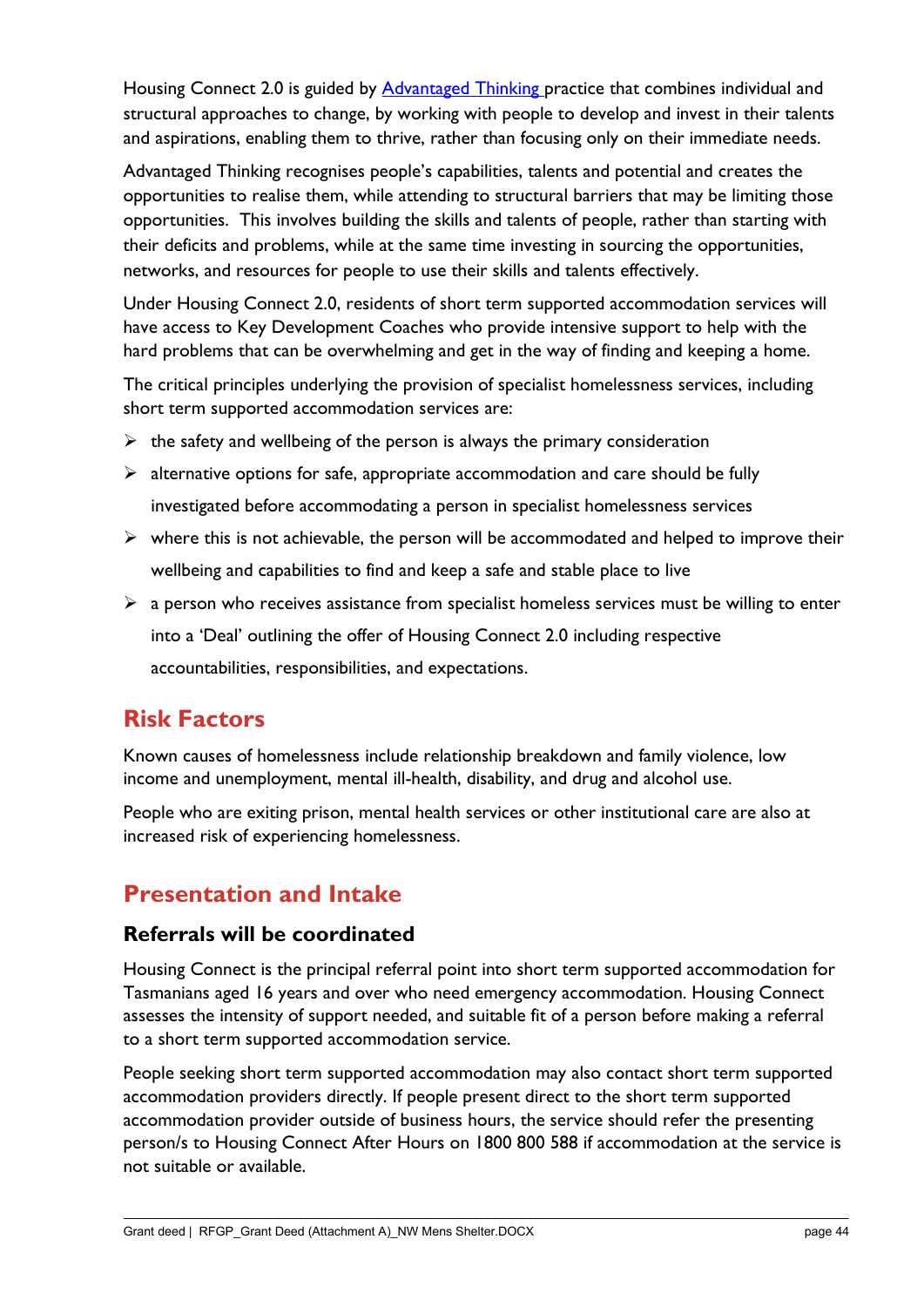As a mandatory reporter<sup>[1](#page-49-0)</sup> a short term supported accommodation provider must share relevant information with the *Strong Families, Safe Kids Advice and Referral Line* (ARL) if a child or young person presents on their own or is accompanied by a parent or other adult. This may include gaining consent to share information with the  $ARL<sup>2</sup>$  $ARL<sup>2</sup>$  $ARL<sup>2</sup>$  and other appropriate services.

## **Eligibility for the duration of need**

To be eligible for short term supported accommodation, a person must be at risk of, or experiencing homelessness, as evidenced by either:

- exiting from an institutional facility (such as custodial arrangements, foster care and child safety residential placements, hospitals, prisons, and mental health facilities) into homelessness
- experiencing primary homelessness (such as living without conventional accommodation, eg sleeping rough)
- experiencing secondary homelessness (such as frequently moving from one temporary shelter to another, eg brokered emergency accommodation and couch surfing)
- experiencing tertiary homelessness (where accommodation falls below minimum community standards, eg boarding house or caravan park)
- experiencing insecure tenure (where the person has no tenure, or their tenure is short and not extendable)
- living in a home that is unsafe (eg women and children escaping family violence)

Short term supported accommodation services are designed to be available for specific groups of eligible adults (16+ years old) and accompanying children, including:

- young people aged 16-24 years old
- single women with or without children
- single men with or without children
- couples or families

To be eligible for short term supported accommodation, a person must be willing and ready to enter into a 'Deal' about agreed accommodation guidelines and goals that will maximise their independence.

## **Suitability that is respectful and safe**

People accessing short term supported accommodation have the right to safety, respect, and dignity. All residents of short term supported accommodation are expected to conduct themselves in a way that does not limit their own or other's safety, respect and dignity, or their participation towards achieving agreed goals. This includes:

• any safety concerns to themselves, other residents, or workers (such as violent or aggressive behaviour)

<span id="page-49-1"></span><span id="page-49-0"></span><sup>&</sup>lt;sup>1</sup> [Part 3](https://www.legislation.tas.gov.au/view/whole/html/inforce/current/act-1997-028) of the Children Young Persons and their Families Act 1997 outlines the legislative provisions for informing of concern about abuse or neglect. <sup>2</sup> *Part 5A of the Children Young Persons and their Families Act 1997 outlines the legislative provisions that enable information sharing between CYF and SHS.*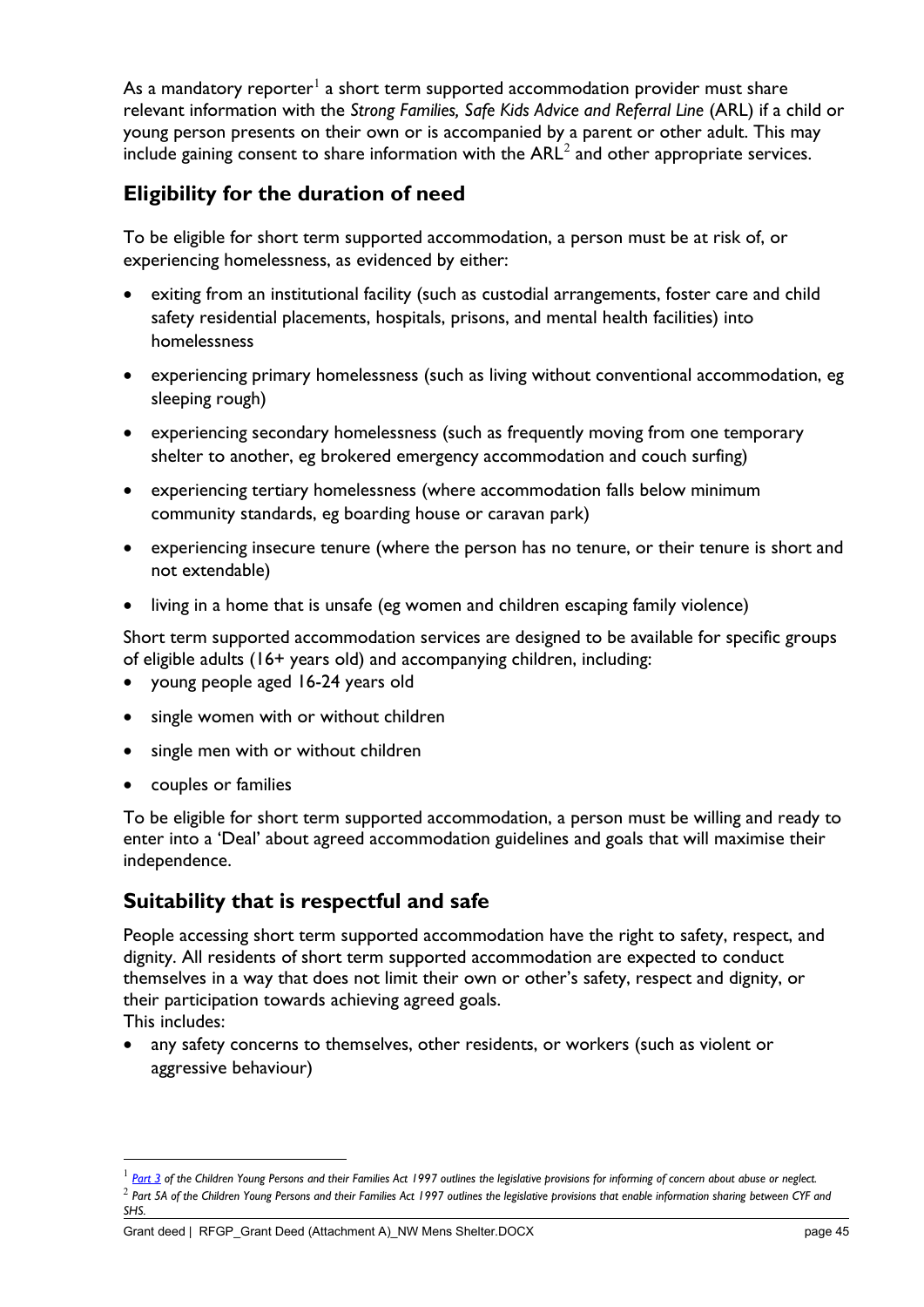• willingness to enter into and engage in a 'Deal' about agreed goals, expectations and accountabilities

Some situations, or 'deal breakers' will mean a person is not yet ready for living at a short term supported accommodation service. A 'deal breaker' is when a person's actions endanger themselves or others, or they are not engaging in their personalised 'Deal' as agreed.

If a person is not yet ready, Housing Connect will support the person to find other accommodation and support options. This may include brokered emergency accommodation, Safe Space services, accommodation for mental health recovery, accommodation for exiting prisoners, and connecting people with health care.

A person who is not yet ready can reapply for short term supported accommodation when their circumstances have changed.

## **Allocations to those in greatest need**

Short term supported accommodation providers allocate available accommodation from their own waiting list including referrals that they receive from Housing Connect via the Specialist Homelessness Information Platform (SHIP) or phone referral.

If accommodation is available, the provider will prioritise a placement by the urgency of need (especially if accompanied by children).

Suitability for accommodation will consider:

- any safety concerns to themselves, other residents, or workers
- health and mobility
- the person's ability to live in a communal setting (relevant to shelters)

The first step in accepting a placement is for the person to enter into a 'Deal' outlining agreed goals and agreement to act in accordance with service guidelines.

All specialist homelessness services in Tasmania must use the SHIP to make referrals and to record and share information about clients. This includes referrals and placements into short term supported accommodation.

## **Special allocations in exceptional cases**

When a person with exceptional needs is identified, the Department of Communities Tasmania may determine the need for immediate prioritisation and placement in a specialist homelessness service.

In this event, short term supported accommodation providers will work closely with the Department of Communities Tasmania to identify available and appropriate accommodation.

## **The Deal that is enabling and personalised**

A 'Deal' is an agreement between a person accessing specialist homelessness services and the provider that supports the person to strengthen their wellbeing and capabilities to find and keep a safe and stable place to live. A 'Deal' is a personalised and enabling approach that can vary between service types and be tailored to address individual circumstances.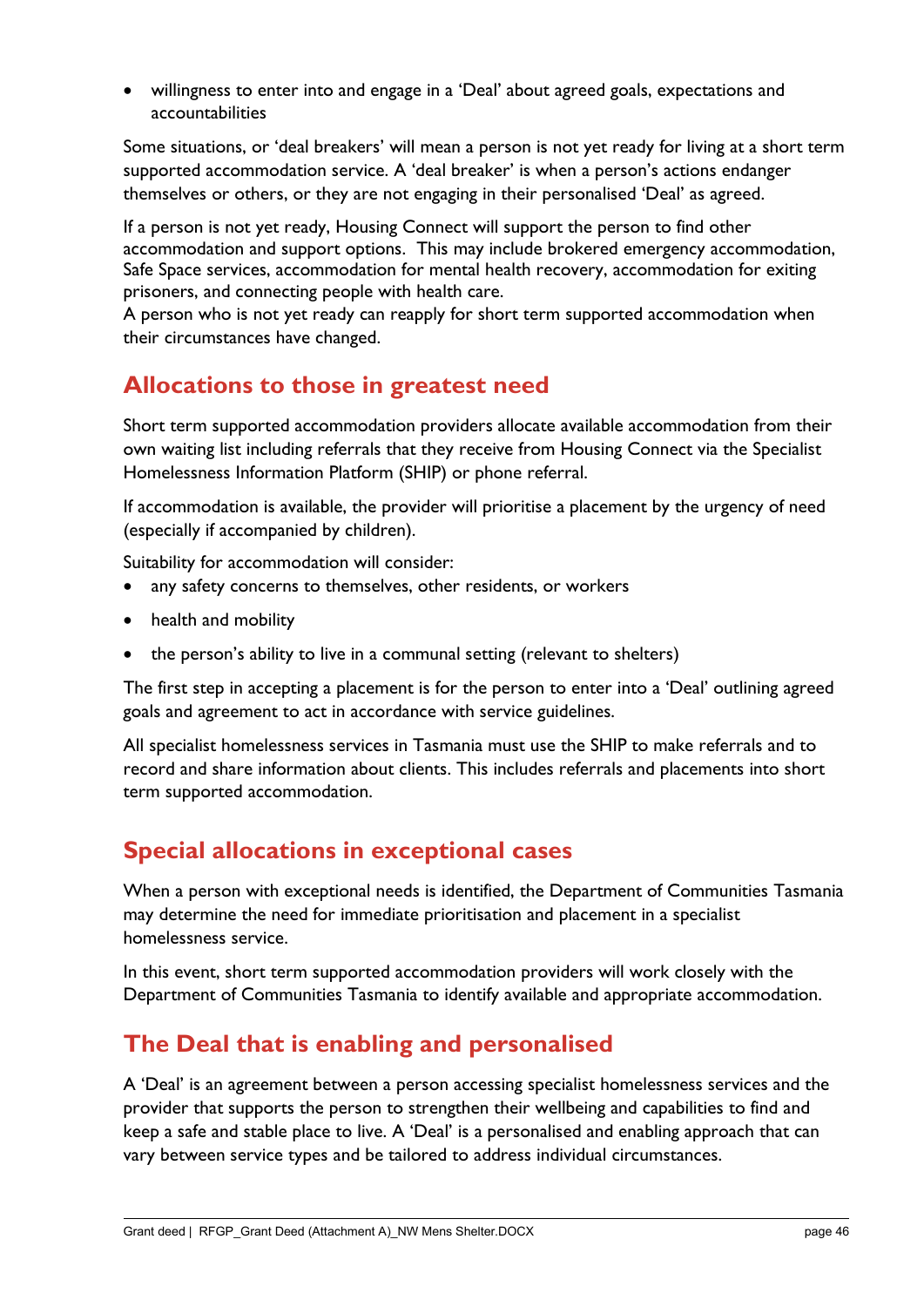A 'Deal' at a short term supported accommodation service may initially outline the person's expectations and accountabilities during their accommodation, focused on their safety and the safety of other residents and staff. Once people's immediate needs for safe and secure accommodation is met, the 'Deal' will be expanded to focus on longer term goals, such as securing housing.

Using an Advantaged Thinking approach, a 'Deal' will be individually planned and negotiated with the person who is accessing short term supported accommodation and will focus on some or all elements of the six areas of wellbeing, depending on the person's goals and individual circumstances.

The six areas of wellbeing are:

- 1. education
- 2. employment
- 3. health and wellbeing
- 4. housing and living skills
- 5. community participation and
- 6.social connections.

The 'Deal' will also include an agreement from the person seeking short term supported accommodation to respect the safety of themselves, other residents, and workers at the service.

In return, the person will be offered safe, supported, and affordable accommodation.

## **Accommodation services**

Short term supported accommodation services provide essential accommodation services to meet the material basic needs of residents. At a minimum this must include:

- **a single bedroom or a family unit with access to an ensuite or shared bathroom**  – this may be in a communal living setting (such as a shelter) or in a dispersed setting. Within a shelter, at least one room and bathroom should be accessible for residents living with mobility issues. Rooms should have access to WIFI.
- **kitchen, dining, and lounge area which may be shared** residents are supported to establish patterns and skills to help them prepare, budget for, and access three well balanced healthy and nutritious meals per day. There is a focus on learning and achieving healthy habits to meet the [Australian Dietary Guidelines](https://www.eatforhealth.gov.au/guidelines/australian-dietary-guidelines-1-5) for meals as well as supplementary foods eg healthy snacks. This includes consideration of special dietary requirements such as allergies and food intolerances.
- **laundry facilities** residents will have access to on-site laundry facilities, including washing machines and dryers to launder their own personal clothing.
- **an agreed length of stay** the length of stay is flexible to support the person's progress against their goals outlined in the 'Deal' and their success in securing a longer-term home. Accommodation will be provided in three-month blocks, which can be renewed over the term of the stay, subject to the person consistently meeting the conditions of their lease and 'Deal'.
	- o **Crisis accommodation**  is intended to provide a short term of stay of about one three-month block, depending on the person's needs and availability of suitable alternative accommodation.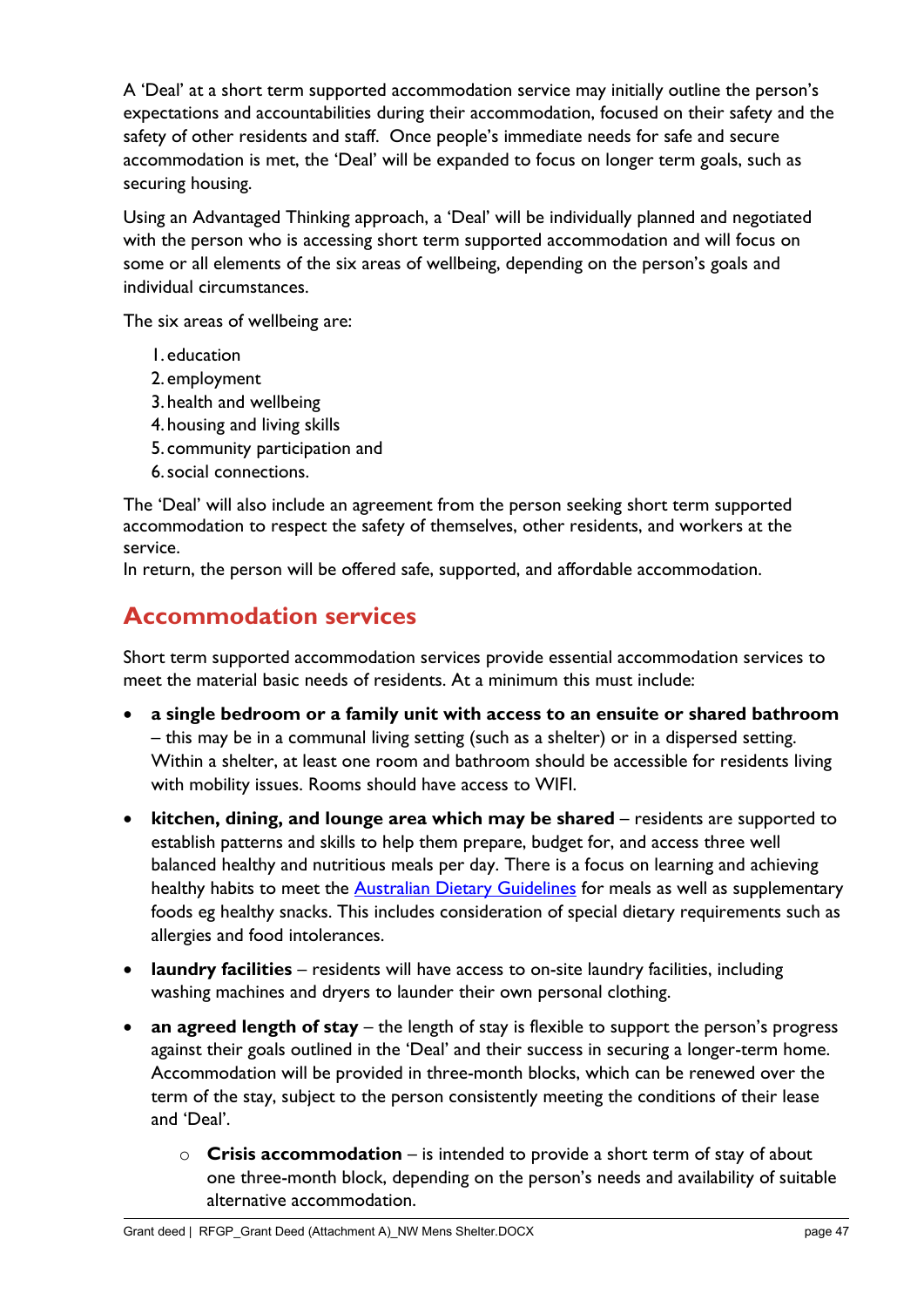- o **Transitional accommodation**  is intended to provide a maximum term of stay of up to two years, depending on the person's needs and availability of suitable longer-term accommodation.
- **affordable rent** residents will pay affordable rents based on 25 per cent of their income plus Commonwealth Rent Assistance (if eligible). Some short-term accommodation providers may require a security deposit (bond) of up to two weeks rent. If a person is unable to pay a bond, arrangements may be negotiated between the person seeking accommodation and the provider. In some circumstances this may include arrangements for a bond to be paid in instalments.

## **Focus of support**

Residents of short term supported accommodation have access to Key Development Coaches who provide coaching and support that is focussed on helping people to capitalise on their skills, abilities, and resources with the goal of supporting people to find and keep a stable home.

Support will be focused on enabling people to identify and advance their goals and aspirations as outlined in their individual action plan.

In communal living settings (such as shelters) support will be on-site with staff present 24 hours a day, 7 days a week. In dispersed settings, support may be provided as out-reach during the day.

Short term supported accommodation services will:

- **be tailored to the strengths and needs of each person** short term supported accommodation services will attend to the individual goals and needs of each resident and consider the goals and needs of any accompanying children by applying an [Advantaged Thinking](https://www.efyfoyers.org.au/background/theoretical-framework/) approach. Service responses will enable and reinforce an individual's capacity and agency in making decisions relevant to their goals and aspirations and encouraged when they are engaging with services.
- **provide a coordinated service response** short term supported accommodation services will support people to engage with external key allied services. The focus of this work is to deliver a connected and integrated response with a shared vision and collaborative practices where roles are clear and effective and focused on enhancing people's skills and building resilience.

Allied services may include (but are not limited to):

- o Mental Health
- o Alcohol and other Drug
- o Disability support
- o Home and Community Care
- o Health services such as medical services (eg general practitioner, dental, physiotherapy)
- o Financial counselling
- o Legal support
- o Centrelink

The focus and scope of support work will be tailored according to the person's needs, goals and duration of short term accommodation.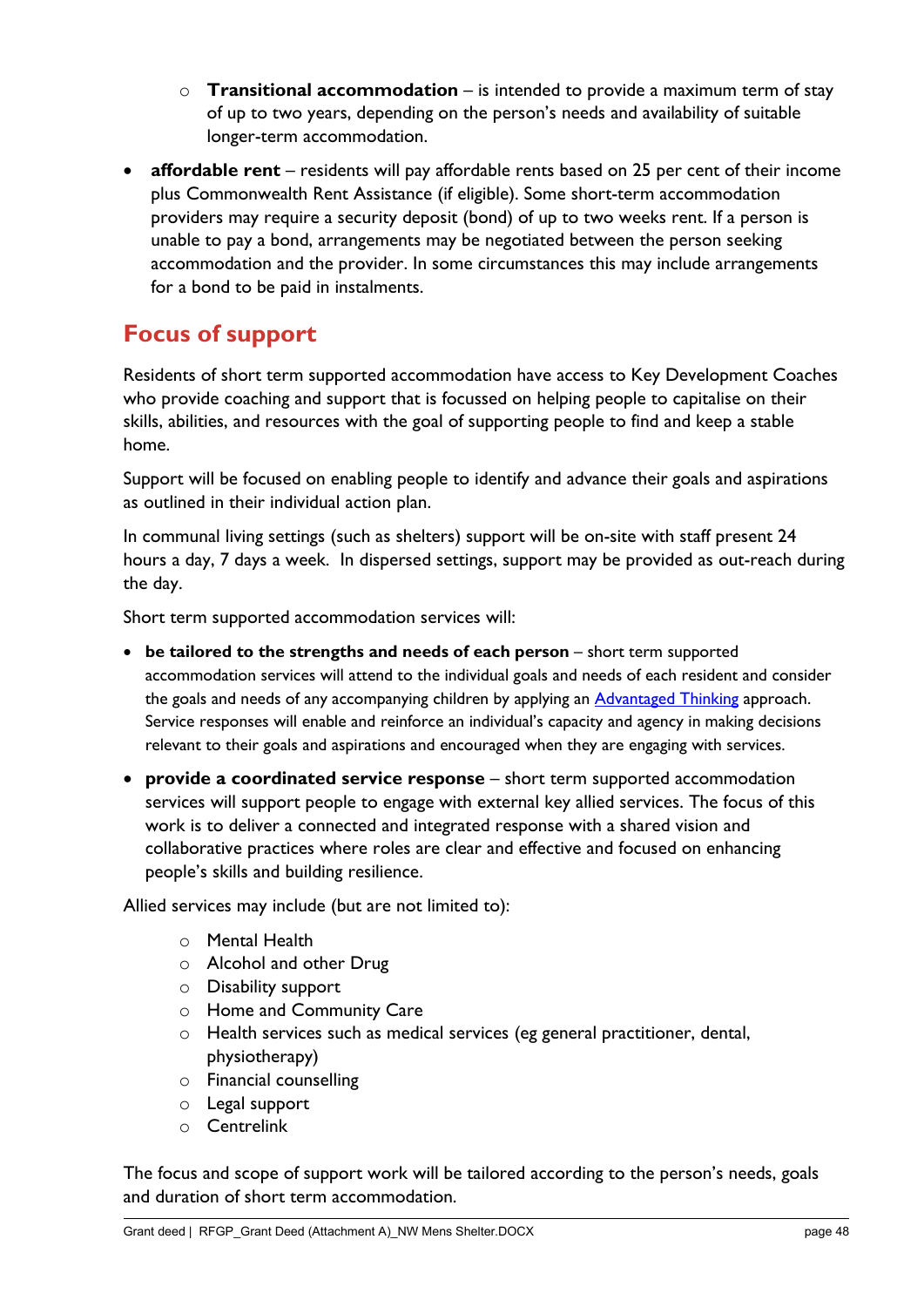- **be part of a community** short term supported accommodation services will build intentional connections within their local communities to enhance community engagement and social inclusion.
- **apply a person-centred response** short term supported accommodation services create opportunities for residents to engage in active decision making and person-centred planning and support.
- **be culturally responsive** short term supported accommodation services will be culturally appropriate and inclusive of diversity including Aboriginal and Torres Strait Islander people, other cultures, community identity, religion, age disability, sexual orientation and difference of thoughts, ideas, and interests.

# **Exit Planning**

Short term supported accommodation providers will work with each resident to plan a safe and appropriate exit from their service.

This could include:

- exiting into independent living (social housing or private rental) with the necessary supports, or
- exiting into long term supported accommodation for those residents who have ongoing support needs.

In some situations, it may be appropriate to exit a person into brokered accommodation. This could include:

- where the person is escaping a family violence situation, and it is necessary to move them for safety reasons
- where a longer-term property placement is imminent, and the person is ready for independent living
- where the person poses a risk to themselves, the safety of other residents or workers
- where a person will not enter into the Deal to engage with supports to achieve their goals.

Where safe, affordable long term housing is not available, short term supported accommodation may need to be extended or alternative accommodation secured (eg another short term supported accommodation provider).

Unplanned exits should be avoided, and no person should exit the service into homelessness. Where an exclusion of a resident from the service is unavoidable, then alternative accommodation should be in place before a person is exited.

All efforts should be made to support a resident in upholding their commitment to the 'Deal' and ensuring service providers do the same, before exiting a person from a service. This may include revising an individual 'Deal' to ensure it remains appropriate to the person's skills, goals and needs, noting that the safety of the person, other residents and workers is non-negotiable.

## **Reporting Abuse or Neglect**

Providers who are concerned for the safety, risk or welfare of a child should call the Advice and Referral Line on 1800 000 123.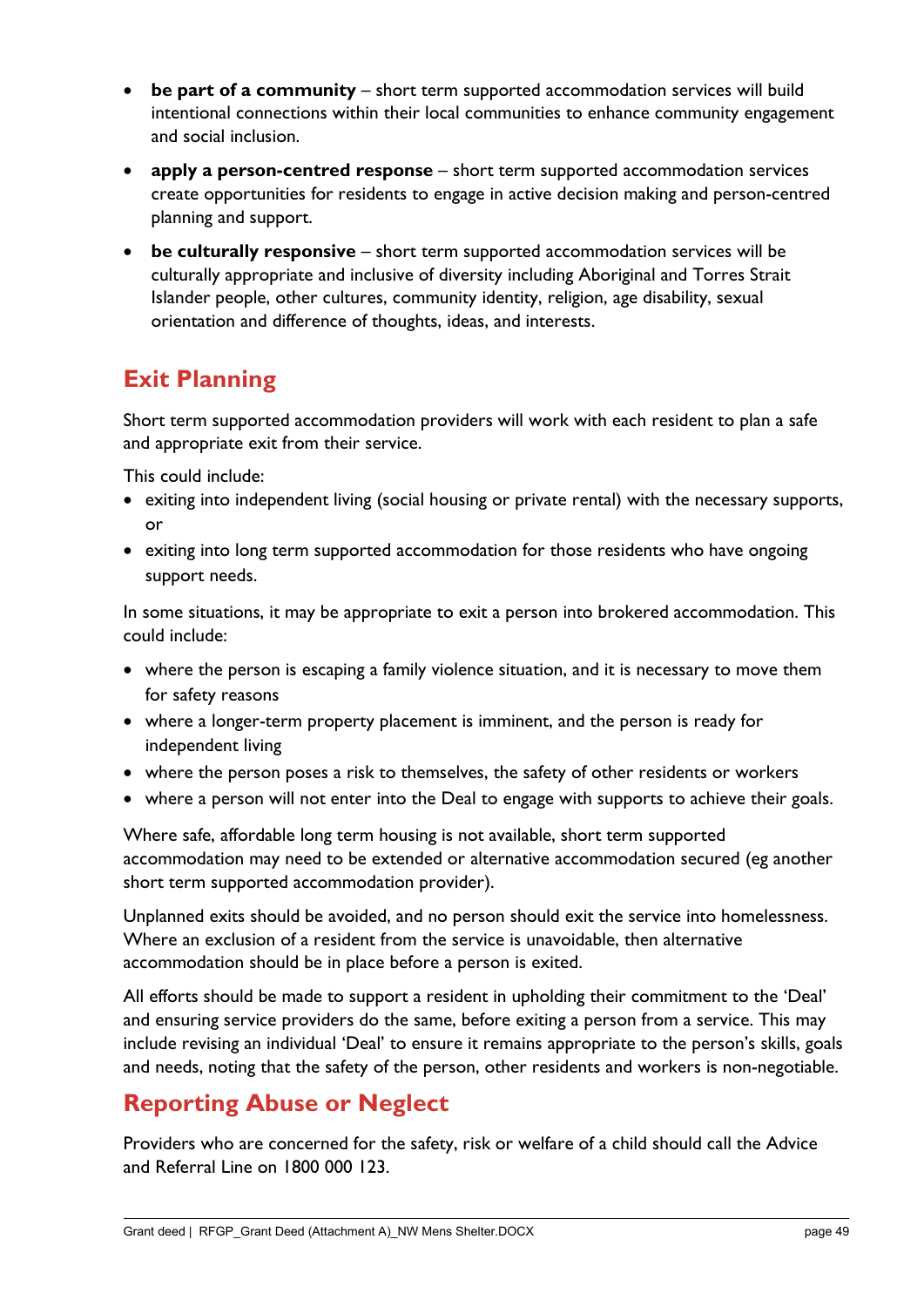Where there are safety, risk and wellbeing concerns relating to family violence, housing support providers should call the Family Violence Response and Referral Line on 1800 633 937.

If the provider believes a member of a household is at immediate risk and Police or medical assistance is required, they should call Emergency on 000.

## **Relevant Documents**

This Policy should be read in conjunction with relevant policies and procedures, including the [Tasmanian Child and Youth Wellbeing Framework,](https://www.strongfamiliessafekids.tas.gov.au/__data/assets/pdf_file/0023/5549/1-Tasmanian-Child-and-Youth-Wellbeing-Framework-Web.pdf) Tasmania's [Affordable Housing Strategy](https://www.communities.tas.gov.au/housing/tasmanian_affordable_housing_strategy) 2015-2025, [Tasmania's Affordable Housing Action Plan 2019-2-23](https://www.communities.tas.gov.au/__data/assets/pdf_file/0027/31698/TAH_Action-Plan-2019-2023.pdf) and [The Tasmanian](https://www.communities.tas.gov.au/__data/assets/pdf_file/0024/42747/Homelessness_Charter_A5_Booklet_v3.pdf)  [Homelessness Charter Guide.](https://www.communities.tas.gov.au/__data/assets/pdf_file/0024/42747/Homelessness_Charter_A5_Booklet_v3.pdf)

## **Our Contact Details**

Housing Policy and Programs Manager Specialist Homelessness Services – (03) 6166 3660



[housing.programs@communities.tas.gov.au](mailto:housing.programs@communities.tas.gov.au)



[www.communities.tas.gov.au/housing](http://www.communities.tas.gov.au/housing)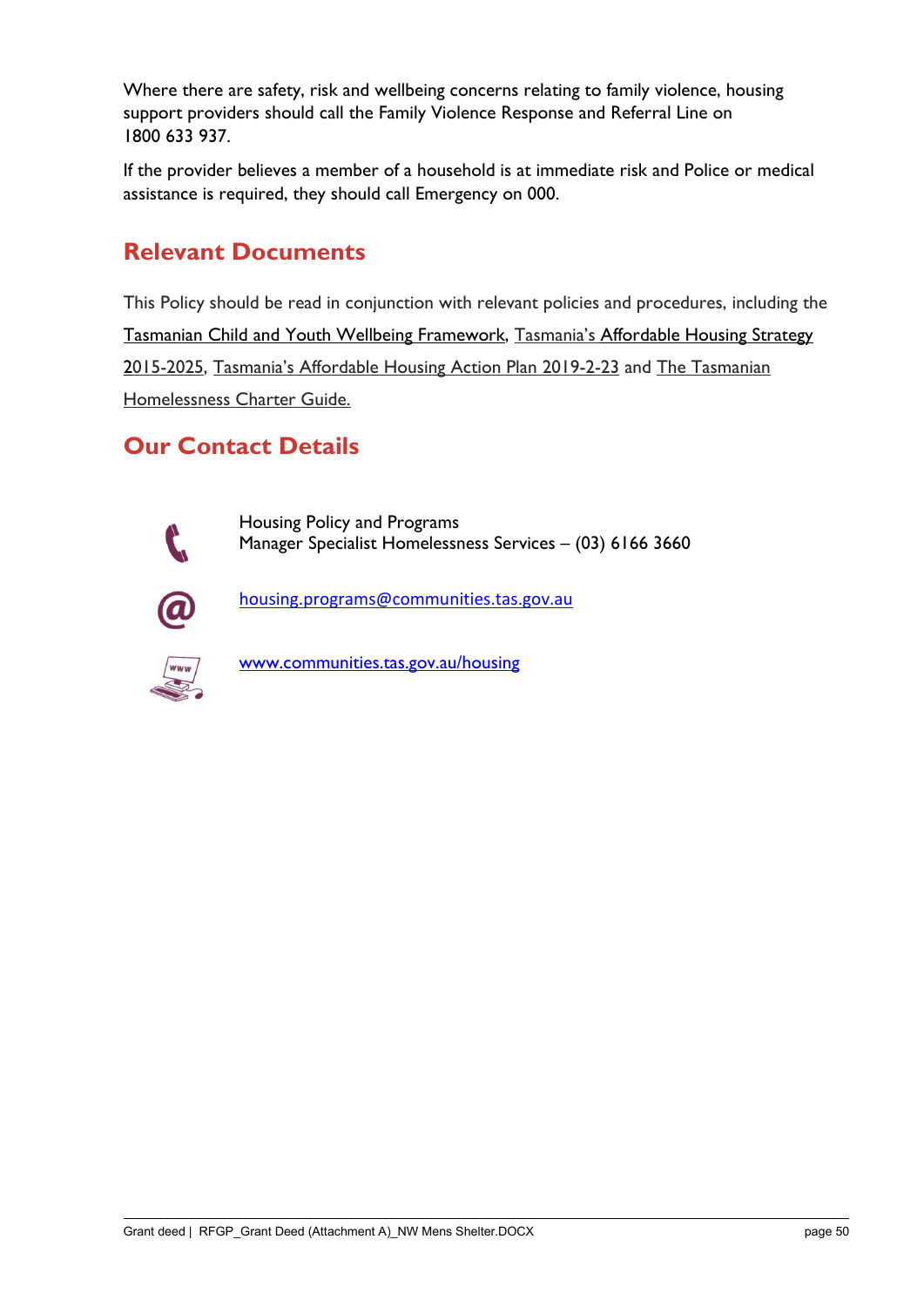<span id="page-55-0"></span>The National Child Safe Principles are:

- (a) child safety and wellbeing is embedded in organisational leadership, governance and culture;
- (b) children and young people are informed about their rights, participate in decisions affecting them and are taken seriously;
- (c) families and communities are informed and involved in promoting child safety and wellbeing;
- (d) equity is upheld and diverse needs respected in policy and practice;
- (e) people working with children and young people are suitable and supported to reflect child safety and wellbeing values in practice;
- (f) processes to respond to complaints and concerns are child focused;
- (g) staff and volunteers are equipped with the knowledge, skills and awareness to keep children and young people safe through ongoing education and training;
- (h) physical and online environments promote safety and wellbeing while minimising the opportunity for children and young people to be harmed;
- (i) implementation of the national child safe principles is regularly reviewed and improved; and
- (j) policies and procedures document how the organisation is safe for children and young people.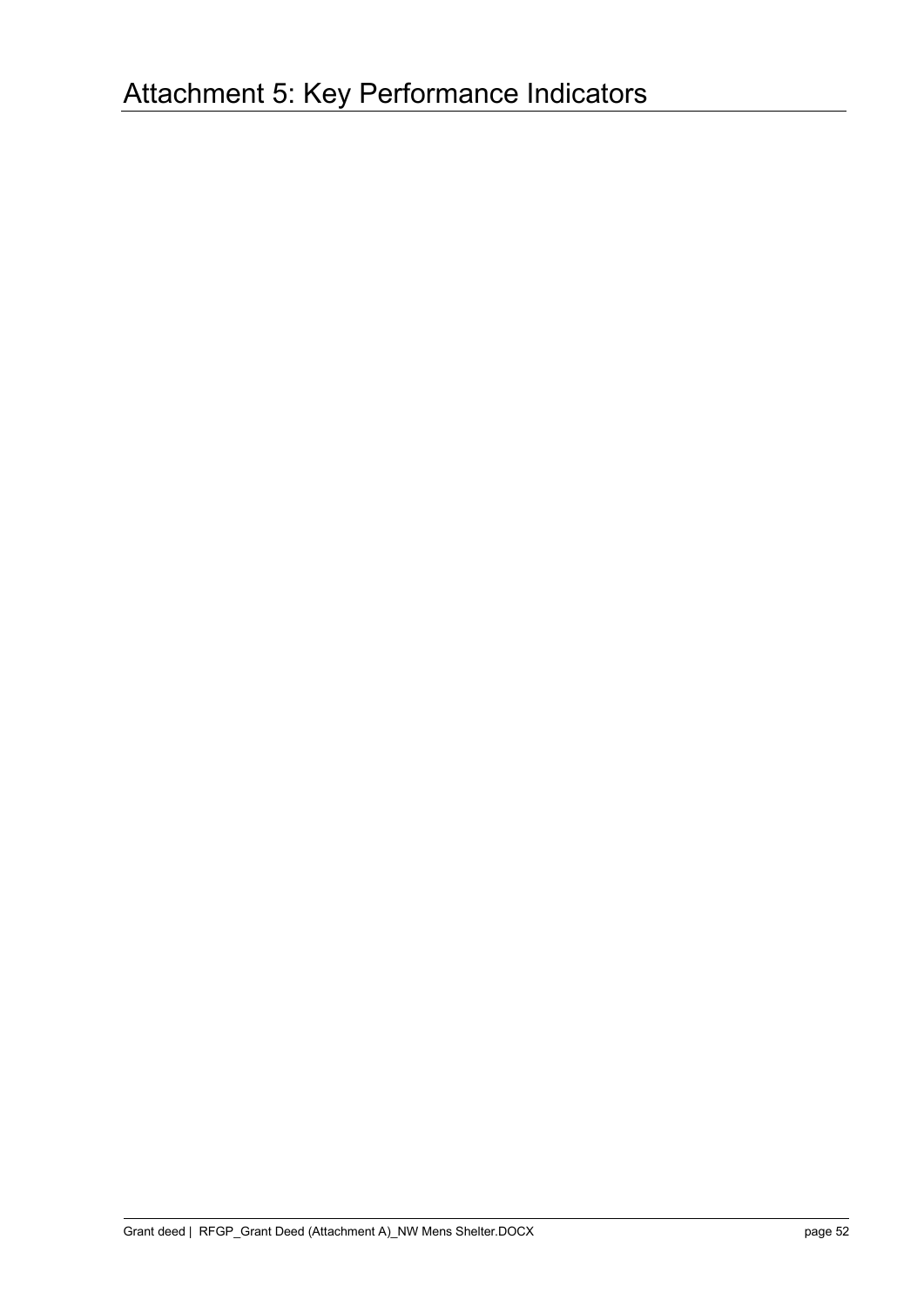#### <span id="page-57-0"></span>**A. Quality and Safety Framework Reporting**

**All Reportable Incident Forms are to be sent to: [housing.programs@communities.tas.gov.au](mailto:housing.programs@communities.tas.gov.au)**

| A.I | <b>Quality and Safety</b><br><b>Framework</b> | The Recipient will demonstrate continuous quality improvement and<br>safety activity to the satisfaction of the Grantor in accordance with the<br>Quality and Safety Framework for Tasmania's DHHS Funded Community<br>Sector. |
|-----|-----------------------------------------------|--------------------------------------------------------------------------------------------------------------------------------------------------------------------------------------------------------------------------------|
| A.2 | Reportable<br><b>Incidents</b>                | Reportable incidents must be reported in accordance with this Deed.                                                                                                                                                            |

#### **B. Performance Reporting**

**All Performance Reports are to be sent to: [housing.programs@communities.tas.gov.au](mailto:housing.programs@communities.tas.gov.au)**

| B.I        | <b>Quarterly KPI</b><br><b>Reports</b>                              | Applicable.<br>The Recipient will provide quarterly reports against the Key Performance<br>Indicators by the 8th day of each quarter.                                                                                                                                      |
|------------|---------------------------------------------------------------------|----------------------------------------------------------------------------------------------------------------------------------------------------------------------------------------------------------------------------------------------------------------------------|
| B.2        | <b>Half-Year Outcomes</b><br><b>Performance</b><br><b>Reporting</b> | Not applicable                                                                                                                                                                                                                                                             |
| <b>B.3</b> | <b>National</b><br><b>Performance</b><br><b>Reporting</b>           | The Recipient will provide client activity information to the AIHW<br>National Data Collection Agency (NDCA) in accordance with the<br>reporting requirements of the Specialist Homelessness Services National<br>Minimum Data Set (SHS NMDS).                             |
| <b>B.4</b> | <b>Annual SHS</b><br><b>Demand Analysis</b>                         | After 30 September each year the Grantor, using data collected from<br>National Performance Reporting (and subject to the availability of that<br>data), will provide an annual report on service demand and activity for<br>specialist homelessness services in Tasmania. |
| <b>B.5</b> | <b>Other Performance</b><br><b>Information</b>                      | The Recipient is to provide other performance or activity related<br>information if requested by the Grantor.                                                                                                                                                              |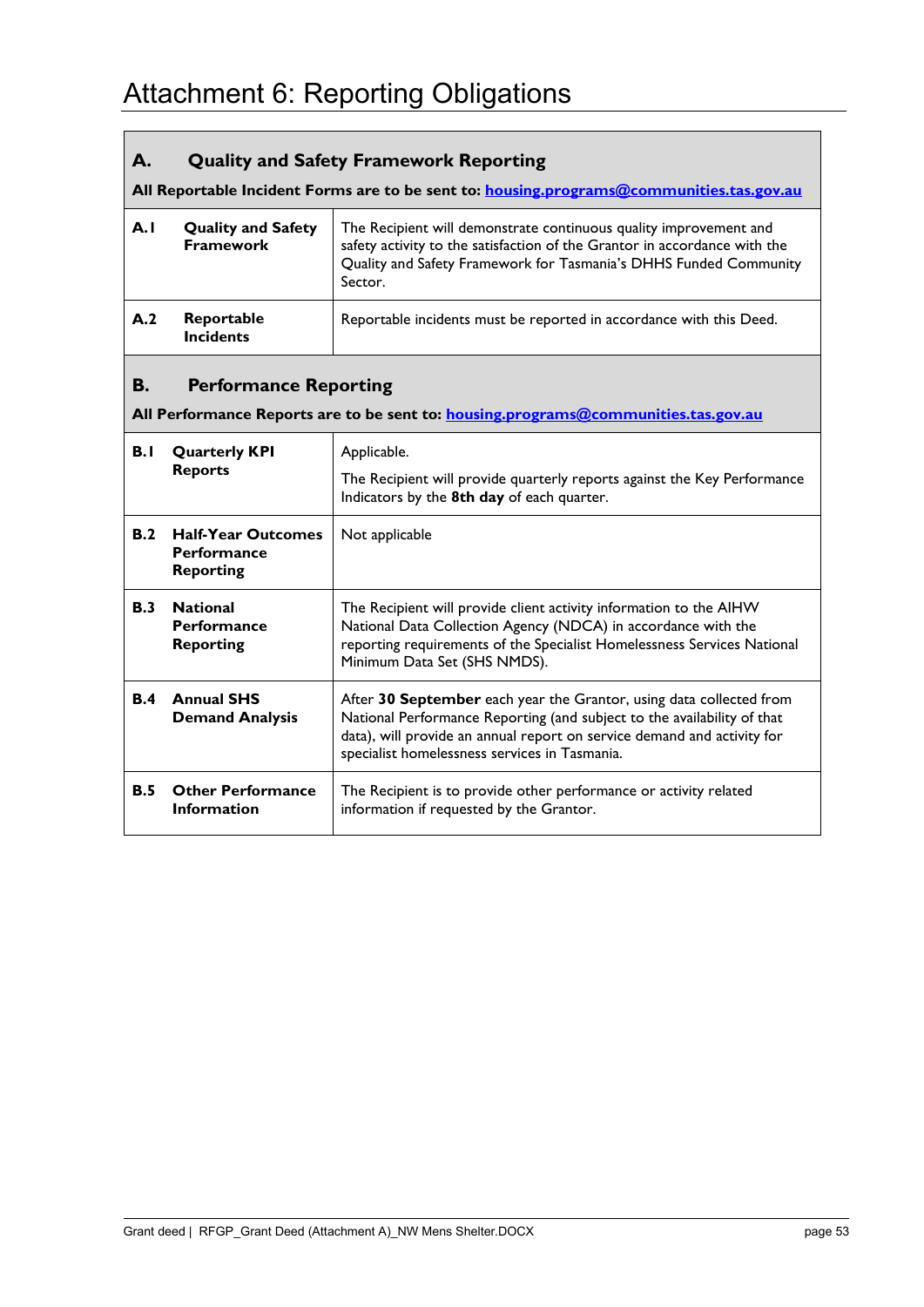| C.  | <b>Financial Accountability Reporting</b>                       |                                                                                                                                                                                                                                                                                                                                          |  |  |
|-----|-----------------------------------------------------------------|------------------------------------------------------------------------------------------------------------------------------------------------------------------------------------------------------------------------------------------------------------------------------------------------------------------------------------------|--|--|
|     | Financial Reporting - all Financial Reports are to be sent to:  |                                                                                                                                                                                                                                                                                                                                          |  |  |
|     |                                                                 | <b>Grants Management Team</b><br>Department of Communities Tasmania<br>GPO Box 65 HOBART TAS 7001 Australia<br>communitysector.grants@dhhs.tas.gov.au                                                                                                                                                                                    |  |  |
|     |                                                                 |                                                                                                                                                                                                                                                                                                                                          |  |  |
| C.1 | Half-Year<br><b>Reporting</b>                                   | Not Applicable.                                                                                                                                                                                                                                                                                                                          |  |  |
| C.2 | <b>Annual Report</b>                                            | Within five months of the end of the Financial Reporting Year the<br>Recipient will provide the Department with an Annual Report of the<br>Recipient.                                                                                                                                                                                    |  |  |
| C.3 | <b>Annual Grant</b><br><b>Financial</b>                         | By 31 October of each year the Recipient will provide the Department<br>with:                                                                                                                                                                                                                                                            |  |  |
|     | Accountability<br><b>Report - for</b><br>each funded<br>service | a completed Annual Grant Financial Accountability Report signed by<br>$\bullet$<br>two office holders or members of the Recipient considered to be bona<br>fide representatives of the Recipient to the effect that the grant<br>provided under this Deed was received and disbursed for the purpose<br>for which it was given;          |  |  |
|     |                                                                 | where the total Grants received from the Department are greater than<br>$\bullet$<br>\$100,000 per annum, a certificate signed by an Approved Auditor to the<br>effect that the Annual Grant Financial Accountability Report is properly<br>drawn up and records presented give a true and fair view of the affairs<br>of the Recipient. |  |  |
| C.4 | <b>Financial</b><br><b>Statements</b>                           | Within four months of the end of the Financial Reporting Year the<br>Recipient will provide the Department with a signed copy of the Recipient's<br>financial statements (including balance sheet and income statement) together<br>with a signed audit opinion from an Approved Auditor.                                                |  |  |
| C.5 | <b>Other Financial</b><br><b>Information</b>                    | The Recipient will provide receipts and other evidence relating to the<br>expenditure of the Grant Amount, including internal management<br>information or extracts of reports from the Recipients financial management<br>information systems, if requested by the Grantor.                                                             |  |  |
| D.  | <b>Other Service Information</b>                                |                                                                                                                                                                                                                                                                                                                                          |  |  |
| D.I | Other<br><b>Information</b>                                     | The Recipient is to provide information on service planning and policy<br>implications if requested by the Grantor. This information may include, but<br>is not limited to information on new or unmet needs, service gaps, business<br>processes, innovations in service delivery, policy review options, and<br>systems issues.        |  |  |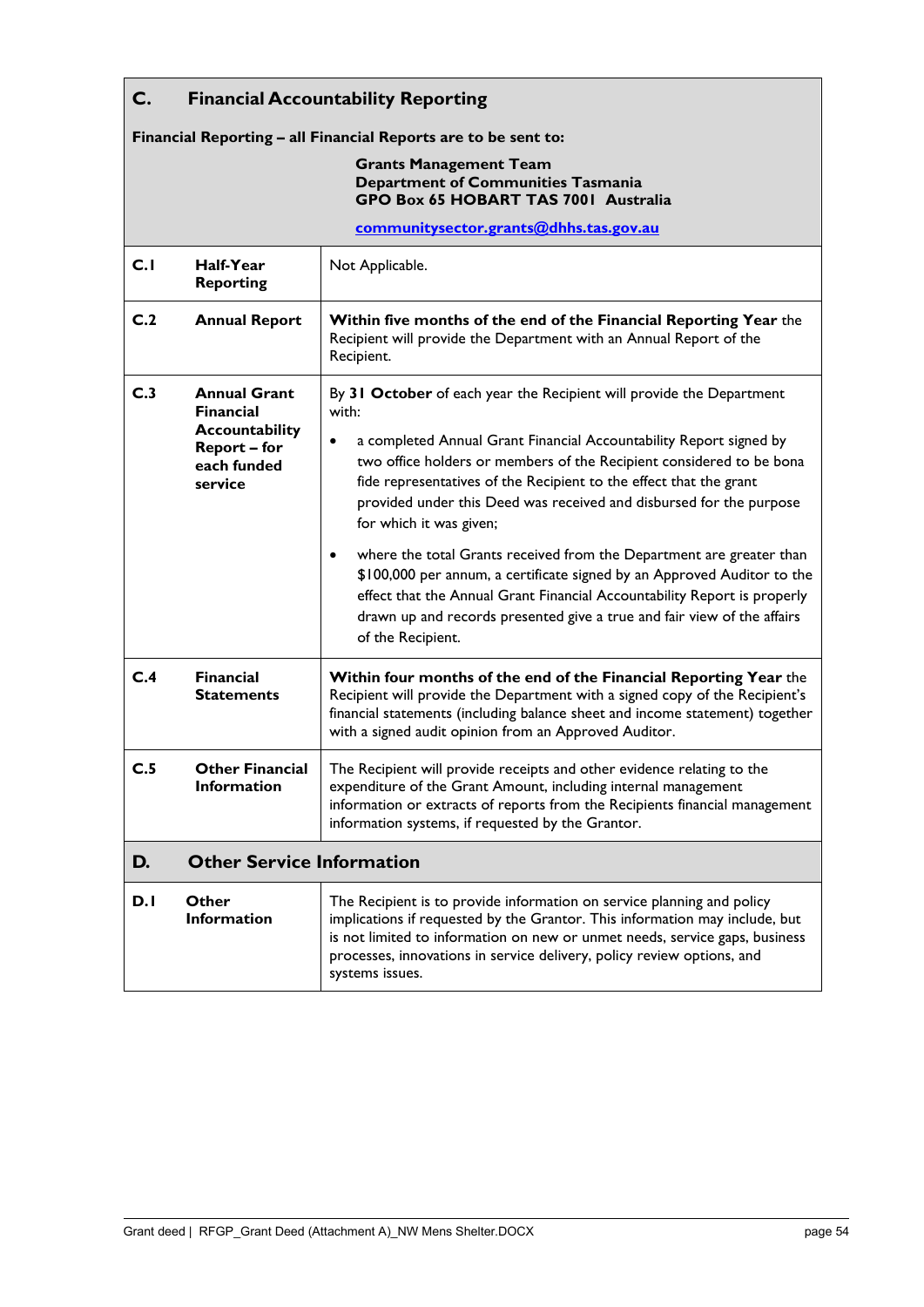# <span id="page-59-0"></span>Attachment 7: Reportable Incident Form

This form is to be completed and sent to **housing.programs@communities.tas.gov.au** 

| <b>Organisation Details</b> |  |  |  |  |  |
|-----------------------------|--|--|--|--|--|
|-----------------------------|--|--|--|--|--|

| Organisation<br><u> 1989 - Johann Barn, mars eta bainar eta idazlea (</u>                                                                            | Service                                                                                                                             |
|------------------------------------------------------------------------------------------------------------------------------------------------------|-------------------------------------------------------------------------------------------------------------------------------------|
| <b>Contact Person</b>                                                                                                                                | Contact Person's Position                                                                                                           |
| Contact Person's Phone Number                                                                                                                        | <u> 1999 - Johann Stoff, amerikansk politiker (d. 1989)</u>                                                                         |
| <b>Consumer Information</b><br>Details of the consumer affected by this incident.                                                                    |                                                                                                                                     |
| Last Name<br><u> 1980 - Johann Barn, mars ann an t-Amhain an t-Amhain an t-Amhain an t-Amhain an t-Amhain an t-Amhain an t-A</u>                     | First Name<br><u> 1980 - Johann Barn, mars ann an t-Amhain an t-Amhain an t-Amhain an t-Amhain an t-Amhain an t-Amhain an t-Amh</u> |
| Gender<br><u> 1980 - Johann Barn, mars ann an t-Amhain Aonaich an t-Aonaich an t-Aonaich an t-Aonaich an t-Aonaich an t-Aon</u>                      | Date of Birth                                                                                                                       |
| Address                                                                                                                                              |                                                                                                                                     |
| <b>Incident Details</b><br>Details of when and where this incident occurred.<br>Location of Incident<br>the control of the control of the control of |                                                                                                                                     |
|                                                                                                                                                      | Incident                                                                                                                            |
| Incident Date                                                                                                                                        | Time                                                                                                                                |
| Reported By                                                                                                                                          | Position                                                                                                                            |
| Witnessed By                                                                                                                                         | Position                                                                                                                            |
| <b>Notifications</b><br>Who has been notified about this incident (Police, ambulance, family etc.)?                                                  |                                                                                                                                     |
| Name / Relationship                                                                                                                                  | Time and Date                                                                                                                       |
| Name / Relationship                                                                                                                                  | Time and Date                                                                                                                       |

Name / Relationship Time and Date